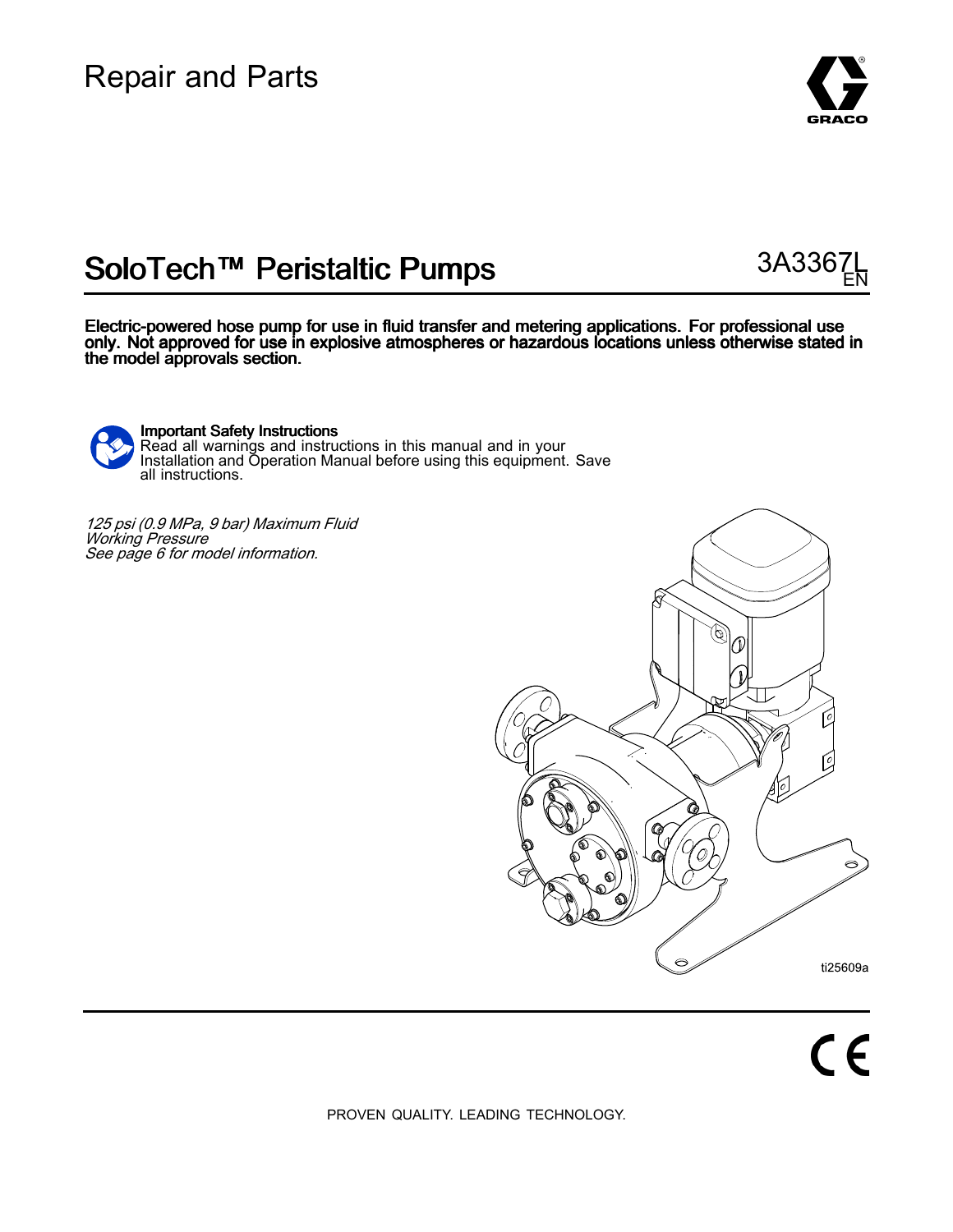# Contents

| Pressure Relief Procedure 10<br>Complete Pump Repair  14 |  |
|----------------------------------------------------------|--|

# **Related Manuals**

| l Manual Number | ™itle                                                  |
|-----------------|--------------------------------------------------------|
| 334859          | SoloTech Peristaltic Pumps, Installation and Operation |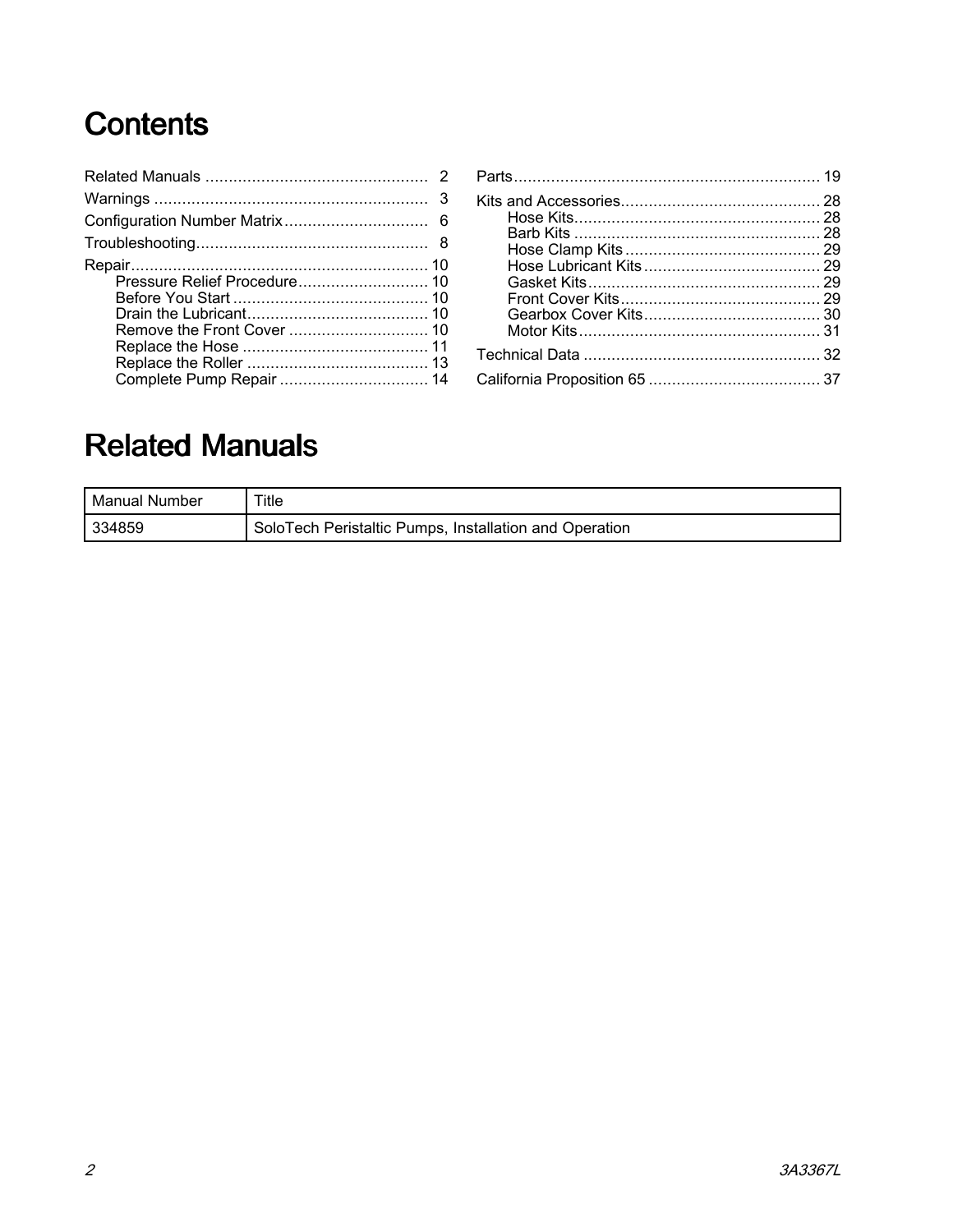# <span id="page-2-0"></span>Warnings

The following warnings are for the setup, use, grounding, maintenance and repair of this equipment. The exclamation point symbol alerts you to a general warning and the hazard symbol refers to procedure-specific<br>risks. When these symbols annear in the body of this manual or on warning labels, refer back to these risks. When these symbols appear in the body of this manual or on warning labels, refer back to these<br>Warnings, Product specific bazard symbols and warnings not covered in this section may appear throu Warnings. Product-specific hazard symbols and warnings not covered in this section may appear throughout<br>the body of this manual where applicable the body of this manual where applicable.

| <b>NWARNING</b>                                                                                                                                                                                           |
|-----------------------------------------------------------------------------------------------------------------------------------------------------------------------------------------------------------|
| <b>FIRE AND EXPLOSION HAZARD</b>                                                                                                                                                                          |
| Flammable fumes, such as solvent and paint fumes, in work area can ignite or explode. Paint<br>or solvent flowing through the equipment can cause static sparking. To help prevent fire and<br>explosion: |
| • Use equipment only in well ventilated area.<br>• Eliminate all ignition sources; such as pilot lights, cigarettes, portable electric lamps, and<br>plastic drop cloths (potential static sparking).     |
| • Ground all equipment in the work area. See Grounding instructions.<br>• Keep work area free of debris, including solvent, rags and gasoline.                                                            |
| • Do not plug or unplug power cords, or turn power or light switches on or off when flammable<br>fumes are present.<br>• Use only grounded hoses.                                                         |
| • Stop operation immediately if static sparking occurs or you feel a shock. Do not use<br>equipment until you identify and correct the problem.<br>• Keep a working fire extinguisher in the work area.   |
|                                                                                                                                                                                                           |
| <b>ELECTRIC SHOCK HAZARD</b><br>This equipment must be grounded. Improper grounding, setup, or usage of the system can<br>cause electric shock.                                                           |
| • Turn off and remove power at main switch before disconnecting any cables and before<br>servicing or installing equipment.                                                                               |
| Connect only to grounded power source.<br>• All electrical wiring must be done by a qualified electrician and comply with all local codes<br>and regulations.                                             |
| • Wait five minutes for capacitor discharge before opening equipment.<br>• Always use the recommended amount of genuine Graco hose lubricant to minimize build-up<br>of static electricity.               |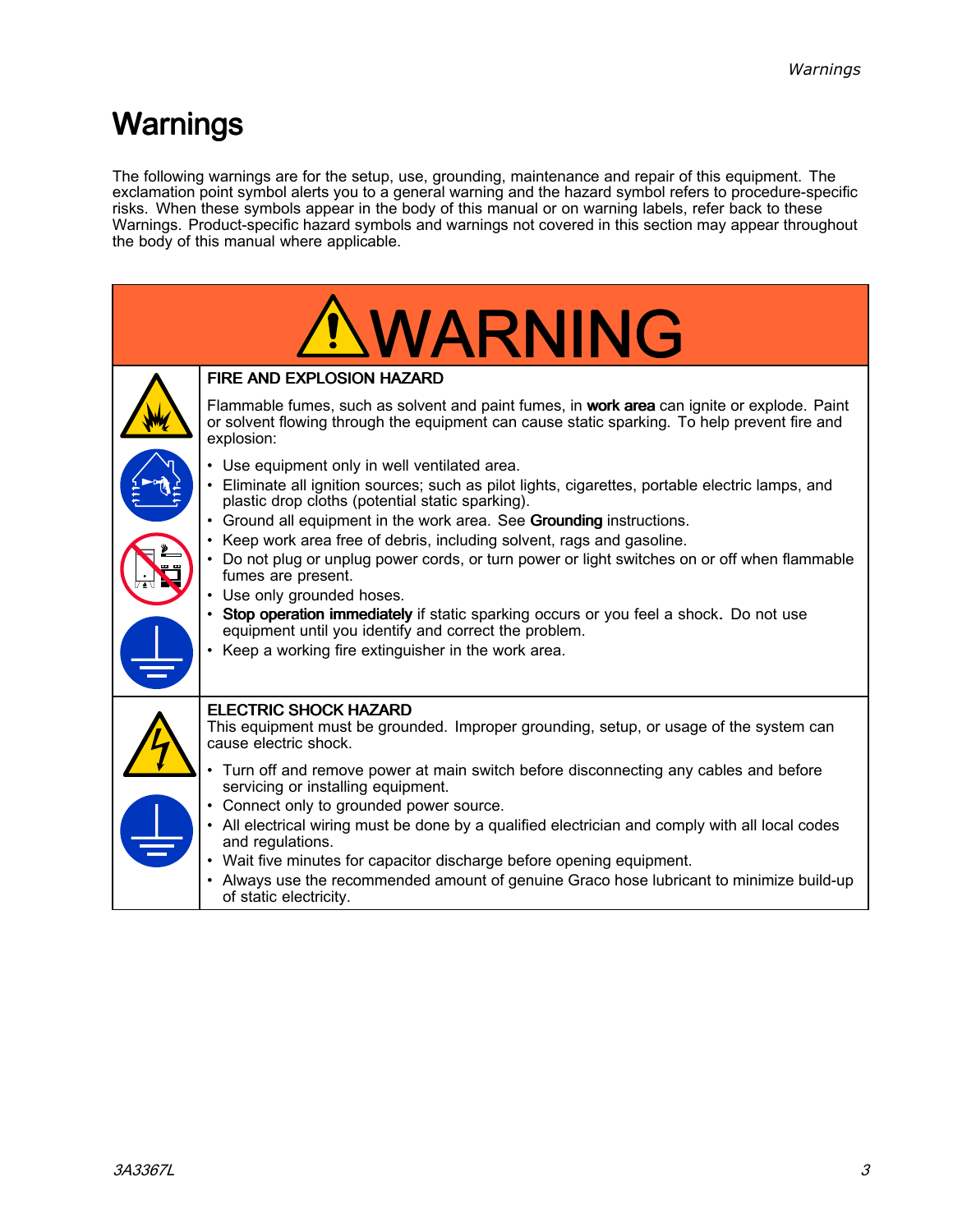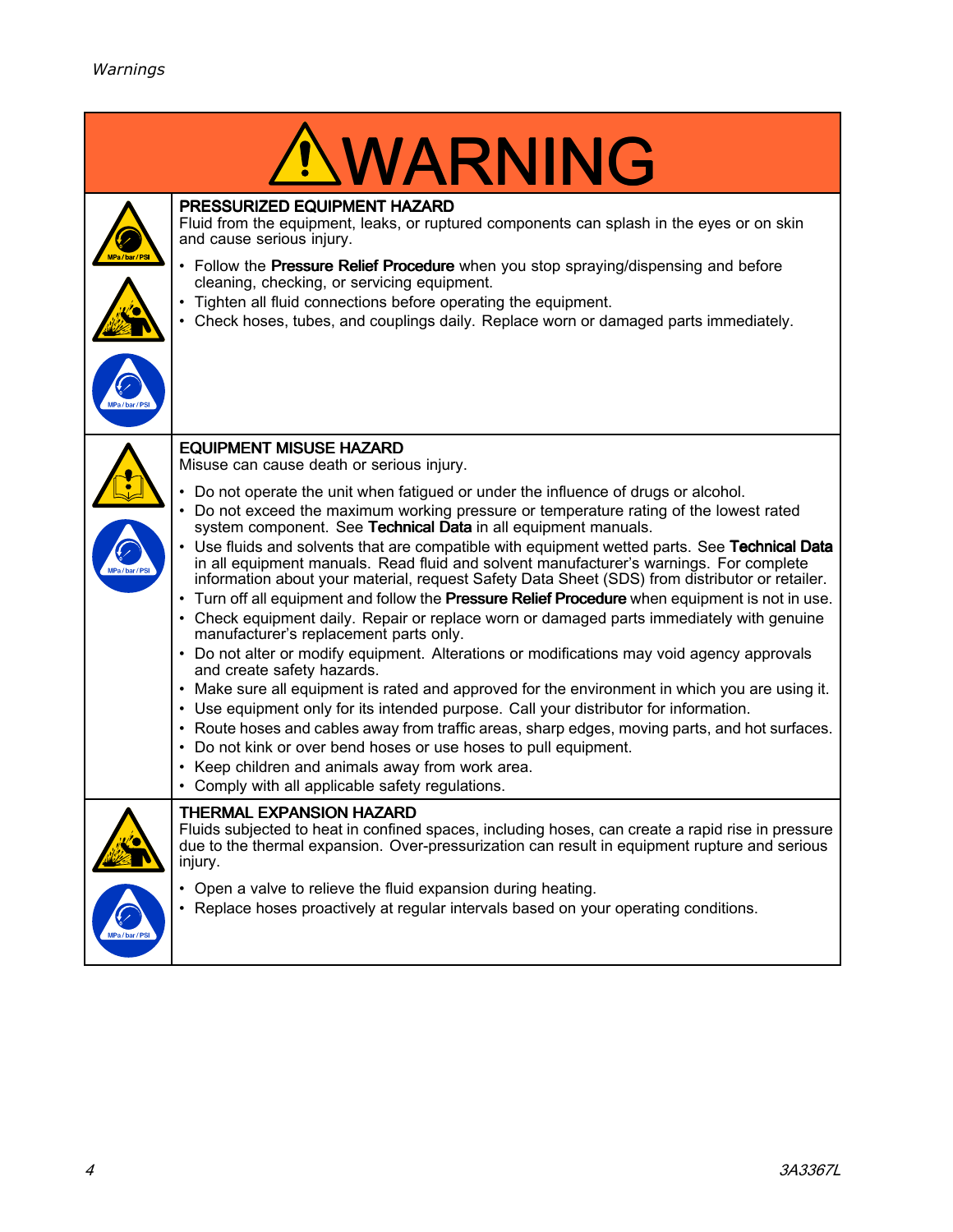|             | <u>'NWARNING</u>                                                                                                                                                                                                                                                  |
|-------------|-------------------------------------------------------------------------------------------------------------------------------------------------------------------------------------------------------------------------------------------------------------------|
|             | <b>MOVING PARTS HAZARD</b><br>Moving parts can pinch, cut or amputate fingers and other body parts.                                                                                                                                                               |
|             | • Keep clear of moving parts.<br>Do not operate equipment with protective guards or covers removed.                                                                                                                                                               |
| Pa/bar/PS   | • Pressurized equipment can start without warning. Before checking, moving, or servicing<br>equipment, follow the Pressure Relief Procedure and disconnect all power sources.                                                                                     |
|             | <b>ENTANGLEMENT HAZARD</b><br>Rotating parts can cause serious injury.                                                                                                                                                                                            |
|             | • Keep clear of moving parts.<br>Do not operate equipment with protective guards or covers removed.                                                                                                                                                               |
| MPa/bar/PSI | Do not wear loose clothing, jewelry or long hair while operating equipment.<br>• Equipment can start without warning. Before checking, moving or servicing equipment, follow<br>the Pressure Relief Procedure and disconnect all power sources.                   |
|             | TOXIC FLUID OR FUMES HAZARD<br>Toxic fluids or fumes can cause serious injury or death if splashed in the eyes or on skin,<br>inhaled, or swallowed.                                                                                                              |
|             | • Read the Safety Data Sheet (SDS) to know the specific hazards of the fluids you are using.<br>• Store hazardous fluid in approved containers, and dispose of it according to applicable<br>guidelines.                                                          |
|             | <b>BURN HAZARD</b><br>Equipment surfaces and fluid that is heated can become very hot during operation. To avoid<br>severe burns:                                                                                                                                 |
|             | • Do not touch hot fluid or equipment.                                                                                                                                                                                                                            |
|             | PERSONAL PROTECTIVE EQUIPMENT<br>Wear appropriate protective equipment when in the work area to help prevent serious injury,<br>including eye injury, hearing loss, inhalation of toxic fumes, and burns. Protective equipment<br>includes but is not limited to: |
|             | • Protective eyewear, and hearing protection.<br>• Respirators, protective clothing, and gloves as recommended by the fluid and solvent<br>manufacturer.                                                                                                          |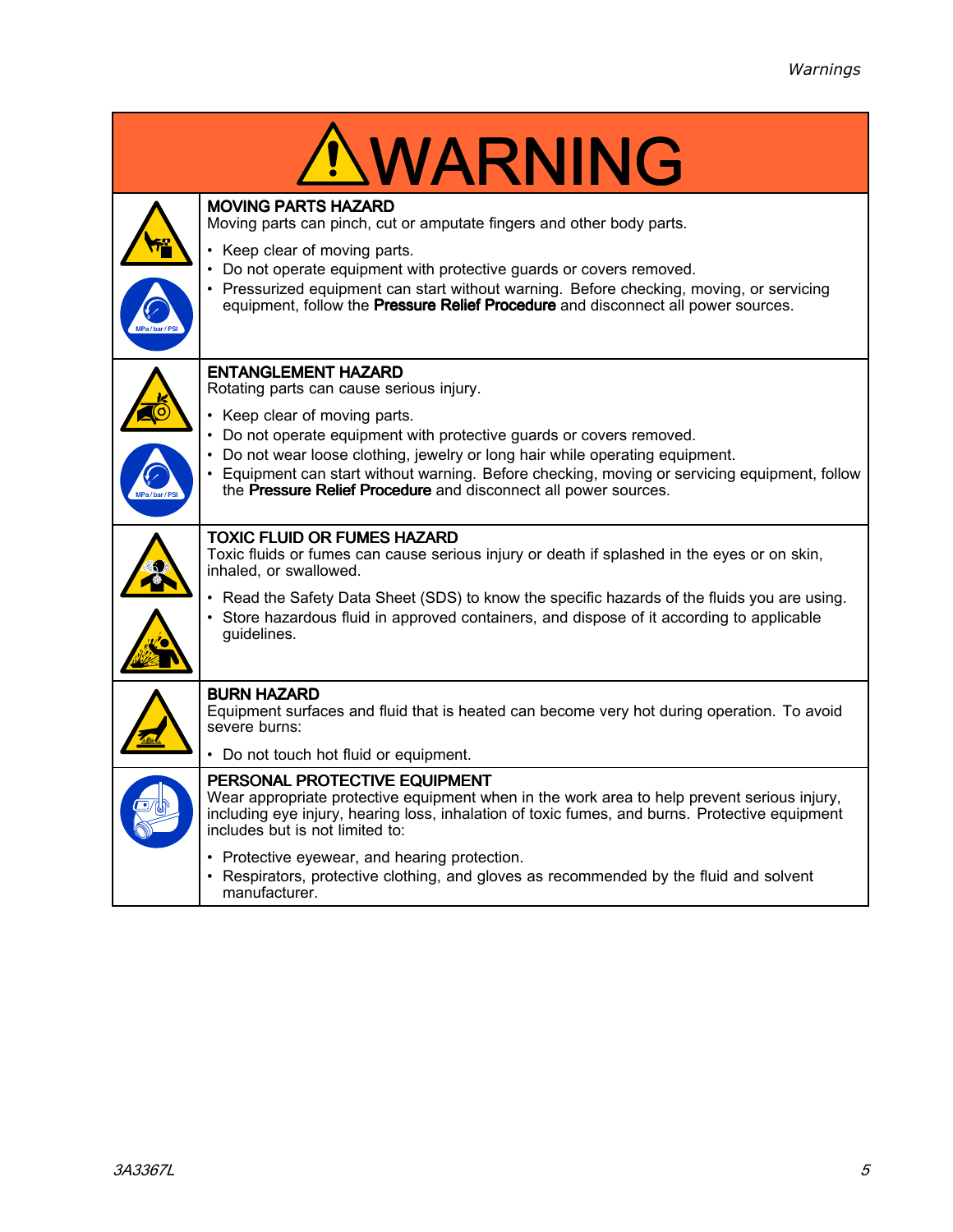# <span id="page-5-0"></span>**Configuration Number Matrix**

Check the identification plate (ID) for the Configuration Number of your pump. Use the following matrix to define the components of your pump.

Some combinations are not possible. Check with your local supplier.

### Sample Configuration Number: i23 MAC NR SS A1 A1 0

|               | 23              | <b>MAC</b> | <b>NR</b>        | <b>SS</b>               | Α1     |          | C              |
|---------------|-----------------|------------|------------------|-------------------------|--------|----------|----------------|
| Pump<br>Model | Hose Size Motor |            | Hose<br>Material | <b>Barb</b><br>Material | Roller | lHousina | <b>Options</b> |

|   | <b>Model</b> |    | <b>Hose Size</b> |                  | <b>Motor/Gear Reducer</b>                   |
|---|--------------|----|------------------|------------------|---------------------------------------------|
|   | Industrial   | 6  | 6 mm             | HAC <sub>T</sub> | AC motor with high-speed gear reducer       |
| h | Hygienic     | 10 | $10 \text{ mm}$  | <b>MAC+</b>      | AC motor with medium-speed gear reducer     |
|   |              | 16 | $16 \text{ mm}$  | LAC <sub>t</sub> | AC motor with low-speed gear reducer        |
|   |              | 23 | 23 mm            | <b>MPM+</b>      | Brushless DC (BLDC) motor with gear reducer |
|   |              | 25 | 25 mm            | $HC_+$ +         | High-speed gear reducer, no motor, IEC      |
|   |              | 26 | 26 mm            | HN <sub>†</sub>  | High-speed gear reducer, no motor, NEMA     |
|   |              | 30 | 30 mm            | $MC++$           | Medium-speed gear reducer, no motor, IEC    |
|   |              | 32 | 32 mm            | MN <sub>†</sub>  | Medium-speed gear reducer, no motor, NEMA   |
|   |              |    |                  | LC <sub>†</sub>  | Low-speed gear reducer, no motor, IEC       |
|   |              |    |                  | LN <sub>†</sub>  | Low-speed gear reducer, no motor, NEMA      |
|   |              |    |                  | 0                | No motor or gear reducer                    |

| <b>Hose Material/Color</b> |                                                     | <b>Barb Material</b> |                           | <b>Roller</b> |          | <b>Housing</b> |              | <b>Options</b> |      |
|----------------------------|-----------------------------------------------------|----------------------|---------------------------|---------------|----------|----------------|--------------|----------------|------|
| <b>BN</b>                  | Nitrile (NBR),<br>Yellow                            | <b>HS</b>            | Hastelloy                 | $\mathsf{A}1$ | Aluminum | <b>A1</b>      | Aluminum   0 |                | None |
| <b>CS</b>                  | Chlorosulfonated<br>Polyethylene<br>(CSM), Orange   | <b>PV</b>            | <b>PVDF</b>               |               |          |                |              |                |      |
| <b>EP</b>                  | Ethylene propylene<br>diene monomar<br>(EPDM), Blue | SS <sup>*</sup>      | <b>Stainless</b><br>Steel |               |          |                |              |                |      |
| FG <sub>t</sub>            | Food Grade Nitrile<br>(White)                       |                      |                           |               |          |                |              |                |      |
| <b>NR</b>                  | Natural Rubber,<br><b>Black</b>                     |                      |                           |               |          |                |              |                |      |

\* Food Grade pumps ship with stainless steel tri-clamp hose barbs.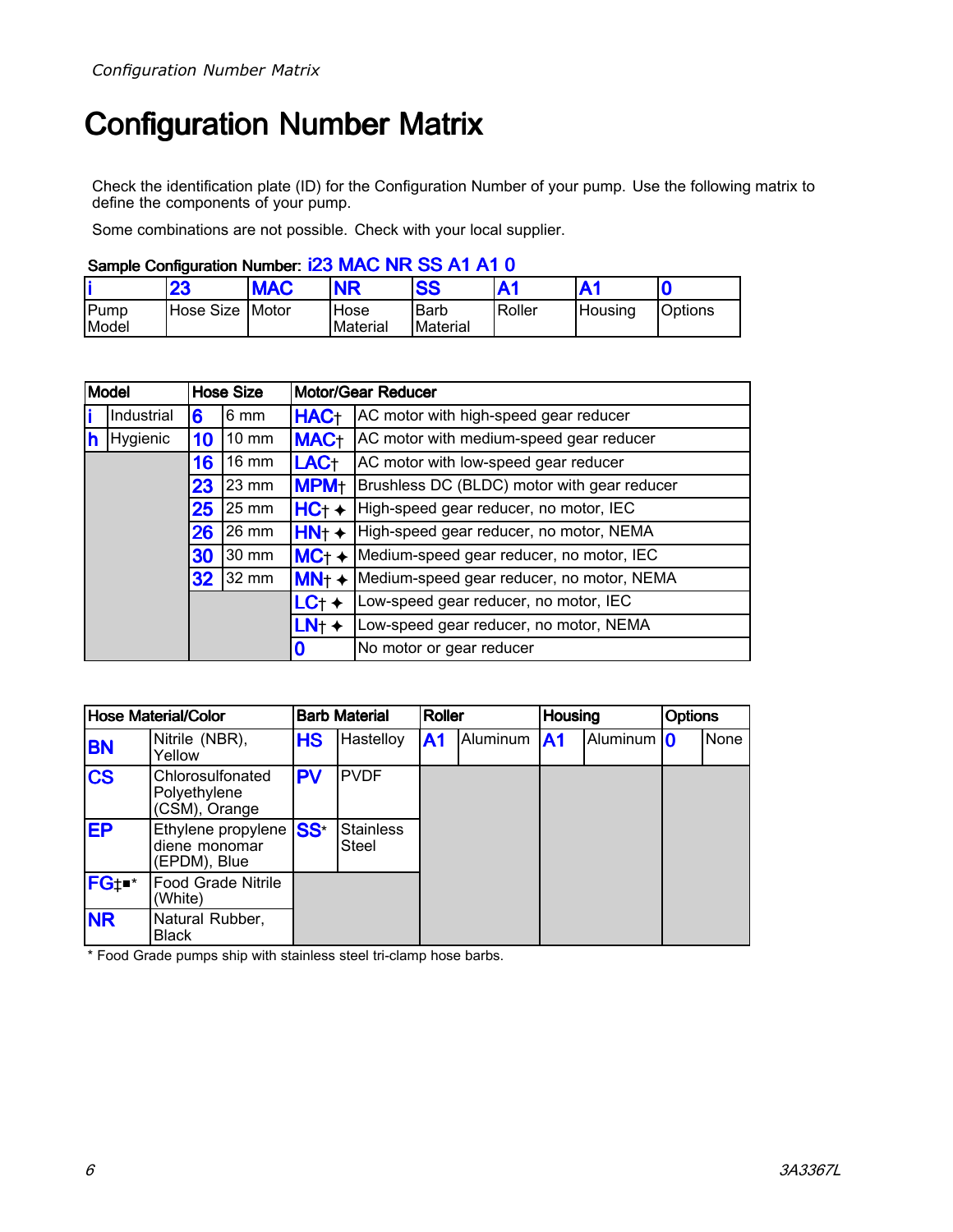| <b>Approvals</b>                                                                                                                              |  |                         |  |  |
|-----------------------------------------------------------------------------------------------------------------------------------------------|--|-------------------------|--|--|
| ◆ These models are certified:                                                                                                                 |  | $II$ 2 G Ex h IIB T4 Gb |  |  |
| † These models are certified:                                                                                                                 |  |                         |  |  |
| # These models comply with:                                                                                                                   |  | EC 1935/2004            |  |  |
| ■ Food Grade fluid contact parts: These materials are FDA-compliant and meet the United States Code<br>of Federal Regulations (CFR) Title 21. |  |                         |  |  |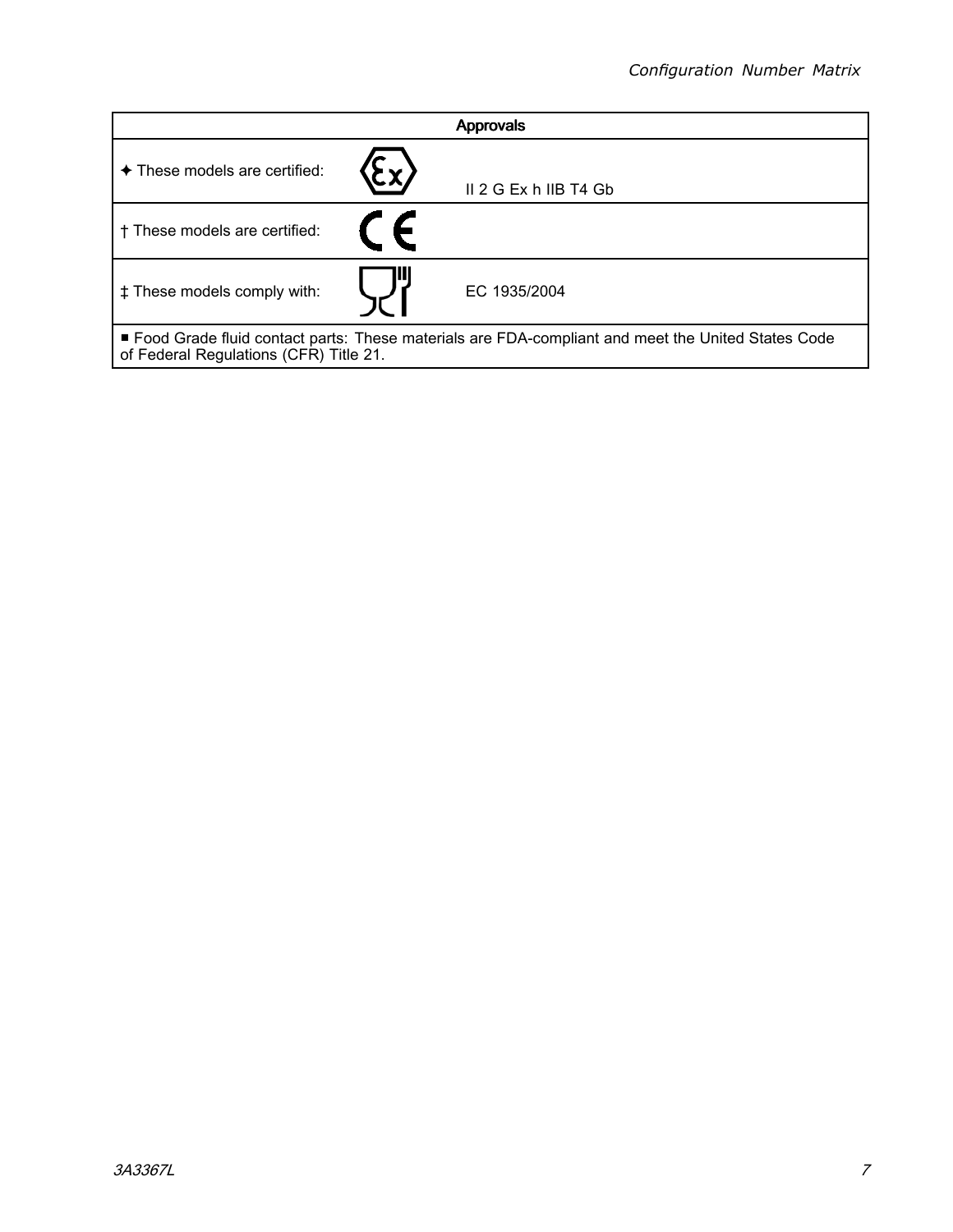# <span id="page-7-0"></span>**Troubleshooting**



### NOTE:

- Follow the Pressure Relief [Procedure,](#page-9-0) page [10](#page-9-0).
- Check all possible remedies before disassembling the pump.

See the Operation Manual (334859) for troubleshooting or error information on the Graco Motor Control.

| Problem                | Cause                                                         | <b>Solution</b>                                                                                     |
|------------------------|---------------------------------------------------------------|-----------------------------------------------------------------------------------------------------|
| Hammering in piping.   | Inlet or outlet pipe diameter is too<br>small.                | Increase the pipe size or add<br>pulsation dampeners.                                               |
|                        | Pump speed is too high.                                       | Reduce the speed of the pump.                                                                       |
|                        | Inlet or outlet connections are not<br>properly anchored.     | Secure the piping.                                                                                  |
|                        | Inlet or outlet pressures are too<br>high.                    | Add pulsation dampeners.                                                                            |
| High pump temperature. | Lubricant level is low.                                       | Add hose lubricant to the proper<br>level.                                                          |
|                        | Improper lubricant is being used.                             | Use only genuine Graco glycerin<br>hose lubricant for low temperature<br>operation.                 |
|                        | Pumped fluid temperature is too<br>high.                      | Consult your Graco distributor for<br>maximum temperature limits of<br>your pump and hose material. |
|                        | Pump speed is too high or the<br>pump is undersized.          | Reduce the pump speed or switch<br>to a larger pump.                                                |
| High outlet pressure.  | Outlet line is blocked.                                       | Clear any obstructions in the outlet<br>line.                                                       |
|                        | Pipe diameter is narrowed due to<br>settled solids.           | Flush/remove as required.                                                                           |
|                        | Viscosity or specific gravity of<br>pumped fluid is too high. | Consult your Graco distributor for<br>suitable operating conditions for<br>your pump.               |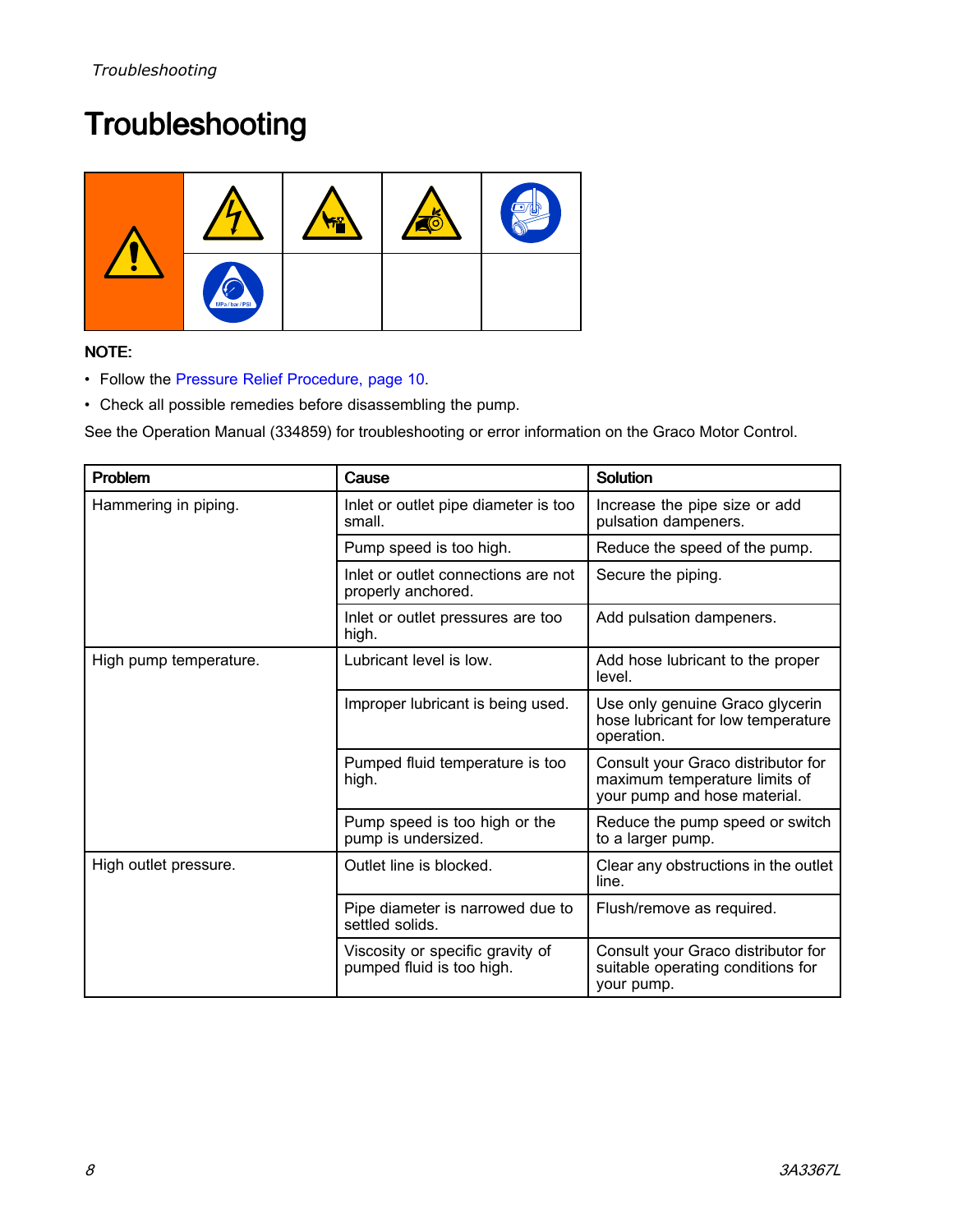| Problem                                               | Cause                                                                                      | Solution                                                                                                                                                 |  |  |
|-------------------------------------------------------|--------------------------------------------------------------------------------------------|----------------------------------------------------------------------------------------------------------------------------------------------------------|--|--|
| Low inlet pressure.                                   | The hose has failed.                                                                       | Replace with a new hose and<br>lubricant.                                                                                                                |  |  |
|                                                       | Inlet line is blocked.                                                                     | Clear any obstructions in the inlet<br>line.                                                                                                             |  |  |
|                                                       | Inlet line is too long or too small.                                                       | Try to locate the pump as near<br>to the fluid source as possible.<br>Oversize the inlet piping when<br>possible.                                        |  |  |
|                                                       | Viscosity or specific gravity of<br>pumped fluid is too high.                              | Consult your Graco distributor for<br>suitable operating conditions for<br>your pump.                                                                    |  |  |
| Low flow.                                             | The hose has failed.                                                                       | Replace with a new hose and<br>lubricant.                                                                                                                |  |  |
|                                                       | The back pressure is too high for<br>the combination of fluid viscosity<br>and cycle rate. | Reduce back pressure and/or<br>increase your cycle rate.                                                                                                 |  |  |
| Poor hose life.                                       | Hose is incompatible with the fluid<br>being pumped.                                       | Consult your Graco distributor to<br>see if you have the correct hose<br>for your application.                                                           |  |  |
|                                                       | Hose has failed due to normal<br>wear.                                                     | Replace.                                                                                                                                                 |  |  |
|                                                       | Excessive pulsations have<br>weakened the hose.                                            | If you pump is equipped with a<br>pulsation dampener, adjust its<br>pressure. If you do not have a<br>dampener, consult your Graco<br>distributor.       |  |  |
|                                                       | Outlet pressure is too high.                                                               | Check items listed in "High outlet<br>pressure." Running the pump<br>against a closed valve, even for a<br>short amount of time, may damage<br>the hose. |  |  |
|                                                       | Solids have settled in the hose.                                                           | Flush the pump and hose prior to<br>turning the pump off.                                                                                                |  |  |
| Hose lubricant is leaking from the<br>front cover.    | The cover bolts are not tight<br>enough.                                                   | Refer to torque specifications in<br>Install the Front Cover, page 18.                                                                                   |  |  |
|                                                       | The cover gasket is worn or<br>damaged.                                                    | Replace.                                                                                                                                                 |  |  |
| Hose lubricant is leaking from the<br>hose barb area. | Gaskets are missing or worn.                                                               | Replace.                                                                                                                                                 |  |  |
| Hose failed because it wrapped<br>around the roller.  | Pump was operated against a<br>closed outlet valve or blocked line.                        | Replace hose. Check pressure<br>relief system. Check that valves<br>are open. Clear any blockages.                                                       |  |  |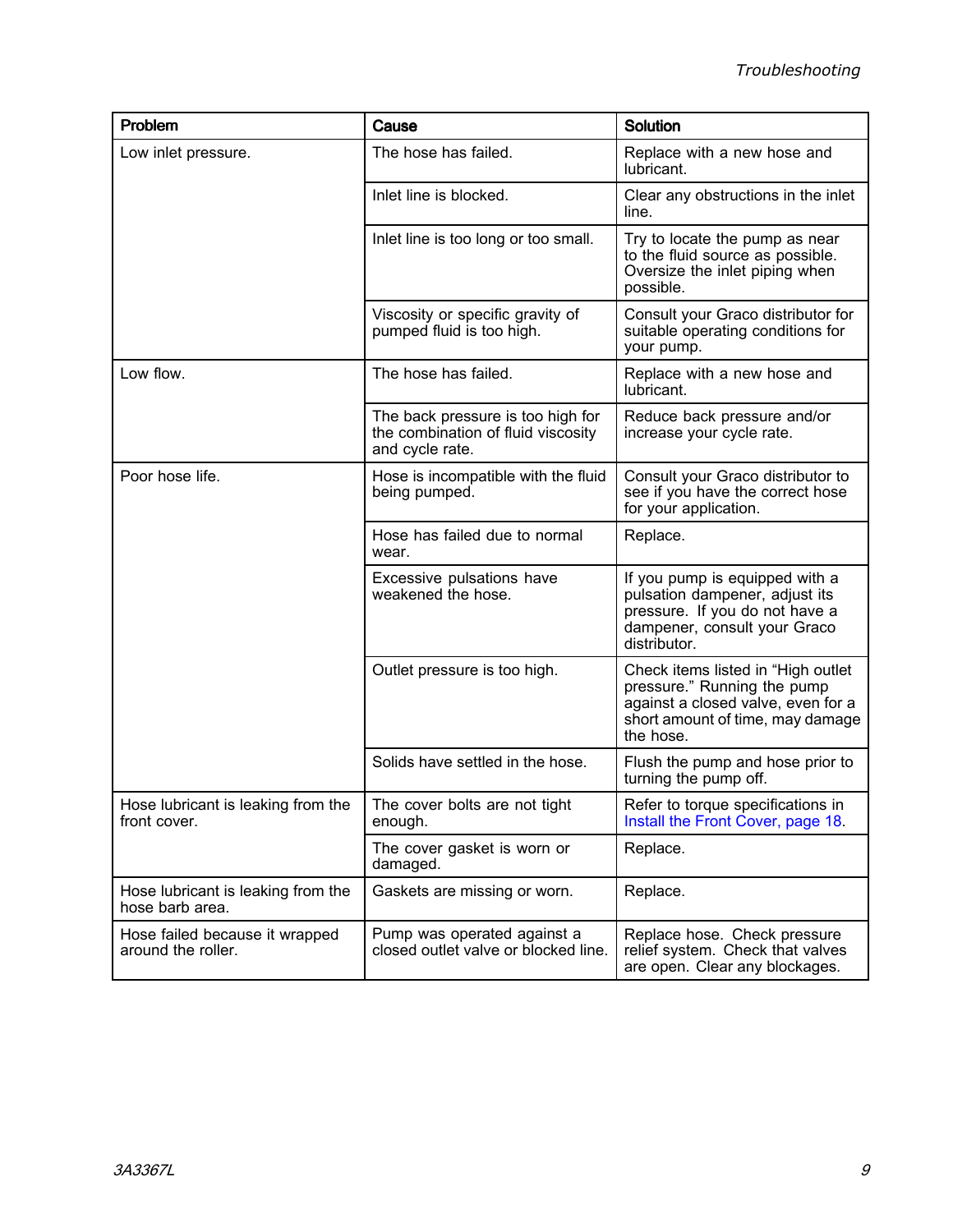# <span id="page-9-0"></span>Repair

## Pressure Relief Procedure



Follow the Pressure Relief Procedure whenever you see this symbol.



This equipment stays pressurized until pressure is relieved manually. To help prevent serious injury from pressurized fluid, such as splashing in the eyes or on skin, follow the Pressure Relief Procedure when you stop pumping and before you clean, check, or service the equipment.

- 1. Remove power from the system.
- 2. Open the dispensing valve, if used.
- 3. Open the fluid drain valve to relieve fluid pressure. Have <sup>a</sup> container ready to catch the drainage.

## Before You Start



- 1. Flush the pump.
- 2. Follow the Pressure Relief Procedure, page 10.
- 3. Disconnect power to the pump.
- 4. Make sure the pump is electrically isolated. Unexpected operation of the pump can cause serious injury. Remove the fan cover only after the motor has been locked out.

## Drain the Lubricant

- 1. Hold <sup>a</sup> pail under the drain plug (29) and unscrew the plug to drain the lubricant. Dispose of the lubricant properly. Take care, as the lubricant may be contaminated by the pumped fluid.
- 2. Remove the vent plug (30) and flush the pump housing with a compatible solvent.



Figure <sup>1</sup> Pump Drain (29) and Vent (30)

## Remove the Front Cover

- 1. Drain the lubricant per the instructions in the previous section.
- 2. See Figure 2, page 10. Use <sup>a</sup> wrench to remove the bolts (45) and washers (52, 53, if present) that hold the front cover (16), removing the top screw and washer (if present) last. Take the cover off the pump. If the cover is stuck, gently break the gasket seal with <sup>a</sup> flat-headed screwdriver between the cover and the housing.

| Pump Model                          | Wrench size     |
|-------------------------------------|-----------------|
| i6, i10, h10, i16, h16,<br>i23, h25 | $10 \text{ mm}$ |
| i26, h26                            | $13 \text{ mm}$ |
| i30, i32, h32                       | $17 \text{ mm}$ |

3. Remove the front cover gasket (15).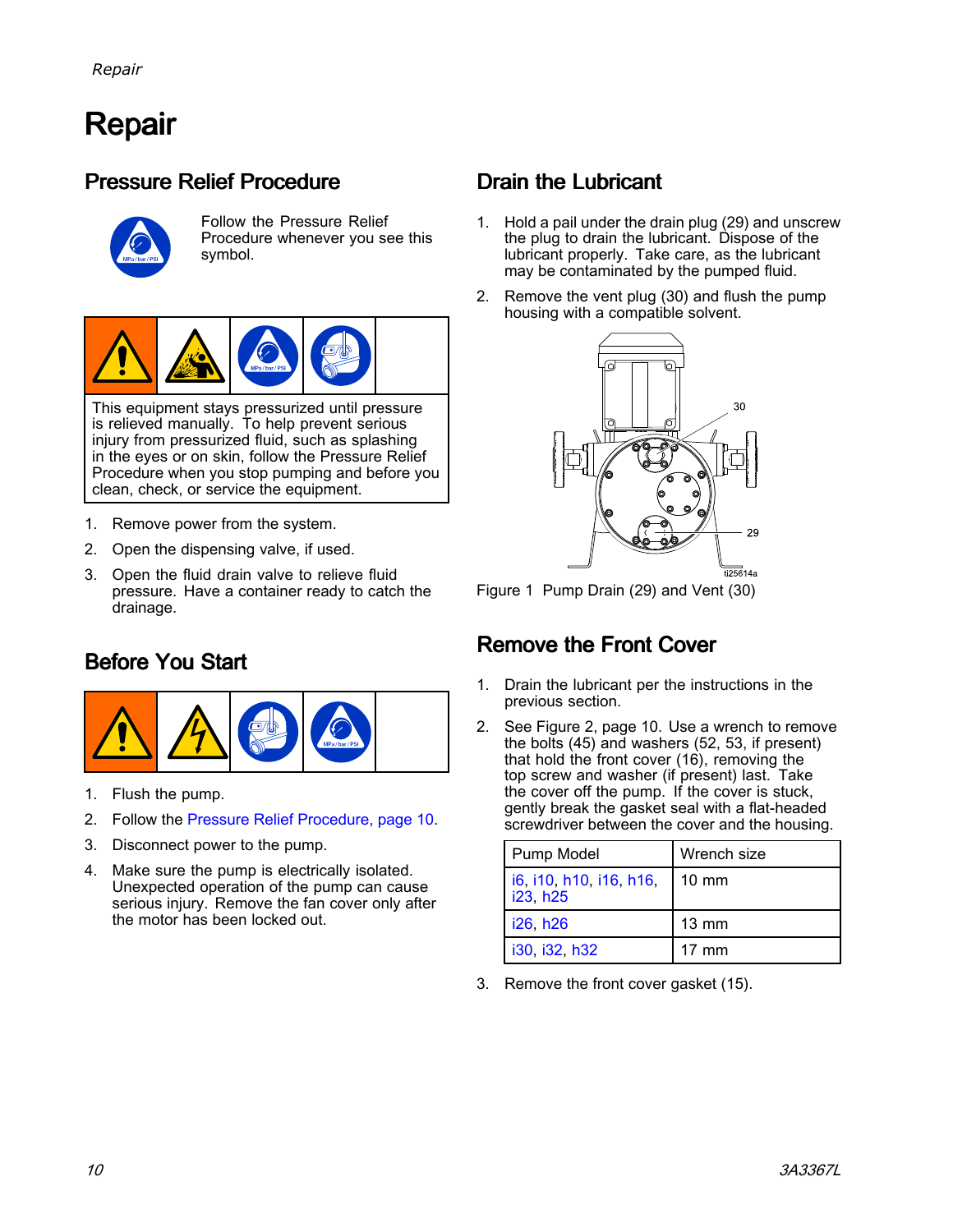## <span id="page-10-0"></span>Replace the Hose

### Remove the Hose



- 1. Follow the Pressure Relief [Procedure,](#page-9-0) page [10](#page-9-0).
- 2. Follow the steps under Drain the [Lubricant,](#page-9-0) page [10](#page-9-0), and [Remove](#page-9-0) the Front Cover, page [10](#page-9-0).
- 3. The roller must be moved to remove the hose. Follow the directions for your pump to move the roller between the 4- and 8-o'clock positions while pulling on the hose at the bottom until the hose is free from the roller.
	- a. AC Models: Loosen the screws and remove the motor fan cover (FC). Turn the fan by hand to move the roller.

NOTE: Low RPM pumps and high ratio gearboxes may require many turns of the motor fan to move the roller.

### b. BLDC Models:

- i. Insert the shaft socket tool (59) into the back of the gearbox.
- ii. Use <sup>a</sup> socket wrench to move the roller.
- iii. Remove the socket from the gearbox.



4. Use <sup>a</sup> wrench to remove the four nuts (35) from the hose barb assembly on one port. Pull the hose so it extends about 2–3 in. (51–76 mm) out of the pump. Remove the nuts (35) from the barb assembly on the other port, and pull the hose so it extends about 2–3 in. (51–76 mm) out of the pump.

| Pump Model                          | Wrench size     |
|-------------------------------------|-----------------|
| i6, i10, h10, i16, h16,<br>i23, h25 | $10 \text{ mm}$ |
| i26, i30, h32                       | $13 \text{ mm}$ |

- 5. Use <sup>a</sup> 7mm wrench or <sup>a</sup> flat-headed screwdriver to loosen the hose clamps (24).
- 6. Pull the barb assembly off of the hose on one side, then remove, the gasket (25) and clamp (24).
- 7. Grasp the hose (14) from the inside of the pump housing and pull it into the pump housing and out of the front. Drain the hose contents into <sup>a</sup> bucket.
- 8. Remove the second barb assembly, the gasket (25) and the clamp (24).
- 9. Pull the other end of the hose into the pump housing and out of the front.
- 10. Remove and safely discard the used hose per your facility's waste disposal policy. Wipe clean the inside of the pump housing.

NOTE: To continue with disassembly, see [Remove](#page-12-0) the Roller, page [13](#page-12-0). If you are replacing the hose, continue with the next section.



Figure <sup>2</sup> Remove or Install the Hose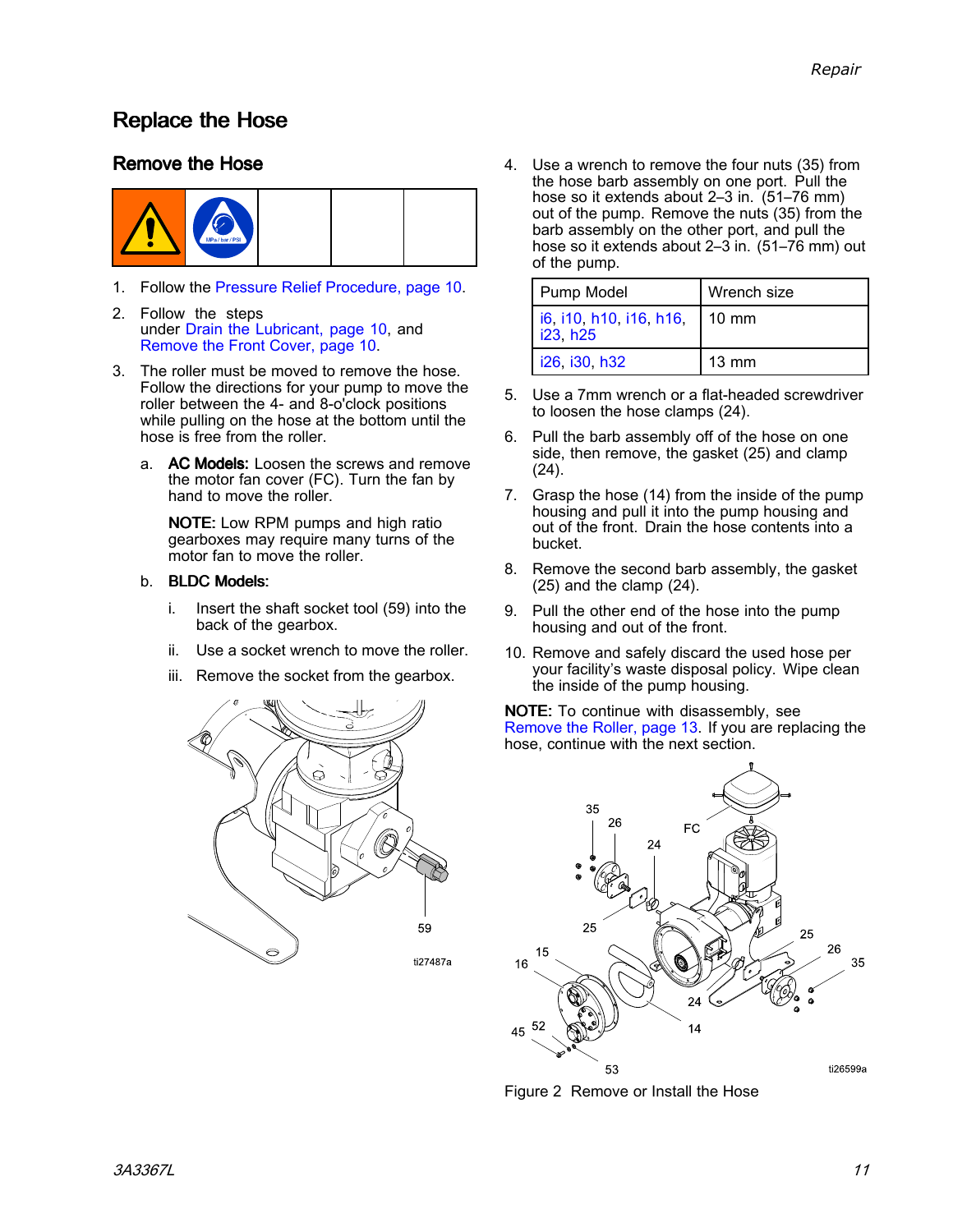### <span id="page-11-0"></span>Install the Hose

- 1. Install <sup>a</sup> gasket (25) onto each hose barb (28) so that it mates with the plate (26).
- 2. Insert one end of the hose through the left housing port and extend the hose 2–3 in. (51–76 mm) beyond the pump housing (1).
- 3. Orient the hose clamp so the clamp housing aligns with the recessed cavity in the pump housing. Slide the hose clamp over the hose. Slide on the barb assembly.
- 4. Tighten the clamp. Torque to <sup>25</sup> in-lb (2.8 N•m) plus one full turn. Or, tighten the clamp so that the clamp is flush with the outer hose diameter.
- 5. Push the hose and clamp into the pump housing.
- 6. Use nuts (35) to attach the hose barb assembly to the pump. Torque to the value specified in the table.

| Pump Model                          | Torque              |
|-------------------------------------|---------------------|
| i6, i10, h10, i16, h16,<br>i23, h25 | 8 ft-lb (10.8 N•m)  |
| i26, i30, h32                       | 18 ft-lb (24.4 N•m) |

7. Loop the hose <sup>360</sup> degrees and insert the second end through the opposite side port.

- 8. Repeat steps 3–6.
- 9. The roller must be moved to install the hose. Follow the directions for your pump to move the roller. Start at the <sup>4</sup> <sup>o</sup>'clock position and move the roller to the <sup>8</sup> <sup>o</sup>'clock position while pushing the hose in at the bottom. Be sure the hose is past the plane of the cover gasket.
	- a. AC Models: Loosen the screws and remove the motor fan cover. Turn the fan by hand to move the roller.

NOTE: Low RPM pumps and high ratio gearboxes may require many turns of the motor fan to move the roller.

### b. BLDC Models:

- i. Insert the shaft socket tool (29) into the back of the gearbox.
- ii. Use <sup>a</sup> socket wrench to move the roller.
- 10. AC Models: Reinstall the motor fan cover. BLDC Models: Remove the socket from the gearbox.
- 11. Follow the steps under Install the Front [Cover,](#page-16-0) page [18](#page-17-0).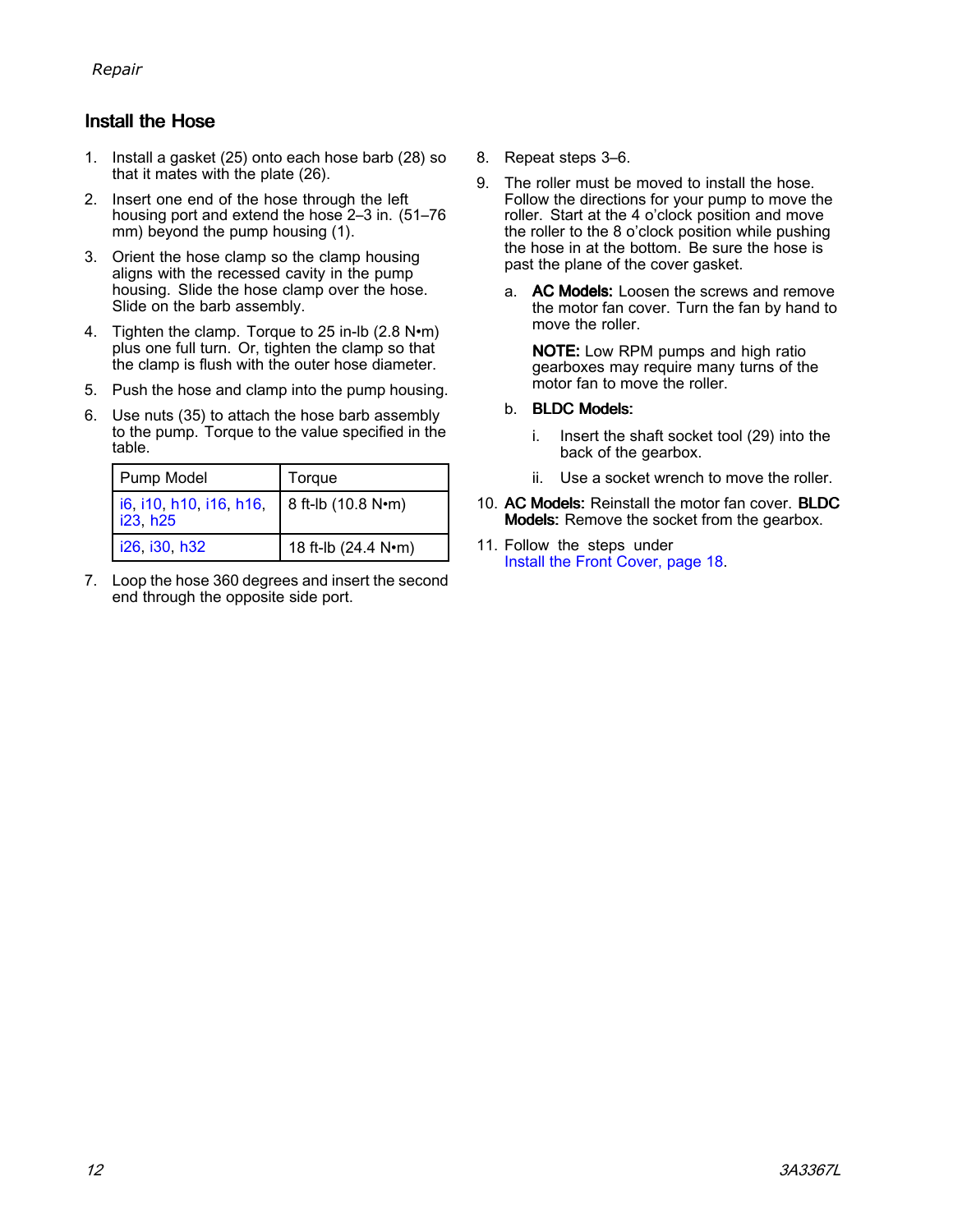## <span id="page-12-0"></span>**Replace the Roller**

The bearings in the roller are sealed and non-serviceable. If the bearings fail, replace the roller assembly.

### Remove the Roller

- 1. Follow the steps in [Remove](#page-10-0) the Hose, page [11](#page-10-0).
- 2. Use <sup>a</sup> flat-headed screw driver on the inside diameter to pry out the rotary shaft seals (13a and 13b). Discard the seals.
- 3. Use external snap ring pliers to remove the roller retaining ring  $(12)$  from the front of the eccentric shaft (9).
- 4. Pull the roller (11) off the shaft (9).
- 5. Inspect the inside and outside diameter of the roller (11), and replace it if worn or damaged.

NOTE: To continue with disassembly, see Remove the [Eccentric](#page-13-0) Shaft, page [14](#page-13-0). If you are replacing the roller, continue with the next section.

### Install the Roller

1. Lubricate the eccentric shaft (9) with hose lubricant. Slide the roller (11) onto the shaft.

NOTE: The roller has an orientation groove on one end that must face out of the pump housing.

- 2. Install <sup>a</sup> roller retaining ring (12) and the outer shaft seals (13a, 13b). The lips of the seals must face out from the center of the roller. Install the seals so they are flush with the roller edge. If you are replacing the roller, seal 13b is press fit into the roller at the factory.
- 3. Turn the roller (11) by hand to verify that it turns freely on the shaft (9).
- 4. Follow the steps under Install the Front [Cover,](#page-16-0) page [18](#page-17-0).



Figure <sup>3</sup> Remove or Install the Roller

### KEY

The orientation groove on one end of the roller must face out of the pump housing.



Lips must face out from the center of the roller.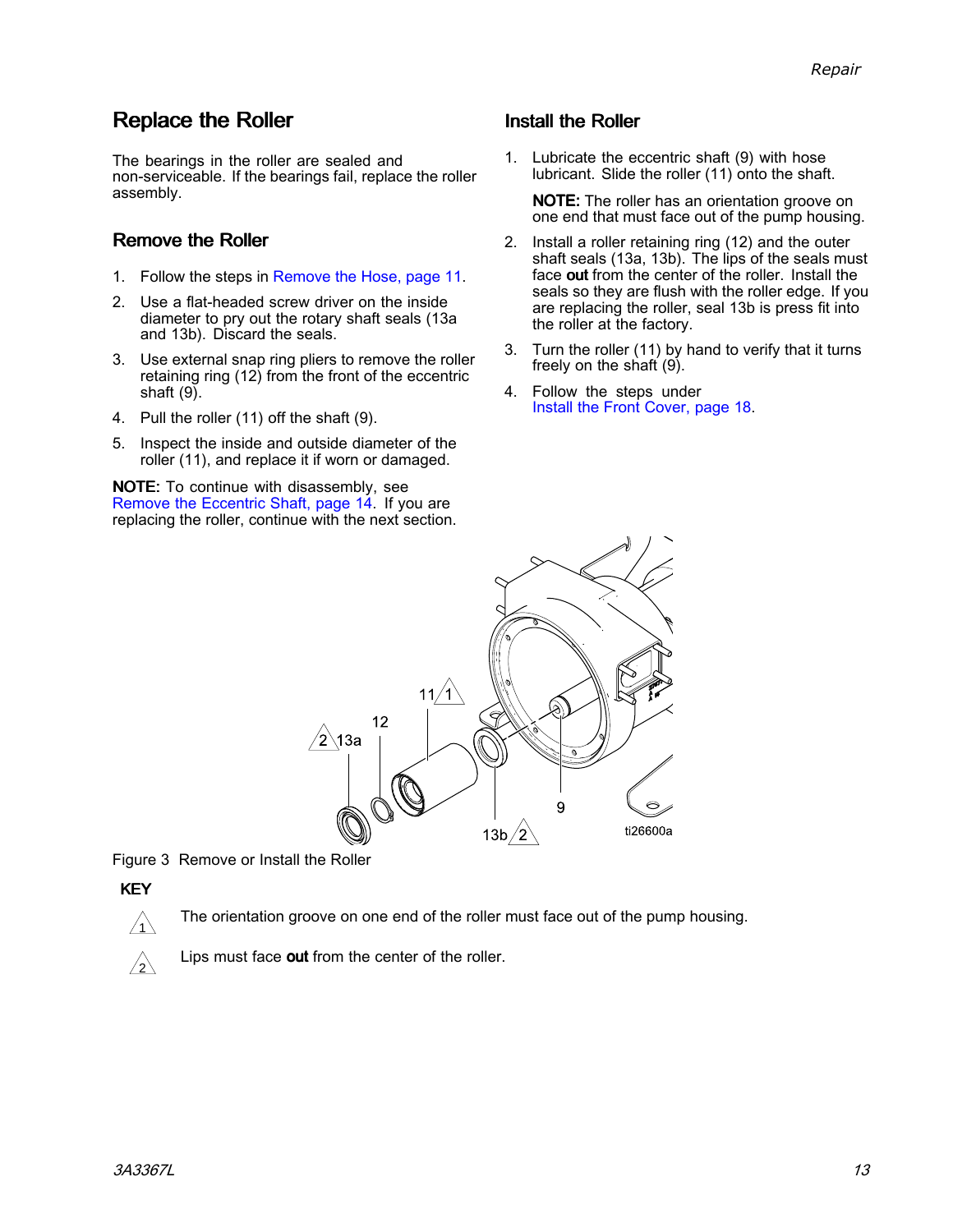## <span id="page-13-0"></span>**Complete Pump Repair**

### **Disassembly**

Complete pump disassembly is necessary only to replace the main shaft assembly, for example in the case of <sup>a</sup> failed bearing.

### Remove the Eccentric Shaft

- 1. Follow the steps in [Remove](#page-10-0) the Hose, page [11](#page-10-0).
- 2. Follow the steps in [Remove](#page-12-0) the Roller, page [13](#page-12-0).
- 3. Use external snap ring pliers to remove the eccentric shaft retaining ring (10) from the motor output shaft (6).
- 4. Remove the eccentric shaft (9) from the motor output shaft  $(6)$ . Be sure to retain the eccentric shaft key (56).

NOTE: You may need to use <sup>a</sup> puller to disengage the eccentric shaft from the motor output shaft.

| Pump Model                                  | <b>Bolt Size</b> |
|---------------------------------------------|------------------|
| $\mid$ i6, i10, h10, i16, h16               | $16 \text{ mm}$  |
| i23, h25, i26, h26, i30,   8 mm<br>i32, h32 |                  |

### Remove the Motor Output Shaft

See Figure <sup>4</sup> on page 15.

- 1. Remove the four screws (31) and washers (21) that hold the gearbox and motor assembly (4) to the pump housing (1).
- 2. Remove the plastic plugs on the back of the motor to reveal threaded metric holes for <sup>a</sup> gear puller. Inspect the center opening. If it contains <sup>a</sup> snap ring, remove it.
- 3. Use <sup>a</sup> gear puller to remove the gearbox and motor assembly. Be sure to retain the motor output shaft key (57).

NOTE: For motor and gearbox repair information, contact SEW-Eurodrive.

- 4. Use <sup>a</sup> flat head screw driver on the inside diameter to remove the front rotary shaft seal (8). Discard the seal.
- 5. Use <sup>a</sup> large internal snap ring pliers to remove the retaining ring (7) from the pump housing (1).
- 6. Gently tap the gearbox end of the shaft (6) with <sup>a</sup> rubber mallet to drive the shaft out through the front of the pump housing (1).
- 7. Remove and discard the rear rotary shaft seal (5).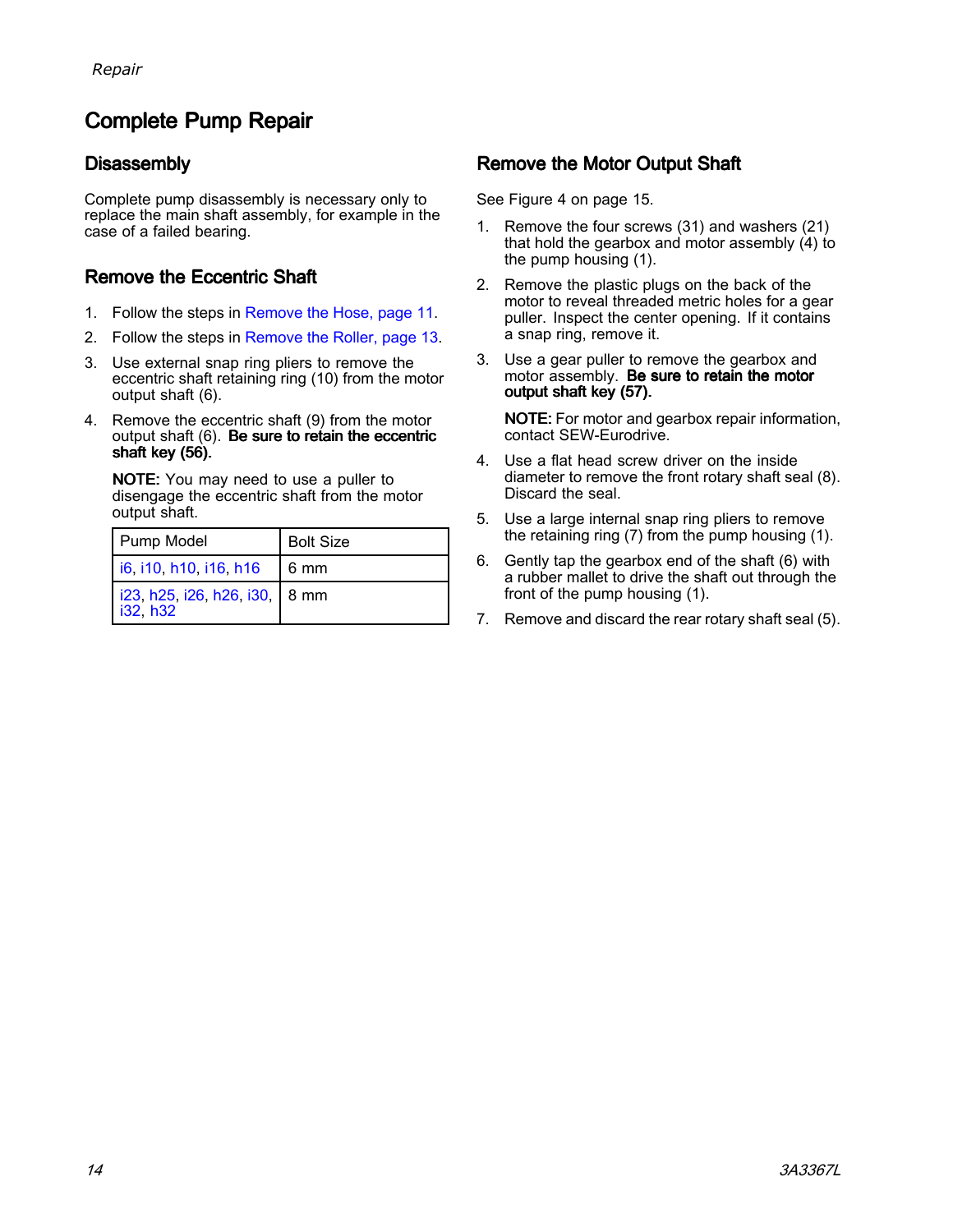### Reassembly

### Clean and Inspect All Parts

### **NOTICE**

Use only genuine Graco replacement parts. Non-standard parts will void your warranty and may damage your equipment.

- Discard all used seals, gaskets and worn parts.
- Ensure that all new and existing parts are clean and undamaged.
- Thoroughly clean all parts with <sup>a</sup> compatible solvent and inspect for damage or wear. Replace all gaskets, washers, worn parts and hardware as necessary.
- Inspect the outer diameter of the pump roller. If the<br>surface has been worn, replace the roller surface has been worn, replace the roller.
- Inspect the bearings on the motor output shaft<br>(6) If the bearings are worn, replace the shaft (6). If the bearings are worn, replace the shaft assembly.
- Inspect the shaft and bearing bore in the pump bousing  $(1)$ . Ensure it is round without grooves housing (1). Ensure it is round, without grooves or other signs of wear, and free of dirt, filings, or other debris. <sup>A</sup> dirty or damaged bearing bore will greatly reduce the life of the bearings.
- Inspect all metal parts for signs of wear or cracks. Replace all worn parts.

## **NOTICE**

The pump housing is aluminum. To help prevent galling, inspect the bolt threads for foreign material and clean or replace if necessary.

### Install the Motor Output Shaft

- 1. Inspect the bearings and make sure that all rotate freely and are seated against the shoulder of the shaft (6).
- 2. Install the eccentric shaft key (56).
- 3. Coat the outer races of the shaft bearings and the inner diameter of the housing with lithium-based grease. Make sure there is no dirt or debris on either the bearings or the housing.
- 4. Insert the shaft (6) into the pump housing (1) from the front. Make sure that the bearings engage the opening flush and straight. If necessary, lightly tap the roller end of the shaft with <sup>a</sup> rubber mallet until the shaft is firmly seated in the pump housing.

Alternative Method: Prop the housing so the front is facing up. Insert the shaft from the top down.

### **NOTICE**

Do not force the shaft and bearings into the pump housing. This may cause damage to the bearings or the housing.

5. Install the bearing retaining ring (7) in front of the outer bearing.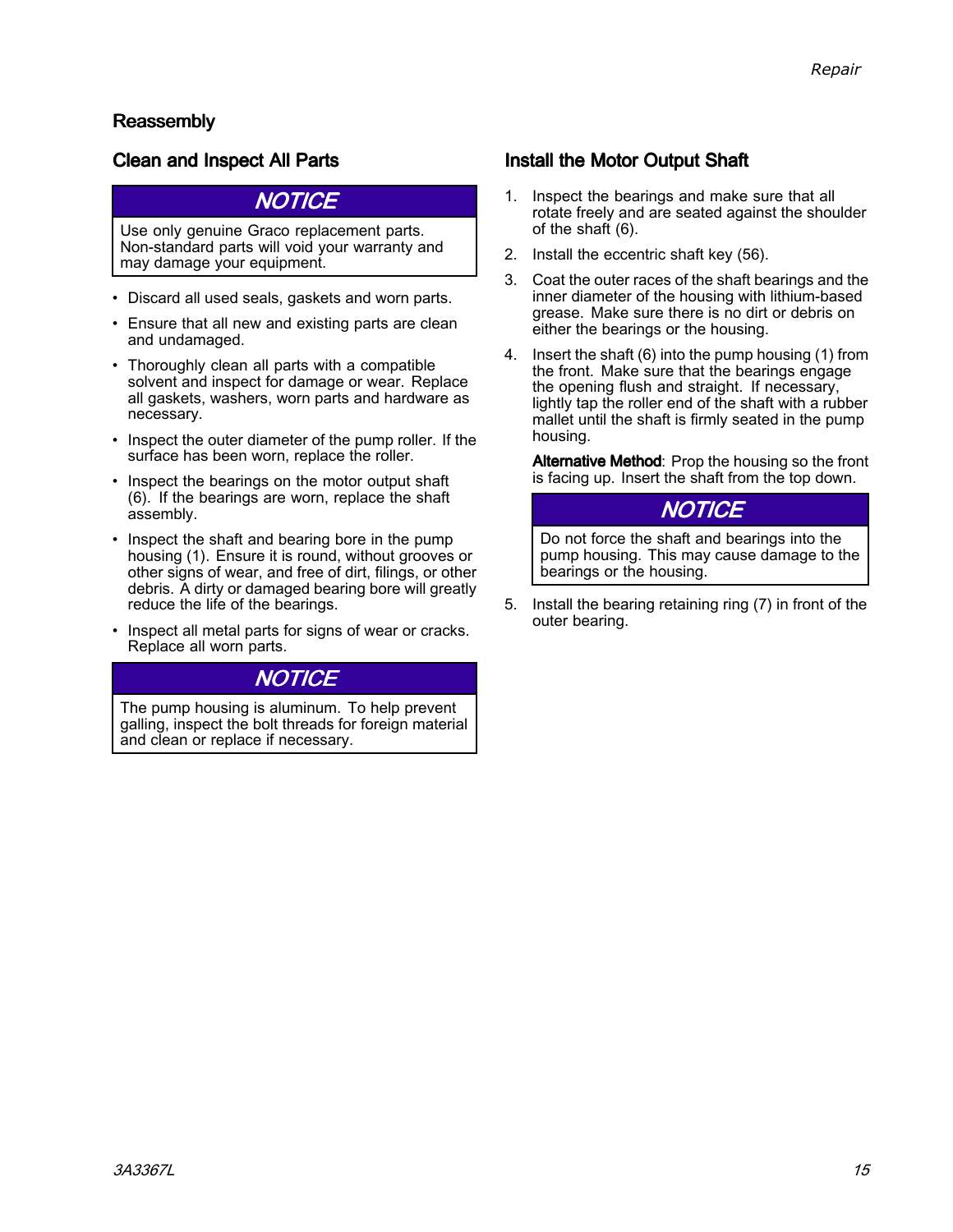*[Repair](#page-9-0)*

### **Install the Seals**

- 1. Clean the surfaces that the seals will contact.
- 2. Grease the pump with lithium-based grease. Remove the plug (33) from the pump housing<br>and replace with a zerk fitting (1/8, 27 ppt, poi and replace with <sup>a</sup> zerk fitting (1/8–27 npt, not included). Add grease until it passes through the outer bearing of the shaft. This provides a visual reference of the proper amount of grease. Remove the zerk fitting.
- 3. Press <sup>a</sup> new seal (5) onto the pump end of the shaft (6) and <sup>a</sup> new seal (8) into the bore at the front of the pump housing (1).The lips of the seals must face toward the shaft bearings. Do<br>not install the seals past the plane of the bousir not install the seals past the plane of the housing.

NOTE: If the seals are installed too deep, they may cause excessive friction.

- 4. Turn the shaft by hand <sup>a</sup> couple of times to be sure that the shaft rotates smoothly.
- 5. Reinstall the plug (33).



Figure <sup>4</sup> Remove or Install the Motor Output Shaft and Eccentric Shaft

| M.<br>۰.<br>۰. |
|----------------|
|                |

| $\sqrt{1}$ | Lips of the front rotary shaft seal (8) must face toward the shaft bearings. |
|------------|------------------------------------------------------------------------------|
| $\sqrt{2}$ | Lips of the rear rotary shaft seal (5) must face into the pump housing.      |
| $\sqrt{3}$ | Lubricate with lithium-based grease.                                         |
|            | Lubricate with anti-seize compound                                           |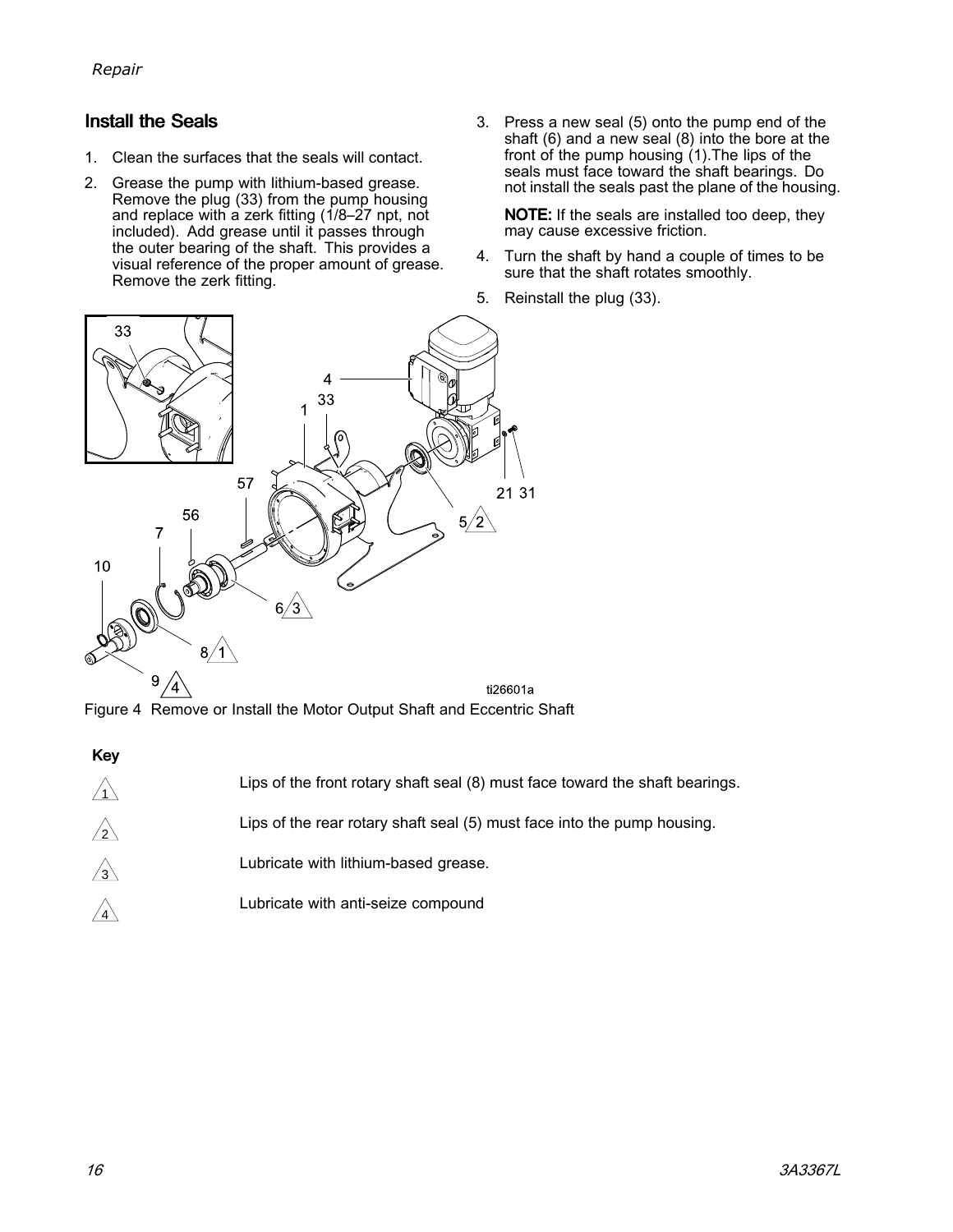### <span id="page-16-0"></span>Install the Motor and Gearbox

- 1. Use an anti-seize compound to lubricate the motor output shaft (6) and the keyway.
- 2. Install the motor output shaft key (57).
- 3. Remove the plastic cap on the back of the gearbox, if one is present.
- 4. Slide the motor and gearbox assembly (4) onto the shaft (6). Secure the assembly to the pump housing (1) with the four screws (31) and washers (21). Torque to the value shown in the table.

| <b>Model</b>                           | Torque                            |
|----------------------------------------|-----------------------------------|
| i6, i10, h10,<br>i16, h16,<br>i23, h25 | 8 ft-lb (10.8 N•m)                |
| i26, h26                               | 18 ft-lb (24.4 N•m)               |
|                                        | i30, i32, h32 32 ft-lb (43.4 N•m) |

### Install the Eccentric Shaft

- 1. Verify that the eccentric shaft key (56) is installed.
- 2. Use an anti-seize compound to lubricate the eccentric shaft (9). Slide the eccentric shaft over the end of the motor output shaft (6). Use <sup>a</sup> soft rod and a plastic mallet to tap lightly on the round base until the eccentric shaft is fully seated on the motor output shaft.
- 3. Secure the eccentric shaft (9) with the retaining ring (10).
- 4. Follow the steps under Install the [Roller,](#page-12-0) page [13](#page-12-0), and Install the [Hose,](#page-11-0) page [12](#page-11-0).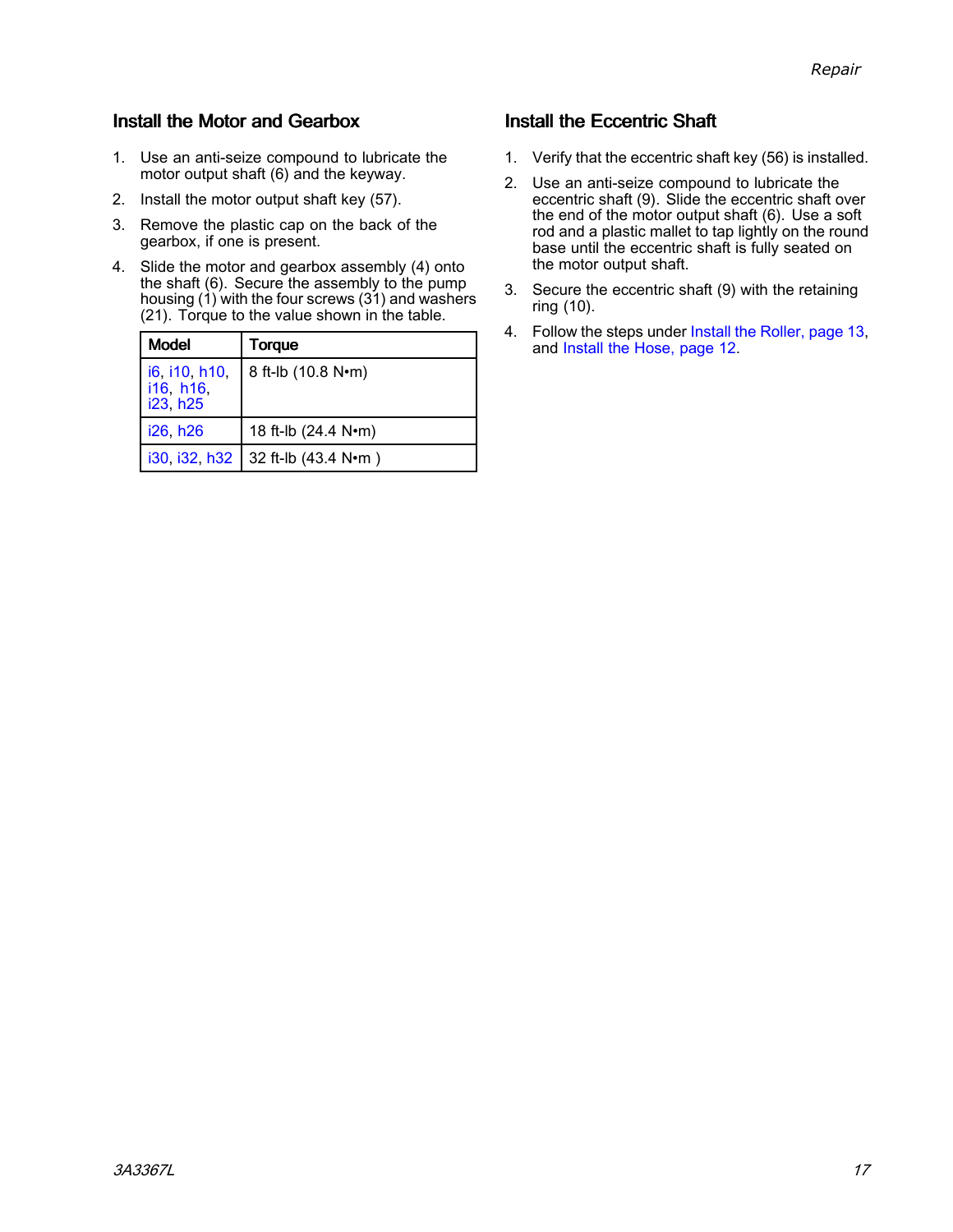### <span id="page-17-0"></span>Install the Front Cover

1. Clean any debris from the gasket mating surfaces on the front cover (16) and the pump housing (1).

NOTE: The pump housing and front cover must be free of dirt, debris and residue to ensure <sup>a</sup> leak-free seal.

- 2. Line up the holes in the gasket (15) with the holes in the cover (16). Place the gasket on the cover.
- 3. Line up the front cover (16) and gasket (15) with the pump housing (1).<br><mark>*ነ*ኩፍ ፤/ኩ10 ፤/ኩ1ፍ ፤/ኩ2</mark> <mark>i/h6, i/h10, i/h16, i/h23, h25:</mark> Install the<br>flangebead bolts (45) onto the front cove flangehead bolts (45) onto the front cover (16).<br>**i/b26, i/b30, i/b32;** Install the bolts (45), with i<mark>/h26, i/h30, i/h32:</mark> Install the bolts (45), with<br>flat washers (53) and lock washers (52), ont flat washers (53) and lock washers (52), onto the front cover (16). Torque the bolts evenly and oppositely to the torque shown in the table.

| <b>Model</b>                               | Torque              |
|--------------------------------------------|---------------------|
| $i/h6$ , $i/h10$ ,<br>i/h16, i/h23,<br>h25 | 8 ft-lb (10.8 N•m)  |
| i/h26                                      | 18 ft-lb (24.4 N•m) |
| i/h30, i/h32                               | 32 ft-lb (43.4 N•m) |

### Lubricate the Pump



To reduce the risk of fire or explosion that can result from static sparking or chemical incompatibility:

- Verify that the hose lubricant is compatible with your pumped fluid. Do not use glycerin hose lubricant if pumping strong oxidizer or acids.
- • Keep the pump properly filled with genuine Graco hose lubricant.

## **NOTICE**

The vent and drain port threads are aluminum. To help prevent galling, inspect the bolt threads for foreign material and clean or replace if necessary.

- 1. Wrap the drain plug (29) threads with PTFE tape and install the plug into the bottom cover port. Be sure that it is tight to prevent leakage of lubricant.
- 2. Use <sup>a</sup> funnel with <sup>a</sup> flexible spout to add hose lubricant through the vent port. The lubricant level must cover the bottom of the roller.

NOTE: If you are using the optional leak sensor, overfilling may cause nuisance tripping of the sensor.

See the following table for the correct amount of lubricant for your pump. Pre-measuring the correct amount will help prevent overfilling.

| Pump<br><b>Model</b>             | Amount of Hose Lubricant (approximate) |
|----------------------------------|----------------------------------------|
| i <sub>6</sub><br>i/h10<br>i/h16 | 4.5 fl oz (130 ml)                     |
| i/h23<br>h25                     | 12 fl oz (350 ml)                      |
| i/h26                            | 27 fl oz (800 ml)                      |
| i/h30<br>i/h32                   | 34 fl oz (1000 ml)                     |

3. Wrap the vent plug (30) threads with PTFE tape and screw it into the vent port.

Hose Lubricant (order separately)

| Glycerin | <b>Silicone</b> | <b>Volume</b>        |
|----------|-----------------|----------------------|
| 24K691   |                 | Quart (0.95 l)       |
| 24Y920   |                 | Half Gallon (1.89 l) |
| 24K693   | 24K686          | Gallon (3.79 l)      |
| 24M435   | 24M434          | 55 Gallons (208 l)   |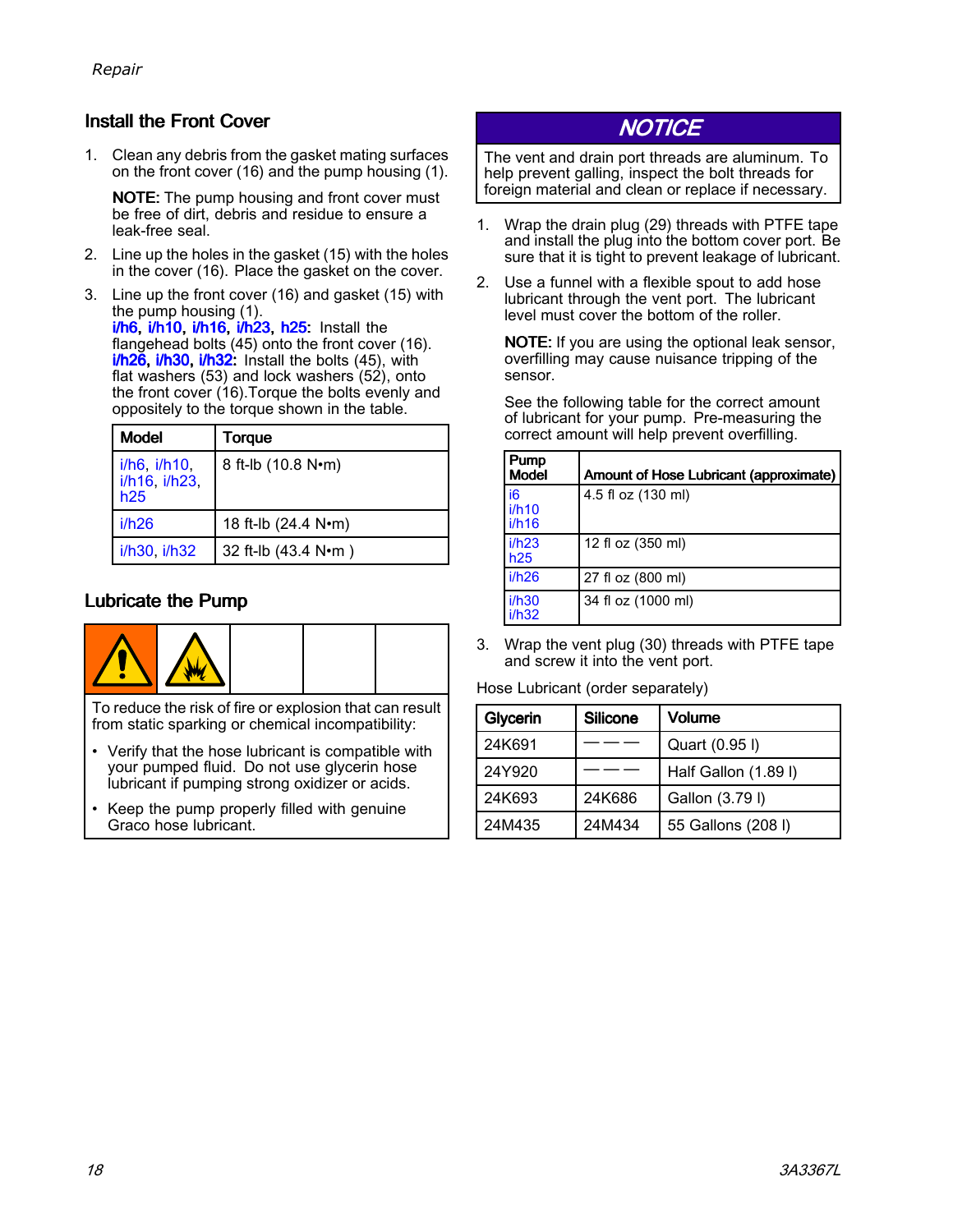<span id="page-18-0"></span>Parts

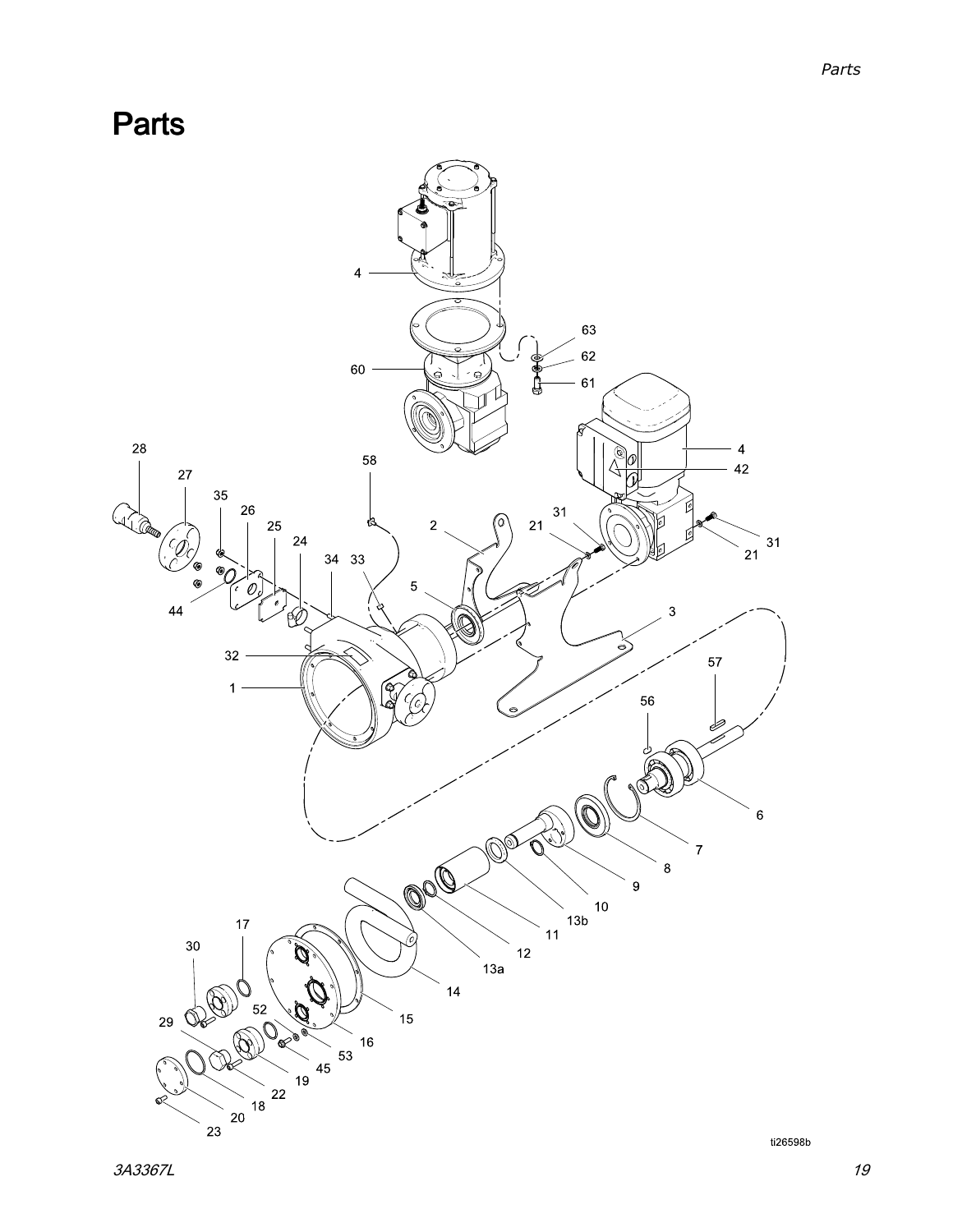## i6, i/h10, i/h16 Parts

| i6, i/h10, i/h16 Parts  |        |                                                                       |       |
|-------------------------|--------|-----------------------------------------------------------------------|-------|
| Ref                     | Part   | <b>Description</b>                                                    | Qty   |
| 1                       |        | HOUSING, pump                                                         | 1     |
| $\overline{2}$          | 17C220 | FOOT, mounting, left                                                  | 1     |
| 3                       | 17C221 | FOOT, mounting, right                                                 | 1     |
| $\overline{\mathbf{4}}$ |        | MOTOR, AC                                                             | 1     |
|                         | 25A365 | HAC; 0.75 hp, 19.50:1                                                 |       |
|                         | 25A366 | MAC; 0.50 hp, 48.00:1                                                 |       |
|                         | 25A367 | LAC; 0.25 hp, 157.43:1                                                |       |
|                         | 247038 | MPM; BLDC, 1.0 hp                                                     | 1     |
| 5 <sub>‡</sub>          |        | SEAL, motor shaft, rear                                               | 1     |
| 6 <sub>‡</sub>          |        | MOTOR SHAFT,<br>subassembly                                           | 1     |
| 7 <sup>†</sup>          |        | RING, retaining, internal,<br>80 mm                                   | 1     |
| 8‡                      |        | SEAL, motor shaft, front                                              | 1     |
| 9                       | 24Y837 | <b>FCCENTRIC SHAFT</b><br>(driver assembly), kit;<br>includes ref. 10 | 1     |
| 10                      |        | RING, retaining, external,<br>27 mm; included with ref. 9             | 1     |
| 11                      | 24Y789 | ROLLER ASSEMBLY. kit.<br>includes ref. 12 and 13                      | 1     |
| 12                      |        | RING, retaining, external,<br>$25 \text{ mm}$                         | 1     |
| 13а,<br>13 <sub>b</sub> | 24Y845 | SEALS, eccentric shaft,<br>front and back                             | 1 еа. |

| Ref<br>Part<br><b>Description</b><br>Qty<br>1<br>14<br>HOSE, 6 mm, for i6<br>19C737<br>Natural Rubber, black<br>19C739<br>CSM, orange<br>19C740<br>EPDM, blue<br>19C738<br>Nitrile, yellow<br>$\mathbf 1$<br>HOSE, 10 mm, for i10<br>24Y797<br>Natural Rubber, black<br>24Y798<br>CSM, orange<br>24Y799<br>EPDM, blue<br>24Y800<br>Nitrile, yellow<br>1<br>19D234<br>HOSE, 10 mm, Food Grade<br>Nitrile, for h10<br>$\overline{1}$<br>HOSE, 16 mm, for i16<br>17C741<br>Natural Rubber, black<br>19C743<br>CSM, orange<br>19C744<br>EPDM, blue<br>19C742<br>Nitrile, yellow<br>19D235<br>HOSE, 10 mm, Food Grade<br>$\mathbf 1$<br>Nitrile, for h16<br>GASKET, front cover<br>1<br>$15*$ †<br>$16*$<br>1<br>FRONT COVER, kit<br>for i6<br>24Y829<br>24Y898<br>for i10<br>19C942<br>for h <sub>10</sub><br>19C993<br>for i16<br>19C948<br>for h <sub>16</sub><br>$17*$<br>$\overline{2}$<br>121110<br>O-RING<br>$18*$<br>107249<br>O-RING<br>1<br>$\overline{c}$<br>HANDLE, cover<br>17C529<br>19*<br>$20*$<br>17C521<br><b>SIGHTGLASS</b><br>1<br>21<br>117018<br><b>WASHER</b><br>10<br>$22*$<br>SCREW, M6-1.0 x 25mm,<br>124164<br>8<br>stainless steel<br>SCREW, M6-1 x 16mm,<br>$23*$<br>124313<br>6<br>stainless steel<br>$\overline{2}$<br>24<br>24Y825<br>CLAMP, hose, size 12<br>$\overline{2}$<br>25 <sub>†</sub><br>GASKET, hose plate<br>PLATE, hose barb<br>$\overline{c}$<br>26<br>17B693<br>$27 -$<br>2<br>17B690<br>FLANGE, hose barb | i6, i/h10, i/h16 Parts |  |  |  |
|------------------------------------------------------------------------------------------------------------------------------------------------------------------------------------------------------------------------------------------------------------------------------------------------------------------------------------------------------------------------------------------------------------------------------------------------------------------------------------------------------------------------------------------------------------------------------------------------------------------------------------------------------------------------------------------------------------------------------------------------------------------------------------------------------------------------------------------------------------------------------------------------------------------------------------------------------------------------------------------------------------------------------------------------------------------------------------------------------------------------------------------------------------------------------------------------------------------------------------------------------------------------------------------------------------------------------------------------------------------------------------------------------------------------------------------------------|------------------------|--|--|--|
|                                                                                                                                                                                                                                                                                                                                                                                                                                                                                                                                                                                                                                                                                                                                                                                                                                                                                                                                                                                                                                                                                                                                                                                                                                                                                                                                                                                                                                                      |                        |  |  |  |
|                                                                                                                                                                                                                                                                                                                                                                                                                                                                                                                                                                                                                                                                                                                                                                                                                                                                                                                                                                                                                                                                                                                                                                                                                                                                                                                                                                                                                                                      |                        |  |  |  |
|                                                                                                                                                                                                                                                                                                                                                                                                                                                                                                                                                                                                                                                                                                                                                                                                                                                                                                                                                                                                                                                                                                                                                                                                                                                                                                                                                                                                                                                      |                        |  |  |  |
|                                                                                                                                                                                                                                                                                                                                                                                                                                                                                                                                                                                                                                                                                                                                                                                                                                                                                                                                                                                                                                                                                                                                                                                                                                                                                                                                                                                                                                                      |                        |  |  |  |
|                                                                                                                                                                                                                                                                                                                                                                                                                                                                                                                                                                                                                                                                                                                                                                                                                                                                                                                                                                                                                                                                                                                                                                                                                                                                                                                                                                                                                                                      |                        |  |  |  |
|                                                                                                                                                                                                                                                                                                                                                                                                                                                                                                                                                                                                                                                                                                                                                                                                                                                                                                                                                                                                                                                                                                                                                                                                                                                                                                                                                                                                                                                      |                        |  |  |  |
|                                                                                                                                                                                                                                                                                                                                                                                                                                                                                                                                                                                                                                                                                                                                                                                                                                                                                                                                                                                                                                                                                                                                                                                                                                                                                                                                                                                                                                                      |                        |  |  |  |
|                                                                                                                                                                                                                                                                                                                                                                                                                                                                                                                                                                                                                                                                                                                                                                                                                                                                                                                                                                                                                                                                                                                                                                                                                                                                                                                                                                                                                                                      |                        |  |  |  |
|                                                                                                                                                                                                                                                                                                                                                                                                                                                                                                                                                                                                                                                                                                                                                                                                                                                                                                                                                                                                                                                                                                                                                                                                                                                                                                                                                                                                                                                      |                        |  |  |  |
|                                                                                                                                                                                                                                                                                                                                                                                                                                                                                                                                                                                                                                                                                                                                                                                                                                                                                                                                                                                                                                                                                                                                                                                                                                                                                                                                                                                                                                                      |                        |  |  |  |
|                                                                                                                                                                                                                                                                                                                                                                                                                                                                                                                                                                                                                                                                                                                                                                                                                                                                                                                                                                                                                                                                                                                                                                                                                                                                                                                                                                                                                                                      |                        |  |  |  |
|                                                                                                                                                                                                                                                                                                                                                                                                                                                                                                                                                                                                                                                                                                                                                                                                                                                                                                                                                                                                                                                                                                                                                                                                                                                                                                                                                                                                                                                      |                        |  |  |  |
|                                                                                                                                                                                                                                                                                                                                                                                                                                                                                                                                                                                                                                                                                                                                                                                                                                                                                                                                                                                                                                                                                                                                                                                                                                                                                                                                                                                                                                                      |                        |  |  |  |
|                                                                                                                                                                                                                                                                                                                                                                                                                                                                                                                                                                                                                                                                                                                                                                                                                                                                                                                                                                                                                                                                                                                                                                                                                                                                                                                                                                                                                                                      |                        |  |  |  |
|                                                                                                                                                                                                                                                                                                                                                                                                                                                                                                                                                                                                                                                                                                                                                                                                                                                                                                                                                                                                                                                                                                                                                                                                                                                                                                                                                                                                                                                      |                        |  |  |  |
|                                                                                                                                                                                                                                                                                                                                                                                                                                                                                                                                                                                                                                                                                                                                                                                                                                                                                                                                                                                                                                                                                                                                                                                                                                                                                                                                                                                                                                                      |                        |  |  |  |
|                                                                                                                                                                                                                                                                                                                                                                                                                                                                                                                                                                                                                                                                                                                                                                                                                                                                                                                                                                                                                                                                                                                                                                                                                                                                                                                                                                                                                                                      |                        |  |  |  |
|                                                                                                                                                                                                                                                                                                                                                                                                                                                                                                                                                                                                                                                                                                                                                                                                                                                                                                                                                                                                                                                                                                                                                                                                                                                                                                                                                                                                                                                      |                        |  |  |  |
|                                                                                                                                                                                                                                                                                                                                                                                                                                                                                                                                                                                                                                                                                                                                                                                                                                                                                                                                                                                                                                                                                                                                                                                                                                                                                                                                                                                                                                                      |                        |  |  |  |
|                                                                                                                                                                                                                                                                                                                                                                                                                                                                                                                                                                                                                                                                                                                                                                                                                                                                                                                                                                                                                                                                                                                                                                                                                                                                                                                                                                                                                                                      |                        |  |  |  |
|                                                                                                                                                                                                                                                                                                                                                                                                                                                                                                                                                                                                                                                                                                                                                                                                                                                                                                                                                                                                                                                                                                                                                                                                                                                                                                                                                                                                                                                      |                        |  |  |  |
|                                                                                                                                                                                                                                                                                                                                                                                                                                                                                                                                                                                                                                                                                                                                                                                                                                                                                                                                                                                                                                                                                                                                                                                                                                                                                                                                                                                                                                                      |                        |  |  |  |
|                                                                                                                                                                                                                                                                                                                                                                                                                                                                                                                                                                                                                                                                                                                                                                                                                                                                                                                                                                                                                                                                                                                                                                                                                                                                                                                                                                                                                                                      |                        |  |  |  |
|                                                                                                                                                                                                                                                                                                                                                                                                                                                                                                                                                                                                                                                                                                                                                                                                                                                                                                                                                                                                                                                                                                                                                                                                                                                                                                                                                                                                                                                      |                        |  |  |  |
|                                                                                                                                                                                                                                                                                                                                                                                                                                                                                                                                                                                                                                                                                                                                                                                                                                                                                                                                                                                                                                                                                                                                                                                                                                                                                                                                                                                                                                                      |                        |  |  |  |
|                                                                                                                                                                                                                                                                                                                                                                                                                                                                                                                                                                                                                                                                                                                                                                                                                                                                                                                                                                                                                                                                                                                                                                                                                                                                                                                                                                                                                                                      |                        |  |  |  |
|                                                                                                                                                                                                                                                                                                                                                                                                                                                                                                                                                                                                                                                                                                                                                                                                                                                                                                                                                                                                                                                                                                                                                                                                                                                                                                                                                                                                                                                      |                        |  |  |  |
|                                                                                                                                                                                                                                                                                                                                                                                                                                                                                                                                                                                                                                                                                                                                                                                                                                                                                                                                                                                                                                                                                                                                                                                                                                                                                                                                                                                                                                                      |                        |  |  |  |
|                                                                                                                                                                                                                                                                                                                                                                                                                                                                                                                                                                                                                                                                                                                                                                                                                                                                                                                                                                                                                                                                                                                                                                                                                                                                                                                                                                                                                                                      |                        |  |  |  |
|                                                                                                                                                                                                                                                                                                                                                                                                                                                                                                                                                                                                                                                                                                                                                                                                                                                                                                                                                                                                                                                                                                                                                                                                                                                                                                                                                                                                                                                      |                        |  |  |  |
|                                                                                                                                                                                                                                                                                                                                                                                                                                                                                                                                                                                                                                                                                                                                                                                                                                                                                                                                                                                                                                                                                                                                                                                                                                                                                                                                                                                                                                                      |                        |  |  |  |
|                                                                                                                                                                                                                                                                                                                                                                                                                                                                                                                                                                                                                                                                                                                                                                                                                                                                                                                                                                                                                                                                                                                                                                                                                                                                                                                                                                                                                                                      |                        |  |  |  |
|                                                                                                                                                                                                                                                                                                                                                                                                                                                                                                                                                                                                                                                                                                                                                                                                                                                                                                                                                                                                                                                                                                                                                                                                                                                                                                                                                                                                                                                      |                        |  |  |  |
|                                                                                                                                                                                                                                                                                                                                                                                                                                                                                                                                                                                                                                                                                                                                                                                                                                                                                                                                                                                                                                                                                                                                                                                                                                                                                                                                                                                                                                                      |                        |  |  |  |
|                                                                                                                                                                                                                                                                                                                                                                                                                                                                                                                                                                                                                                                                                                                                                                                                                                                                                                                                                                                                                                                                                                                                                                                                                                                                                                                                                                                                                                                      |                        |  |  |  |
|                                                                                                                                                                                                                                                                                                                                                                                                                                                                                                                                                                                                                                                                                                                                                                                                                                                                                                                                                                                                                                                                                                                                                                                                                                                                                                                                                                                                                                                      |                        |  |  |  |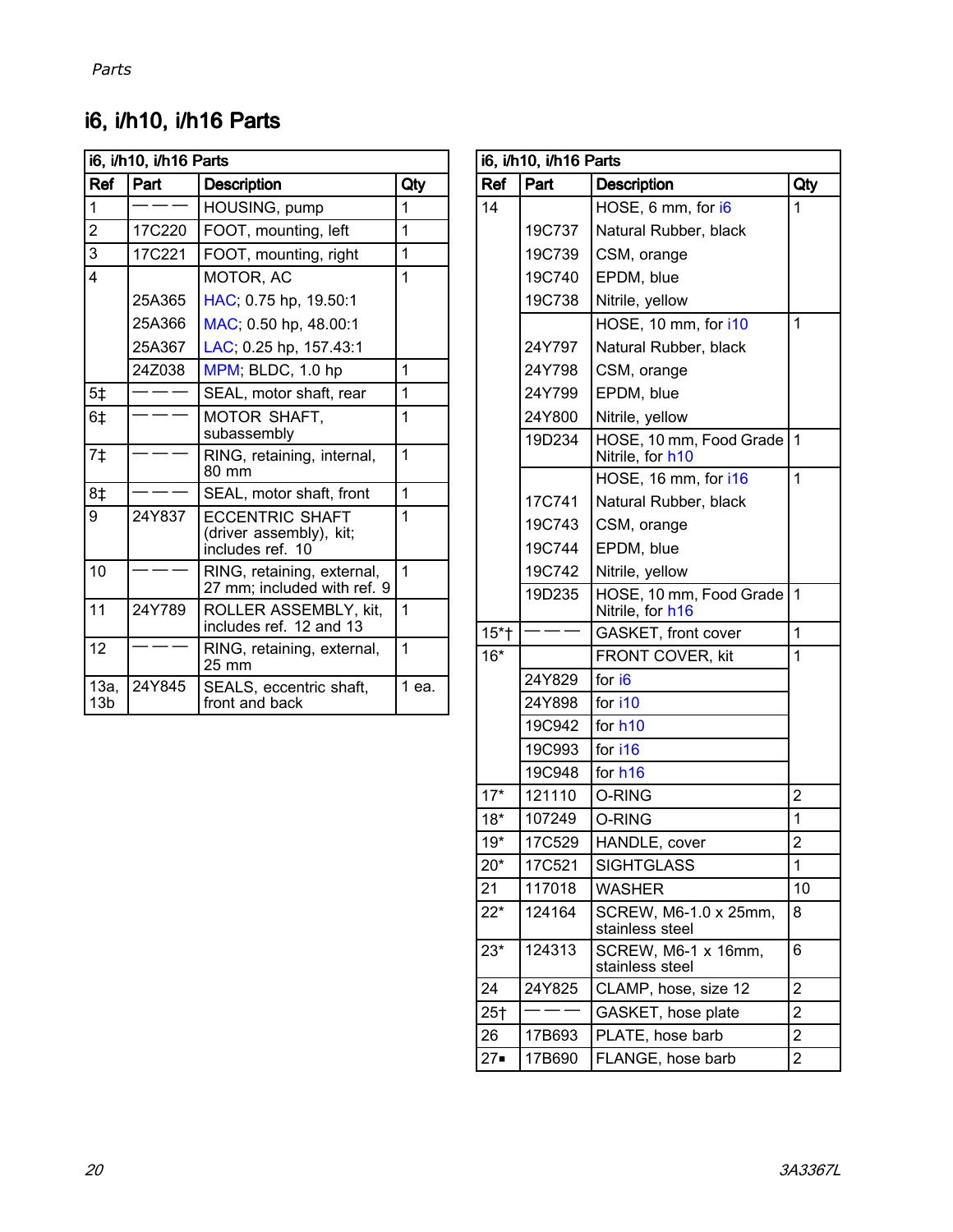| i6, i/h10, i/h16 Parts |        |                                                  |                |
|------------------------|--------|--------------------------------------------------|----------------|
| Ref                    | Part   | <b>Description</b>                               | Qty            |
| 28                     |        | BARB, kit, for i6; includes<br>o-ring (ref. 44)  | 2              |
|                        | 19C907 | Stainless steel                                  |                |
|                        | 19C918 | <b>PVDF</b>                                      |                |
|                        |        | BARB, kit, for i10; includes<br>o-ring (ref. 44) | $\overline{2}$ |
|                        | 24Y813 | Stainless steel                                  |                |
|                        | 24Y814 | <b>PVDF</b>                                      |                |
|                        | 24Y815 | Hastelloy                                        |                |
|                        | 19D236 | BARB, kit, for h10; includes<br>o-ring (ref. 44) | 2              |
|                        |        | BARB, kit, for i16; includes<br>o-ring (ref. 44) | $\overline{2}$ |
|                        | 19C908 | Stainless steel                                  |                |
|                        | 19C919 | <b>PVDF</b>                                      |                |
|                        | 19D237 | BARB, kit, for h16; includes<br>o-ring (ref. 44) | $\overline{2}$ |
| $29*$                  | 16K274 | PLUG, hex, 3/4 npt                               | 1              |
| $30*$                  | 16K281 | VENT, breather, muffler;<br>$3/4$ npt            | 1              |
| 31                     | 114670 | SCREW, cap, hex head,<br>M6-1 x 16mm             | 10             |
| 32 <sub>4</sub>        | 16K630 | LABEL, warning                                   | 1              |
| 33                     | 110208 | PLUG, pipe, headless                             | 1              |

| i6, i/h10, i/h16 Parts |          |                                                                        |     |
|------------------------|----------|------------------------------------------------------------------------|-----|
| Ref                    | Part     | <b>Description</b>                                                     | Qty |
| 34                     |          | STUD, M6, fastener                                                     | 8   |
| 35                     | 17G152   | NUT, lock, hex, flange,                                                | 8   |
| 42 <sub>A</sub>        | 15J075   | LABEL, warning                                                         | 1   |
| 43                     | $\wedge$ | LUBRICANT                                                              | 1   |
| 44                     | 103255   | O-RING; included with ref.<br>28                                       | 2   |
| $45*$                  | 17G170   | SCREW, flange head,<br>M6-1 x 20 mm                                    | 8   |
| 54                     | 24Y445   | <b>GRACO MOTOR</b><br>CONTROL; used on MPM<br>(BLDC) pumps             | 1   |
| 55                     | 15Y051   | CABLE, M12, 8 pin, m/f,<br>3.0 m (9.8 ft); used on MPM<br>(BLDC) pumps | 1   |
| 56‡                    | 17C575   | KEY, eccentric shaft                                                   | 1   |
| 57                     | 25A838   | KEY, motor output shaft                                                | 1   |
| 58                     | 116343   | SCREW, ground                                                          | 1   |
| 59                     | 17B594   | TOOL, BLDC, shaft socket                                               | 1   |
| 60                     | 24Z039   | <b>GEARBOX, BLDC</b>                                                   | 1   |
| 61                     |          | SCREW, cap, hex hd,<br>3/8-16 x 1, grade 8.8                           | 4   |
| 62                     |          | WASHER, lock, 3/8                                                      | 4   |
| 63                     |          | WASHER, flat, 3/8                                                      | 4   |

### Notes for i6, i/h10, and i/h16 Parts:

- ▲ Replacement Danger and Warning labels, tags, and cards are available at no cost.
- — Not sold separately.
- \* Parts included in Front Cover Kit, Ref. <sup>16</sup>
- † Parts included in Gasket Kit 24Y833.
- ‡ Parts included in Main Shaft Kit 24Y841.
- <sup>∆</sup> See [Lubricate](#page-17-0) the Pump, page [18](#page-17-0) for ordering information.
- ■Not used in food grade pump models.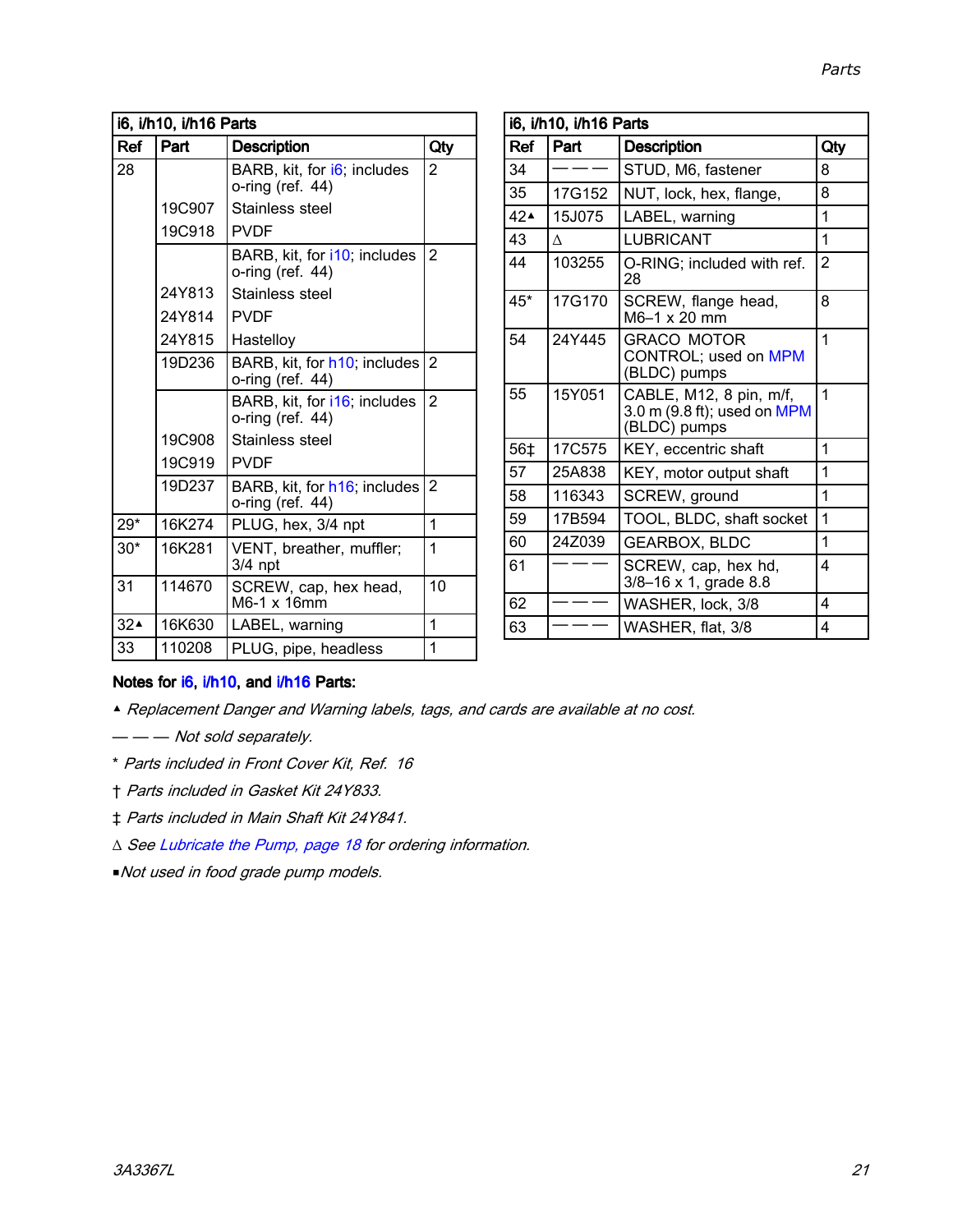## i23 and h25 Parts

| i23 and h25 Parts       |        |                                                                       |                |  |  |
|-------------------------|--------|-----------------------------------------------------------------------|----------------|--|--|
| Ref                     | Part   | <b>Description</b>                                                    | Qty            |  |  |
| $\overline{1}$          |        | <b>HOUSING</b>                                                        | 1              |  |  |
| $\overline{2}$          | 17C222 | FOOT, mounting, left                                                  | 1              |  |  |
| 3                       | 17C223 | FOOT, mounting, right                                                 | 1              |  |  |
| 4                       |        | MOTOR, AC                                                             | 1              |  |  |
|                         | 25A368 | HAC; 1.0 hp, 19.13:1                                                  |                |  |  |
|                         | 25A369 | MAC; 0.75 hp, 48.00:1                                                 |                |  |  |
|                         | 25A367 | LAC; 0.25 hp, 157.43:1                                                |                |  |  |
|                         | 24Z038 | MPM; 1.0 hp, BLDC                                                     | 1              |  |  |
| 5 <sup>†</sup>          |        | SEAL, rotary shaft, rear                                              | 1              |  |  |
| 6‡                      | 24Y842 | MOTOR OUTPUT SHAFT,<br>kit                                            | 1              |  |  |
| $7+$                    |        | RING, retaining, internal,<br>90 mm                                   | 1              |  |  |
| 8‡                      |        | SEAL, rotary shaft, front                                             | 1              |  |  |
| 9                       | 24Y838 | <b>ECCENTRIC SHAFT</b><br>(driver assembly), kit;<br>includes ref. 10 | 1              |  |  |
| 10                      |        | RING, retaining, external,<br>40 mm, included with ref. 9             | 1              |  |  |
| 11                      | 24Y794 | ROLLER ASSEMBLY, kit,<br>includes refs. 12 and 13                     | 1              |  |  |
| 12                      |        | RING, retaining, external,<br>35 mm                                   | 1              |  |  |
| 13a,<br>13 <sub>b</sub> | 24Y846 | SEALS, rotary shaft, front<br>and back                                | 1 ea.          |  |  |
| 14                      |        | HOSE, 23 mm, for i23                                                  | 1              |  |  |
|                         | 24Y801 | Natural Rubber, black                                                 |                |  |  |
| 24Y802<br>CSM, orange   |        |                                                                       |                |  |  |
|                         | 24Y803 | EPDM, blue                                                            |                |  |  |
|                         | 24Y804 | Nitrile, yellow                                                       |                |  |  |
|                         | 19C745 | HOSE, 25 mm, Food<br>Grade, for h25                                   | 1              |  |  |
| $15*$ †                 |        | GASKET, front cover                                                   | 1              |  |  |
| $16*$                   |        | FRONT COVER, kit                                                      | 1              |  |  |
|                         | 24Y830 | for i23                                                               |                |  |  |
|                         | 19C912 | for $h25$                                                             |                |  |  |
| $17*$                   | 121110 | O-RING                                                                | $\overline{2}$ |  |  |
| $18*$                   | 117337 | O-RING                                                                | 1              |  |  |
| $19*$                   | 17C529 | HANDLE, cover                                                         | $\overline{2}$ |  |  |
| $20*$                   | 17F092 | <b>SIGHTGLASS</b>                                                     | 1              |  |  |
| 21                      | 117018 | 10<br>WASHER                                                          |                |  |  |
| $22^*$                  | 124164 | SCREW, M6-1.0 x 25mm,<br>8<br>stainless steel                         |                |  |  |

| Ref<br>Part<br><b>Description</b><br>Qty<br>$23*$<br>124313<br>SCREW, M6-1 x 16mm,<br>6<br>stainless steel<br>$\overline{2}$<br>24<br>CLAMP, hose, size 20<br>24Y826<br>$\overline{2}$<br>25 <sub>†</sub><br>GASKET, hose plate<br>$\overline{2}$<br>PLATE, hose barb<br>26<br>17B694<br>$27 -$<br>$\overline{2}$<br>17B691<br>FLANGE, hose barb<br>28<br>$\overline{2}$<br>BARB, kit, for i23; includes<br>o-ring (ref. 44)<br>24Y816<br>Stainless steel<br>24Y817<br><b>PVDF</b><br>24Y818<br>Hastelloy<br>19C910<br>BARB, kit, for h25; includes<br>$\overline{2}$<br>o-ring (ref. 44)<br>1<br>29*<br>16K274<br>PLUG, hex, 3/4 npt<br>VENT, breather, muffler,<br>16K281<br>1<br>$30*$<br>$3/4$ npt<br>31<br>114670<br>SCREW, cap, hex head,<br>10<br>M6-1 x 16mm<br>$\overline{1}$<br>32 <sup>2</sup><br>16K630<br>LABEL, warning<br>110208<br>33<br>PLUG, pipe, headless<br>1<br>34<br>STUD, M6, fastener<br>8<br>35<br>17G152<br>NUT, lock, hex, flange,<br>8<br>42 <sub>4</sub><br>1<br>15J075<br>LABEL, warning<br>43<br>1<br>LUBRICANT<br>Δ<br>44<br>107550<br>O-RING; included with ref.<br>2<br>28<br>45*<br>17G170<br>SCREW, flange head,<br>8<br>,M6-1 x 20 mm<br>24Y445<br><b>GRACO MOTOR</b><br>1<br>54<br>CONTROL; used on MPM<br>(BLDC) pumps<br>55<br>15Y051<br>CABLE, M12, 8 pin, m/f,<br>1<br>3.0 m (9.8 ft); used on MPM<br>(BLDC) pumps<br>1<br>17C576<br>KEY, eccentric shaft<br>56‡<br>57<br>25A838<br>KEY, motor output shaft<br>1<br>1<br>58<br>116343<br>SCREW, ground<br>17B594<br>TOOL, BLDC, shaft socket<br>59<br>1<br>1 | i23 and h25 Parts |        |               |  |
|---------------------------------------------------------------------------------------------------------------------------------------------------------------------------------------------------------------------------------------------------------------------------------------------------------------------------------------------------------------------------------------------------------------------------------------------------------------------------------------------------------------------------------------------------------------------------------------------------------------------------------------------------------------------------------------------------------------------------------------------------------------------------------------------------------------------------------------------------------------------------------------------------------------------------------------------------------------------------------------------------------------------------------------------------------------------------------------------------------------------------------------------------------------------------------------------------------------------------------------------------------------------------------------------------------------------------------------------------------------------------------------------------------------------------------------------------------------------------------------------------------------------------------------------------------|-------------------|--------|---------------|--|
|                                                                                                                                                                                                                                                                                                                                                                                                                                                                                                                                                                                                                                                                                                                                                                                                                                                                                                                                                                                                                                                                                                                                                                                                                                                                                                                                                                                                                                                                                                                                                         |                   |        |               |  |
|                                                                                                                                                                                                                                                                                                                                                                                                                                                                                                                                                                                                                                                                                                                                                                                                                                                                                                                                                                                                                                                                                                                                                                                                                                                                                                                                                                                                                                                                                                                                                         |                   |        |               |  |
|                                                                                                                                                                                                                                                                                                                                                                                                                                                                                                                                                                                                                                                                                                                                                                                                                                                                                                                                                                                                                                                                                                                                                                                                                                                                                                                                                                                                                                                                                                                                                         |                   |        |               |  |
|                                                                                                                                                                                                                                                                                                                                                                                                                                                                                                                                                                                                                                                                                                                                                                                                                                                                                                                                                                                                                                                                                                                                                                                                                                                                                                                                                                                                                                                                                                                                                         |                   |        |               |  |
|                                                                                                                                                                                                                                                                                                                                                                                                                                                                                                                                                                                                                                                                                                                                                                                                                                                                                                                                                                                                                                                                                                                                                                                                                                                                                                                                                                                                                                                                                                                                                         |                   |        |               |  |
|                                                                                                                                                                                                                                                                                                                                                                                                                                                                                                                                                                                                                                                                                                                                                                                                                                                                                                                                                                                                                                                                                                                                                                                                                                                                                                                                                                                                                                                                                                                                                         |                   |        |               |  |
|                                                                                                                                                                                                                                                                                                                                                                                                                                                                                                                                                                                                                                                                                                                                                                                                                                                                                                                                                                                                                                                                                                                                                                                                                                                                                                                                                                                                                                                                                                                                                         |                   |        |               |  |
|                                                                                                                                                                                                                                                                                                                                                                                                                                                                                                                                                                                                                                                                                                                                                                                                                                                                                                                                                                                                                                                                                                                                                                                                                                                                                                                                                                                                                                                                                                                                                         |                   |        |               |  |
|                                                                                                                                                                                                                                                                                                                                                                                                                                                                                                                                                                                                                                                                                                                                                                                                                                                                                                                                                                                                                                                                                                                                                                                                                                                                                                                                                                                                                                                                                                                                                         |                   |        |               |  |
|                                                                                                                                                                                                                                                                                                                                                                                                                                                                                                                                                                                                                                                                                                                                                                                                                                                                                                                                                                                                                                                                                                                                                                                                                                                                                                                                                                                                                                                                                                                                                         |                   |        |               |  |
|                                                                                                                                                                                                                                                                                                                                                                                                                                                                                                                                                                                                                                                                                                                                                                                                                                                                                                                                                                                                                                                                                                                                                                                                                                                                                                                                                                                                                                                                                                                                                         |                   |        |               |  |
|                                                                                                                                                                                                                                                                                                                                                                                                                                                                                                                                                                                                                                                                                                                                                                                                                                                                                                                                                                                                                                                                                                                                                                                                                                                                                                                                                                                                                                                                                                                                                         |                   |        |               |  |
|                                                                                                                                                                                                                                                                                                                                                                                                                                                                                                                                                                                                                                                                                                                                                                                                                                                                                                                                                                                                                                                                                                                                                                                                                                                                                                                                                                                                                                                                                                                                                         |                   |        |               |  |
|                                                                                                                                                                                                                                                                                                                                                                                                                                                                                                                                                                                                                                                                                                                                                                                                                                                                                                                                                                                                                                                                                                                                                                                                                                                                                                                                                                                                                                                                                                                                                         |                   |        |               |  |
|                                                                                                                                                                                                                                                                                                                                                                                                                                                                                                                                                                                                                                                                                                                                                                                                                                                                                                                                                                                                                                                                                                                                                                                                                                                                                                                                                                                                                                                                                                                                                         |                   |        |               |  |
|                                                                                                                                                                                                                                                                                                                                                                                                                                                                                                                                                                                                                                                                                                                                                                                                                                                                                                                                                                                                                                                                                                                                                                                                                                                                                                                                                                                                                                                                                                                                                         |                   |        |               |  |
|                                                                                                                                                                                                                                                                                                                                                                                                                                                                                                                                                                                                                                                                                                                                                                                                                                                                                                                                                                                                                                                                                                                                                                                                                                                                                                                                                                                                                                                                                                                                                         |                   |        |               |  |
|                                                                                                                                                                                                                                                                                                                                                                                                                                                                                                                                                                                                                                                                                                                                                                                                                                                                                                                                                                                                                                                                                                                                                                                                                                                                                                                                                                                                                                                                                                                                                         |                   |        |               |  |
|                                                                                                                                                                                                                                                                                                                                                                                                                                                                                                                                                                                                                                                                                                                                                                                                                                                                                                                                                                                                                                                                                                                                                                                                                                                                                                                                                                                                                                                                                                                                                         |                   |        |               |  |
|                                                                                                                                                                                                                                                                                                                                                                                                                                                                                                                                                                                                                                                                                                                                                                                                                                                                                                                                                                                                                                                                                                                                                                                                                                                                                                                                                                                                                                                                                                                                                         |                   |        |               |  |
|                                                                                                                                                                                                                                                                                                                                                                                                                                                                                                                                                                                                                                                                                                                                                                                                                                                                                                                                                                                                                                                                                                                                                                                                                                                                                                                                                                                                                                                                                                                                                         |                   |        |               |  |
|                                                                                                                                                                                                                                                                                                                                                                                                                                                                                                                                                                                                                                                                                                                                                                                                                                                                                                                                                                                                                                                                                                                                                                                                                                                                                                                                                                                                                                                                                                                                                         |                   |        |               |  |
|                                                                                                                                                                                                                                                                                                                                                                                                                                                                                                                                                                                                                                                                                                                                                                                                                                                                                                                                                                                                                                                                                                                                                                                                                                                                                                                                                                                                                                                                                                                                                         |                   |        |               |  |
|                                                                                                                                                                                                                                                                                                                                                                                                                                                                                                                                                                                                                                                                                                                                                                                                                                                                                                                                                                                                                                                                                                                                                                                                                                                                                                                                                                                                                                                                                                                                                         |                   |        |               |  |
|                                                                                                                                                                                                                                                                                                                                                                                                                                                                                                                                                                                                                                                                                                                                                                                                                                                                                                                                                                                                                                                                                                                                                                                                                                                                                                                                                                                                                                                                                                                                                         |                   |        |               |  |
|                                                                                                                                                                                                                                                                                                                                                                                                                                                                                                                                                                                                                                                                                                                                                                                                                                                                                                                                                                                                                                                                                                                                                                                                                                                                                                                                                                                                                                                                                                                                                         |                   |        |               |  |
|                                                                                                                                                                                                                                                                                                                                                                                                                                                                                                                                                                                                                                                                                                                                                                                                                                                                                                                                                                                                                                                                                                                                                                                                                                                                                                                                                                                                                                                                                                                                                         |                   |        |               |  |
|                                                                                                                                                                                                                                                                                                                                                                                                                                                                                                                                                                                                                                                                                                                                                                                                                                                                                                                                                                                                                                                                                                                                                                                                                                                                                                                                                                                                                                                                                                                                                         |                   |        |               |  |
|                                                                                                                                                                                                                                                                                                                                                                                                                                                                                                                                                                                                                                                                                                                                                                                                                                                                                                                                                                                                                                                                                                                                                                                                                                                                                                                                                                                                                                                                                                                                                         | 60                | 24Z039 | GEARBOX, BLDC |  |
| 61<br>SCREW, cap, hex hd,<br>4<br>3/8-16 x 1, grade 8.8                                                                                                                                                                                                                                                                                                                                                                                                                                                                                                                                                                                                                                                                                                                                                                                                                                                                                                                                                                                                                                                                                                                                                                                                                                                                                                                                                                                                                                                                                                 |                   |        |               |  |
| WASHER, lock, 3/8<br>4<br>62                                                                                                                                                                                                                                                                                                                                                                                                                                                                                                                                                                                                                                                                                                                                                                                                                                                                                                                                                                                                                                                                                                                                                                                                                                                                                                                                                                                                                                                                                                                            |                   |        |               |  |
| 4<br>WASHER, flat, 3/8<br>63                                                                                                                                                                                                                                                                                                                                                                                                                                                                                                                                                                                                                                                                                                                                                                                                                                                                                                                                                                                                                                                                                                                                                                                                                                                                                                                                                                                                                                                                                                                            |                   |        |               |  |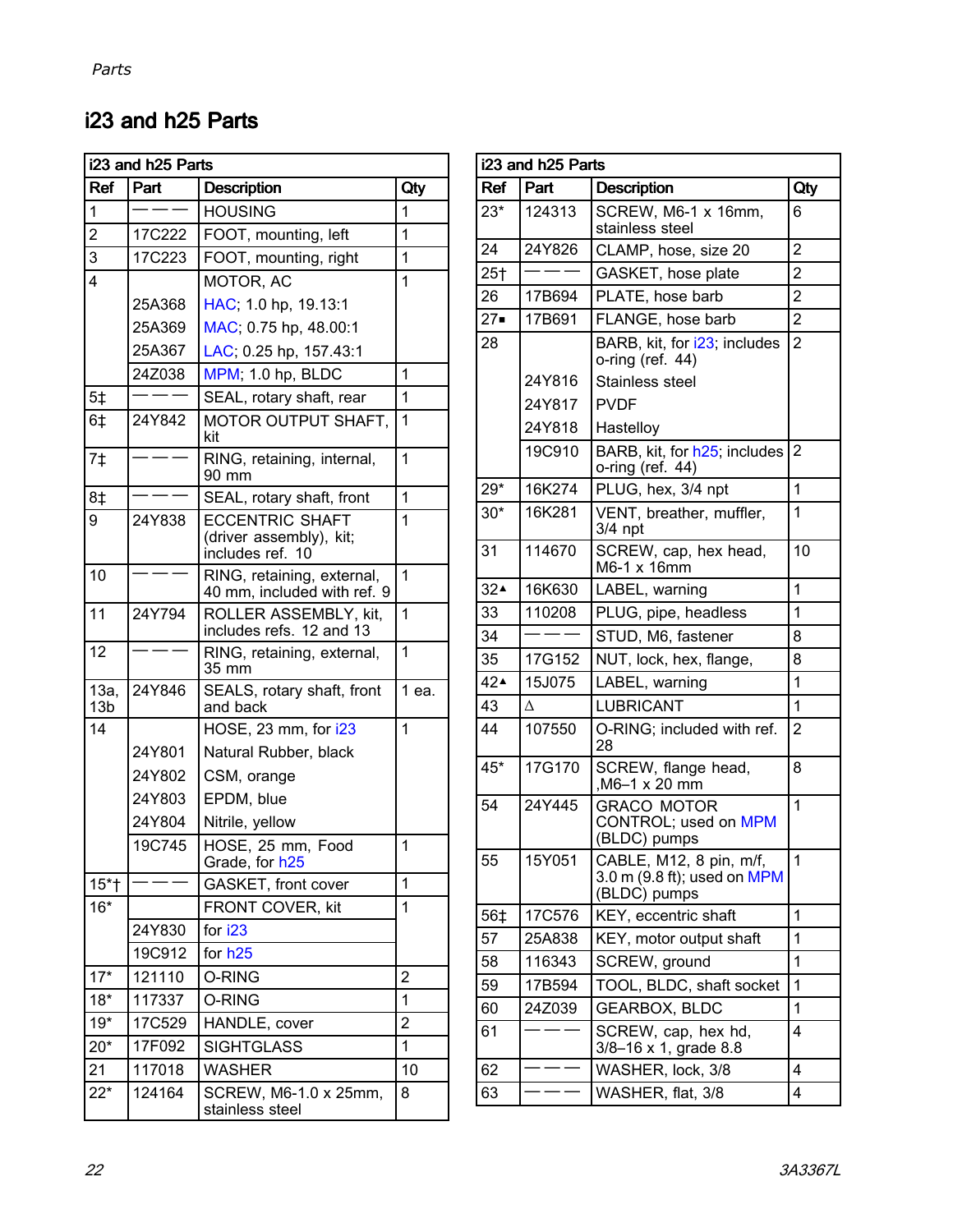### Notes for i23 and h25 Parts:

- ▲ Replacement Danger and Warning labels, tags, and cards are available at no cost.
- — Not sold separately.
- \* Parts included in Front Cover Kit, Ref. 16.
- † Parts included in Gasket Kit 24Y834.
- ‡ Parts included in Main Shaft Kit 24Y842.
- <sup>∆</sup> See [Lubricate](#page-17-0) the Pump, page [18](#page-17-0) for ordering information.
- Not used in food grade pump models.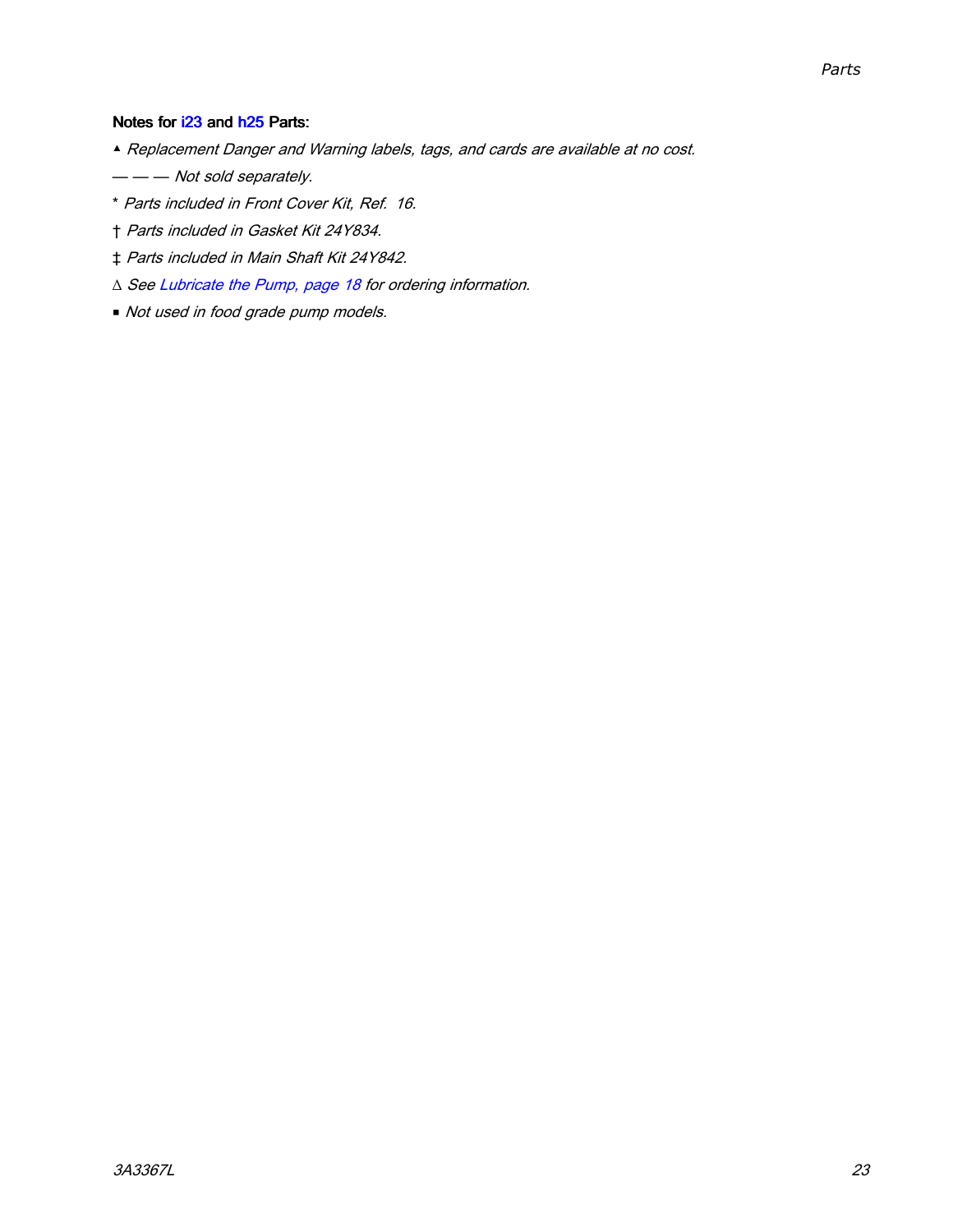## i/h26 Parts

| i/h26 Parts                           |        |                                                                                    |                 |  |
|---------------------------------------|--------|------------------------------------------------------------------------------------|-----------------|--|
| <b>Ref</b>                            | Part   | <b>Description</b>                                                                 | Qty             |  |
| 1                                     |        | <b>HOUSING</b>                                                                     | 1               |  |
| $\overline{2}$                        | 17C224 | FOOT, mounting, left                                                               | 1               |  |
| $\overline{3}$                        | 17C225 | FOOT, mounting, right                                                              | 1               |  |
| 4                                     |        | MOTOR, AC                                                                          | 1               |  |
|                                       | 25A370 | HAC; 2.0 hp, 19.27:1                                                               |                 |  |
|                                       | 25A371 | MAC; 1.0 hp, 47.02:1                                                               |                 |  |
|                                       | 25A372 | LAC; 0.33 hp, 145.00:1                                                             |                 |  |
|                                       | 24Z037 | MPM; 1.5 hp, BLDC                                                                  | 1               |  |
| $5+$                                  |        | SEAL, rotary shaft, rear                                                           | 1               |  |
| 6 <sup>†</sup>                        | 24Y843 | <b>MOTOR OUTPUT SHAFT,</b><br>kit                                                  | $\mathbf 1$     |  |
| $7+$                                  | I      | RING, retaining, internal,<br>110 mm                                               | $\overline{1}$  |  |
| 8‡                                    |        | SEAL, rotary shaft, front                                                          | $\overline{1}$  |  |
| 9                                     | 24Y839 | <b>ECCENTRIC SHAFT</b><br>(driver assembly), kit;<br>includes ref. 10              | 1               |  |
| 10                                    |        | RING, retaining, external,<br>45 mm; included with ref. 9<br>ROLLER ASSEMBLY, kit, | $\mathbf{1}$    |  |
| $\overline{11}$                       | 24Y795 | includes ref. 13                                                                   | 1               |  |
| $\overline{12}$                       |        | RING, retaining, external,<br>45 mm                                                | $\overline{1}$  |  |
| $\overline{13a}$ ,<br>13 <sub>b</sub> | 24Y847 | SEALS, rotary shaft, front<br>and back                                             | 1 ea.           |  |
| 14                                    |        | HOSE, 26 mm, for i26                                                               | $\overline{1}$  |  |
|                                       | 24Y805 | Natural Rubber, black                                                              |                 |  |
|                                       | 24Y806 | CSM, orange                                                                        |                 |  |
|                                       | 24Y807 | EPDM, blue                                                                         |                 |  |
|                                       | 24Y808 | Nitrile, yellow                                                                    |                 |  |
|                                       | 19C714 | HOSE, 26 mm, Food<br>Grade, sanitary, for h26<br>GASKET, front cover               | $\mathbf 1$     |  |
| $15 +$                                |        |                                                                                    | $\overline{1}$  |  |
| $16*$                                 |        | FRONT COVER, kit                                                                   | $\mathbf 1$     |  |
|                                       | 24Y831 | for i26                                                                            |                 |  |
|                                       | 19C913 | for h <sub>26</sub>                                                                |                 |  |
| $\overline{17^*}$                     | 121110 | O-RING                                                                             | $\overline{2}$  |  |
| $18*$                                 | C20242 | O-RING                                                                             | 1               |  |
| $19*$                                 | 17C529 | HANDLE, cover                                                                      | $\overline{2}$  |  |
| $20*$                                 | 17C608 | <b>SIGHTGLASS</b>                                                                  | 1               |  |
| $\overline{21}$                       | 108788 | <b>WASHER</b>                                                                      | $\overline{10}$ |  |
| $22*$                                 | 124164 | SCREW, M6-1.0 x 25mm,<br>stainless steel                                           | 8               |  |
| $23*$                                 | 124313 | SCREW, M6-1 x 16mm,<br>stainless steel                                             | 6               |  |

| i/h26 Parts     |                            |                                                                                                 |                |  |
|-----------------|----------------------------|-------------------------------------------------------------------------------------------------|----------------|--|
| Ref             | Part                       | <b>Description</b>                                                                              | Qty            |  |
| 24              | 24Y827                     | CLAMP, hose, size 28                                                                            | $\overline{2}$ |  |
| $25+$           |                            | GASKET, hose plate                                                                              | $\overline{2}$ |  |
| 26              | 17B695                     | PLATE, hose barb                                                                                | $\overline{2}$ |  |
| $27 -$          | 17B691                     | FLANGE, hose barb                                                                               | $\overline{2}$ |  |
| 28              | 24Y819<br>24Y820<br>24Y821 | BARB, kit, for i26; includes<br>o-ring (ref. 44)<br>Stainless steel<br><b>PVDF</b><br>Hastelloy | $\overline{2}$ |  |
|                 | 19C910                     | BARB, kit, Food Grade,<br>sanitary, for h26; includes<br>o-ring (ref. 44)                       | $\overline{2}$ |  |
| $29*$           | 16K274                     | PLUG, hex, 3/4 npt                                                                              | 1              |  |
| $30*$           | 16K281                     | VENT, breather, muffler                                                                         | 1              |  |
| 31              | 107558                     | SCREW, cap, hex head,<br>M8-1.25 x 25mm                                                         | 10             |  |
| 32 <sup>2</sup> | 16K630                     | LABEL, warning                                                                                  | $\mathbf{1}$   |  |
| $\overline{33}$ | 110208                     | PLUG, pipe, headless                                                                            | $\mathbf{1}$   |  |
| $\overline{34}$ |                            | STUD, M8, fastener                                                                              | 8              |  |
| $\overline{35}$ | 17G188                     | NUT, lock, hex, flange,                                                                         | 8              |  |
| 42 <sup>2</sup> | 15J075                     | LABEL, warning                                                                                  | $\mathbf{1}$   |  |
| 43              | Δ                          | <b>LUBRICANT</b>                                                                                | 1              |  |
| 44              | 107550                     | O-RING; included with ref.<br>28                                                                | $\overline{2}$ |  |
| $45*$           | 112084                     | SCREW, flange head,<br>M8-1.25 x 25mm,                                                          | $\overline{8}$ |  |
| $52*$           | 107542                     | WASHER, lock, spring                                                                            | 8              |  |
| $53*$           | 111003                     | WASHER, flat                                                                                    | 8              |  |
| $\overline{54}$ | 24Y445                     | <b>GRACO MOTOR</b><br>CONTROL; used on MPM                                                      | 1              |  |
| 55              | 15Y051                     | (BLDC) pumps<br>CABLE, M12, 8 pin, m/f,<br>3.0 m (9.8 ft); used on MPM<br>(BLDC) pumps          | 1              |  |
| 56‡             | 17C577                     | KEY, eccentric shaft                                                                            | 1              |  |
| $\overline{57}$ | 25A839                     | KEY, motor output shaft                                                                         | 1              |  |
| 58              | 116343                     | SCREW, ground                                                                                   | 1              |  |
| $\overline{59}$ | 17B595                     | TOOL, BLDC, shaft socket                                                                        | 1              |  |
| 60              | 24Z040                     | <b>GEARBOX, BLDC</b>                                                                            | 1              |  |
| 61              |                            | SCREW, cap, hex hd,<br>3/8-16 x 1, grade 8.8                                                    | 4              |  |
| 62              |                            | WASHER, lock, 3/8                                                                               | 4              |  |
| 63              |                            | WASHER, flat, 3/8                                                                               | 4              |  |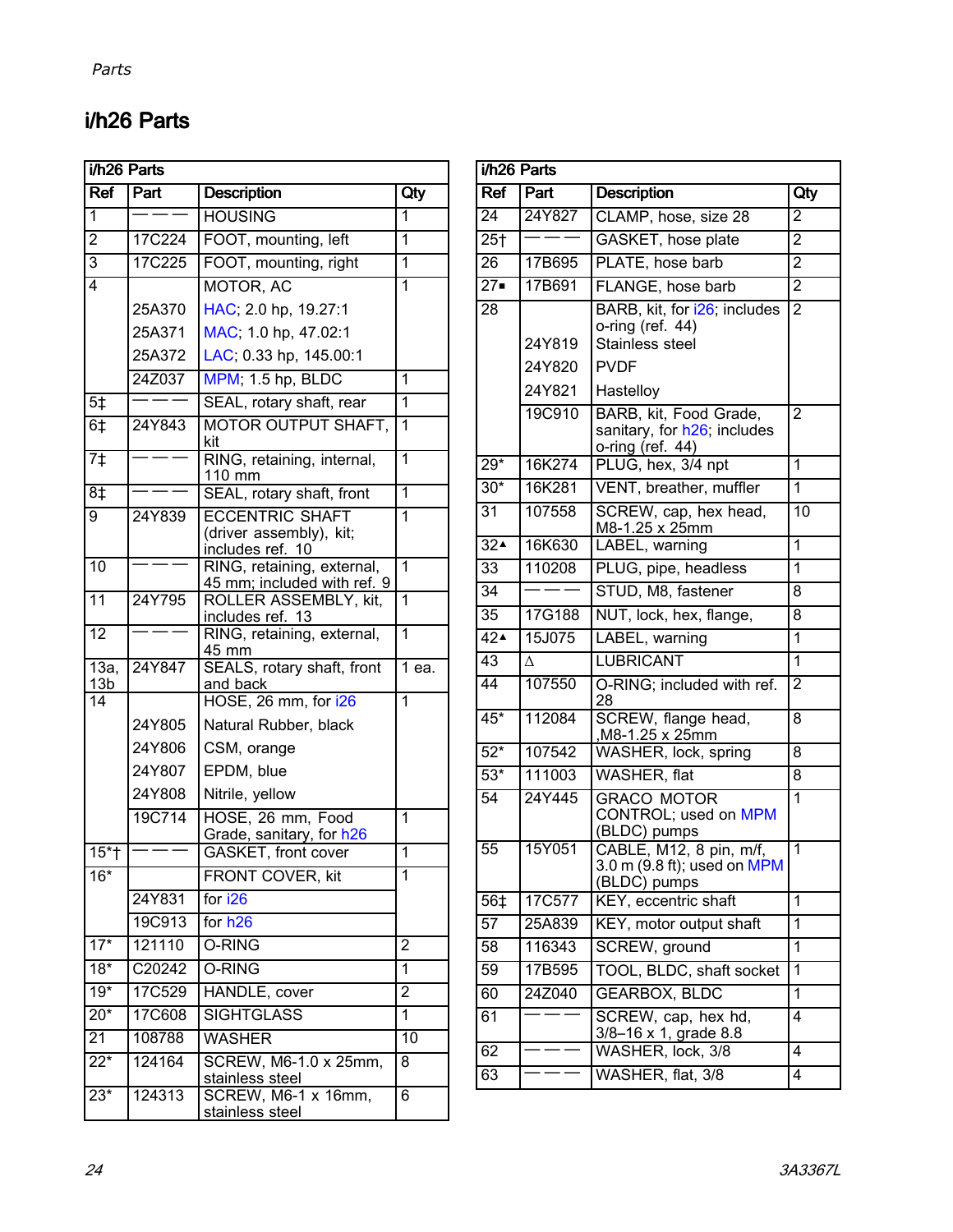### Notes for i/h26 Parts:

▲ Replacement Danger and Warning labels, tags, and cards are available at no cost.

- — Not sold separately.
- \* Parts included in Front Cover Kit, Ref. 16.
- † Parts included in Gasket Kit 24Y835.
- ‡ Parts included in Main Shaft Kit 24Y843.

<sup>∆</sup> See [Lubricate](#page-17-0) the Pump, page [18](#page-17-0) for ordering information.

■ Not used in food grade pump models.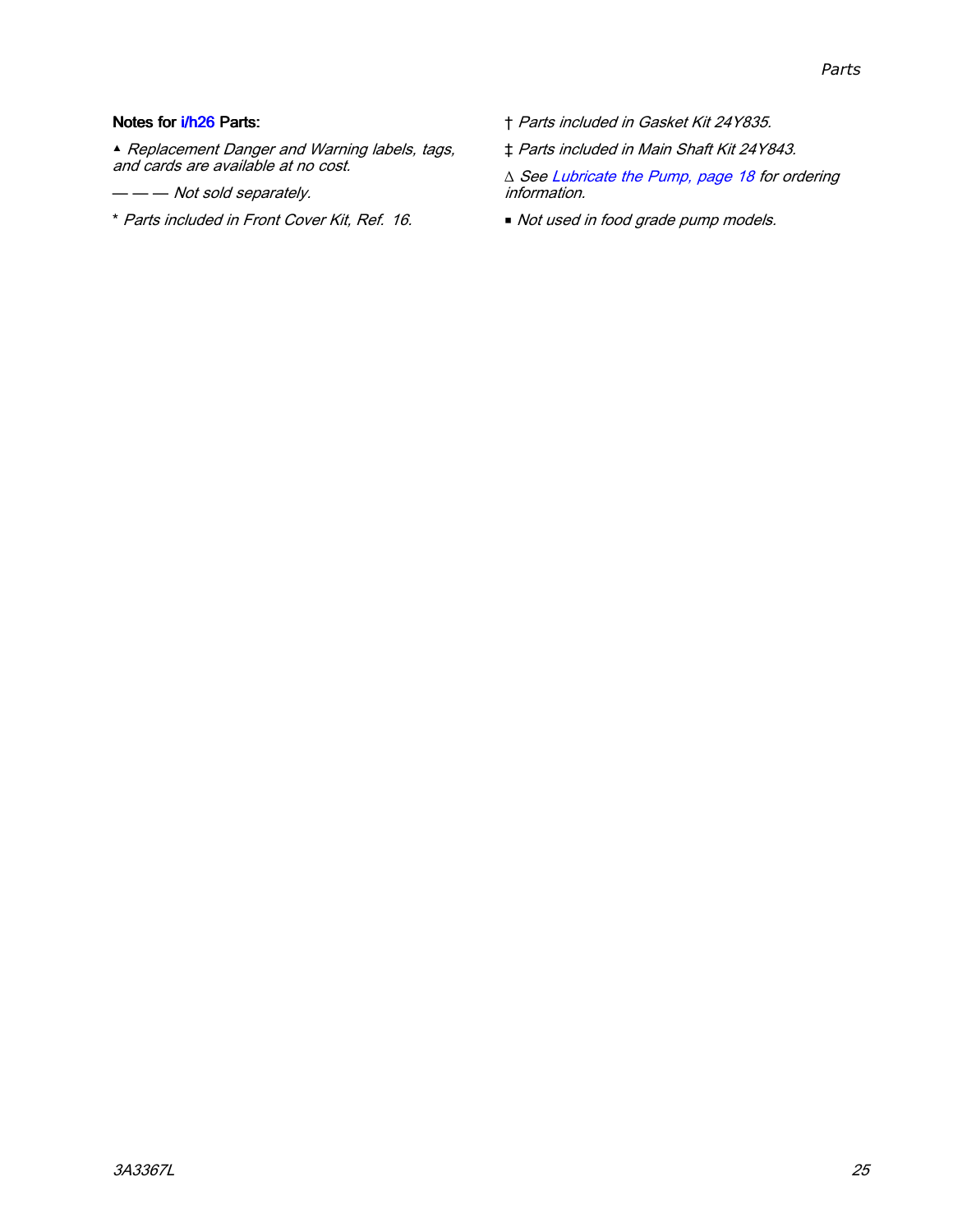## i30, i/h32 Parts

| i30, i/h32 Parts        |                       |                                                                       |                |  |  |
|-------------------------|-----------------------|-----------------------------------------------------------------------|----------------|--|--|
| Ref                     | Part                  | <b>Description</b>                                                    | Qty            |  |  |
| 1                       |                       | <b>HOUSING</b>                                                        | 1              |  |  |
| $\overline{c}$          | 17C226                | FOOT, mounting, left<br>1                                             |                |  |  |
| 3                       | 17C227                | FOOT, mounting, right                                                 | 1              |  |  |
| 4                       |                       | MOTOR, AC                                                             | 1              |  |  |
|                         | 25A374                | HAC; 3.0 hp, 19.70:1                                                  |                |  |  |
|                         | 25A375                | MAC: 1.5 hp, 48.00:1                                                  |                |  |  |
|                         | 25A376                | LAC; 0.5 hp, 150.06:1                                                 |                |  |  |
|                         | 24Z037                | MPM, 2.2 hp, BLDC                                                     | 1              |  |  |
| 5 <sup>†</sup>          |                       | SEAL, rotary shaft, rear                                              | 1              |  |  |
| 6 <sup>†</sup>          | 24Y844                | MOTOR OUTPUT SHAFT,<br>kit                                            | 1              |  |  |
| 7 <sub>‡</sub>          |                       | RING, retaining, internal,<br>120 mm                                  | 1              |  |  |
| 8‡                      |                       | SEAL, rotary shaft, front                                             | $\mathbf{1}$   |  |  |
| 9                       | 24Y840                | <b>ECCENTRIC SHAFT</b><br>(driver assembly), kit;<br>includes ref. 10 | 1              |  |  |
| 10                      |                       | RING, retaining, external,<br>50 mm; included with ref. 9             | 1              |  |  |
| 11                      | 24Y796                | 1<br>ROLLER ASSEMBLY, kit,<br>includes refs. 12 and 13                |                |  |  |
| 12                      |                       | 1<br>RING, retaining, external,<br>45 mm                              |                |  |  |
| 13a,<br>13 <sub>b</sub> | 24Y847                | SEALS, rotary shaft, front<br>and back                                | 1 ea.          |  |  |
| 14                      |                       | HOSE, 30 mm, for i30                                                  | 1              |  |  |
|                         | 24Y809                | Natural Rubber, black                                                 |                |  |  |
|                         | 24Y810<br>CSM, orange |                                                                       |                |  |  |
|                         | 24Y811                | EPDM, blue                                                            |                |  |  |
|                         | 24Y812                | Nitrile, yellow                                                       |                |  |  |
|                         |                       | HOSE, 32 mm, for i32                                                  | $\mathbf 1$    |  |  |
|                         | 19C746                | Natural Rubber, black                                                 |                |  |  |
|                         | 19C748                | CSM, orange                                                           |                |  |  |
|                         | 19C749                | EPDM, blue                                                            |                |  |  |
|                         | 19C747                | Nitrile, yellow                                                       |                |  |  |
|                         | 19C750                | HOSE, 32 mm, Food<br>Grade, for h32                                   | 1              |  |  |
| $15*$                   |                       | GASKET, front cover                                                   | 1              |  |  |
| $16*$                   |                       | FRONT COVER, kit                                                      | 1              |  |  |
|                         | 24Y832                | for i30                                                               |                |  |  |
| for i32<br>19D482       |                       |                                                                       |                |  |  |
|                         | 19C914                | for h32                                                               |                |  |  |
| $17*$                   | 121110                | O-RING                                                                | $\overline{c}$ |  |  |

| i30, i/h32 Parts |        |                                                                 |                |  |  |
|------------------|--------|-----------------------------------------------------------------|----------------|--|--|
| Ref              | Part   | <b>Description</b>                                              | Qty            |  |  |
| $18*$            | C20242 | O-RING                                                          | 1              |  |  |
| $19*$            | 17C529 | HANDLE, cover                                                   | $\overline{2}$ |  |  |
| $20*$            | 17C608 | <b>SIGHTGLASS</b>                                               | 1              |  |  |
| 21               | 16Y267 | WASHER, flat, M10                                               | 10             |  |  |
| $22*$            | 124164 | SCREW, M6-1.0 x 25mm,<br>stainless steel                        | 8              |  |  |
| $23*$            | 124313 | SCREW, M6-1 x 16mm,<br>stainless steel                          | 6              |  |  |
| 24               | 24Y828 | CLAMP, hose, size 32                                            | $\overline{2}$ |  |  |
| 25 <sub>†</sub>  |        | GASKET, hose plate                                              | $\overline{2}$ |  |  |
| 26               | 17B696 | PLATE, hose barb                                                | $\overline{2}$ |  |  |
| $27 -$           | 17B692 | FLANGE, hose barb                                               | $\overline{2}$ |  |  |
| 28               |        | BARB, kit, for i30; includes<br>o-ring (ref. 44)                | $\overline{2}$ |  |  |
|                  | 24Y822 | Stainless steel                                                 |                |  |  |
|                  | 24Y823 | <b>PVDF</b>                                                     |                |  |  |
|                  | 24Y824 | Hastelloy                                                       |                |  |  |
|                  |        | BARB, kit, for i32; includes<br>o-ring (ref. 44)                | $\overline{2}$ |  |  |
|                  | 19C909 | Stainless steel                                                 |                |  |  |
|                  | 19C920 | <b>PVDF</b>                                                     |                |  |  |
|                  | 19C911 | BARB, kit, for h32; includes<br>o-ring (ref. 44)                | $\overline{2}$ |  |  |
| 29*              | 16K274 | PLUG, hex, 3/4 npt                                              | 1              |  |  |
| $30*$            | 16K281 | VENT, breather, muffler,<br>3/4 npt                             | $\mathbf 1$    |  |  |
| 31               | 16Y268 | SCREW, cap, hex head,<br>M10-1.5 x 25mm                         | 10             |  |  |
| $32^$            | 16K630 | LABEL, warning                                                  | 1              |  |  |
| 33               | 110208 | PLUG, pipe, headless                                            | 1              |  |  |
| 34               |        | STUD, M8, fastener                                              | 8              |  |  |
| 35               | 17G188 | NUT, lock, hex, flange,                                         | 8              |  |  |
| 42▲              | 15J075 | LABEL, warning                                                  | 1              |  |  |
| 43               | Δ      | <b>LUBRICANT</b>                                                | 1              |  |  |
| 44               | 107249 | O-RING; included with ref.<br>28                                | 2              |  |  |
| $45*$            | 16K729 | SCREW, flange head,<br>10<br>M8-1.25 x 25mm                     |                |  |  |
| $52*$            | 16K738 | WASHER, lock, spring                                            | 10             |  |  |
| $53*$            | 112914 | WASHER, flat                                                    | 10             |  |  |
| 54               | 24Y445 | <b>GRACO MOTOR</b><br>1<br>CONTROL; used on MPM<br>(BLDC) pumps |                |  |  |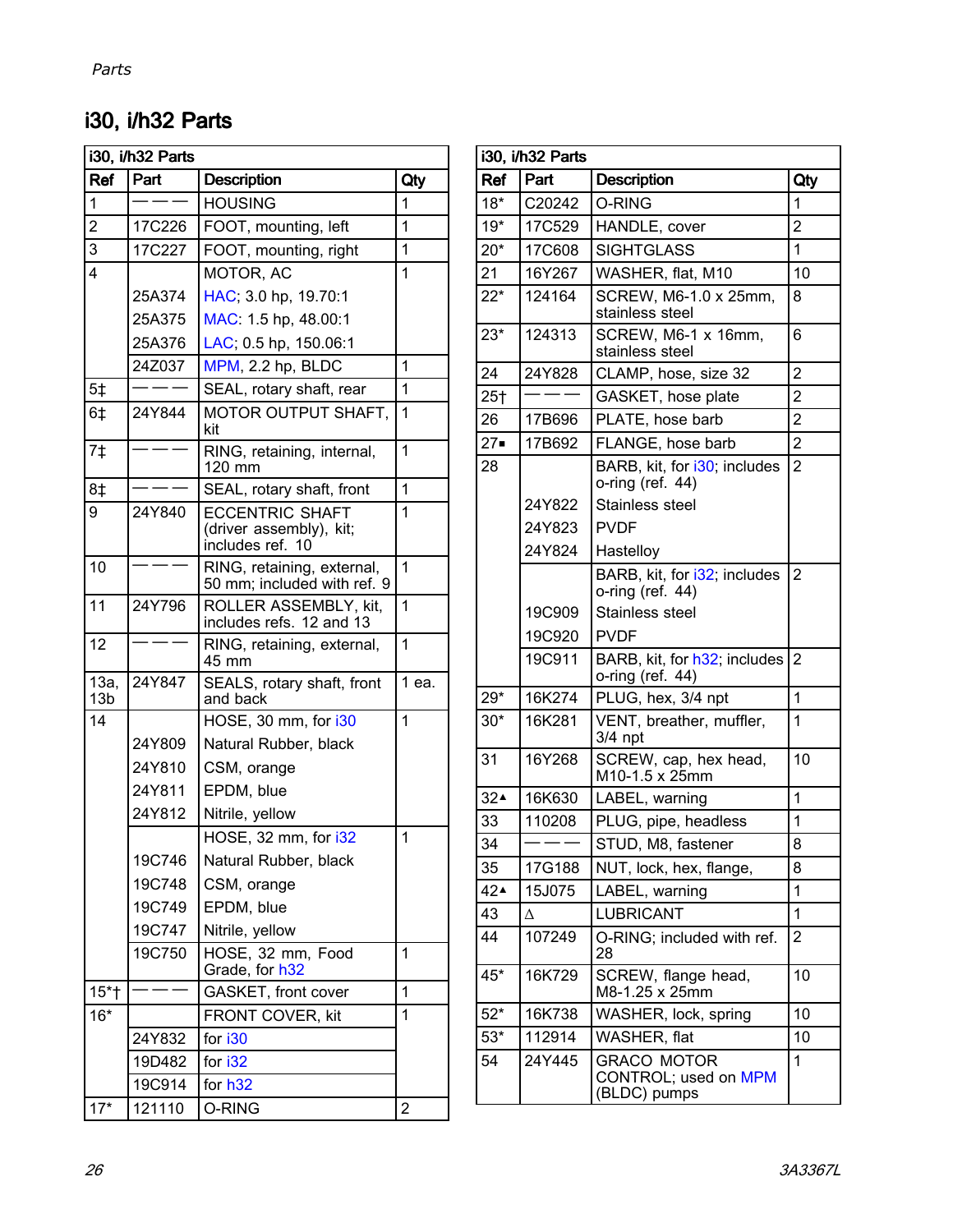| i30, i/h32 Parts |        |                                                                        |     |
|------------------|--------|------------------------------------------------------------------------|-----|
| <b>Ref</b>       | Part   | <b>Description</b>                                                     | Qtv |
| 55               | 15Y051 | CABLE, M12, 8 pin, m/f,<br>3.0 m (9.8 ft); used on MPM<br>(BLDC) pumps |     |
| 56‡              | 17C577 | KEY, eccentric shaft                                                   |     |
| 57               | 25A840 | KEY, motor output shaft                                                | 1   |
| 58               | 116343 | SCREW, ground                                                          |     |
| 59               | 17B596 | TOOL, BLDC, shaft socket                                               | 1   |

| i30, i/h32 Parts |                            |                                              |   |  |
|------------------|----------------------------|----------------------------------------------|---|--|
| Ref              | Part<br><b>Description</b> |                                              |   |  |
| 60               | 24Z041                     | <b>GEARBOX, BLDC</b>                         |   |  |
| 61               |                            | SCREW, cap, hex hd,<br>3/8-16 x 1, grade 8.8 |   |  |
| 62               |                            | WASHER, lock, 3/8                            |   |  |
| 63               |                            | WASHER, flat, 3/8                            | Λ |  |

### Notes for i30, i/h32 Parts:

- ▲ Replacement Danger and Warning labels, tags, and cards are available at no cost.
- — Not sold separately.
- \* Parts included in Front Cover Kit, Ref. 16.
- † Parts included in Gasket Kit 24Y836.
- ‡ Parts included in Main Shaft Kit 24Y844.
- <sup>∆</sup> See [Lubricate](#page-17-0) the Pump, page [18](#page-17-0) for ordering information.
- Not used in food grade pump models.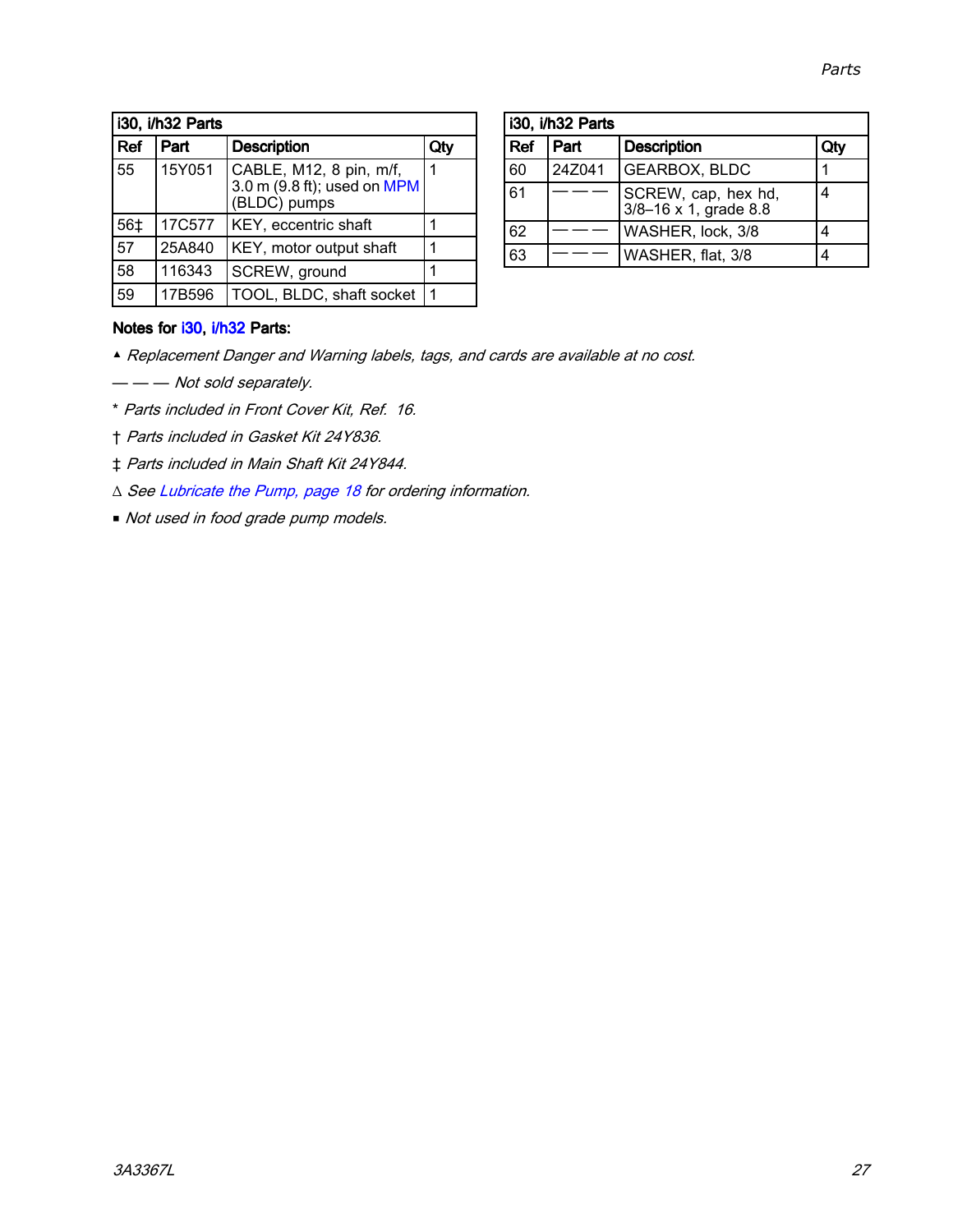# <span id="page-27-0"></span>Kits and Accessories

## Hose Kits

| <b>Industrial Hose Kits</b>   |        |            |            |        |        |        |        |
|-------------------------------|--------|------------|------------|--------|--------|--------|--------|
| <b>Hose Material</b>          | i6     | <b>i10</b> | <b>i16</b> | i23    | i26    | i30    | i32    |
| CSM (CS)                      | 19C739 | 24Y798     | 19C743     | 24Y802 | 24Y806 | 24Y810 | 19C748 |
| <b>Natural Rubber</b><br>(NR) | 19C737 | 24Y797     | 17C741     | 24Y801 | 24Y805 | 24Y809 | 19C746 |
| EPDM (EP)                     | 19C740 | 24Y799     | 19C744     | 24Y803 | 24Y807 | 24Y811 | 19C749 |
| Nitrile (BN)                  | 19C738 | 24Y800     | 19C742     | 24Y804 | 24Y808 | 24Y812 | 19C747 |

| <b>Food Grade Hose Kits</b> |        |            |        |            |        |
|-----------------------------|--------|------------|--------|------------|--------|
| <b>Hose Material</b>        | h10    | <b>h16</b> | h25    | <b>h26</b> | h32    |
| Food Grade Nitrile (FG)     | 19D234 | 19D235     | 19C745 | 19C921     | 19C750 |

All hose kits include:

| Ref. | <b>Description</b> |  |
|------|--------------------|--|
| 14   | <b>HOSE</b>        |  |

## Barb Kits

| <b>Industrial Barb Kits</b>    |        |        |            |        |        |            |        |
|--------------------------------|--------|--------|------------|--------|--------|------------|--------|
| <b>Barb Material</b>           | i6     | i10    | <b>i16</b> | i23    | i26    | <b>i30</b> | i32    |
| <b>Stainless Steel</b><br>(SS) | 19C907 | 24Y813 | 19C908     | 24Y816 | 24Y819 | 24Y822     | 19C909 |
| PVDF (PV)                      | 19C918 | 24Y814 | 19C919     | 24Y817 | 24Y820 | 24Y823     | 19C920 |
| Hastelloy (HS)                 |        | 24Y815 |            | 24Y818 | 24Y821 | 24Y824     |        |

– – – Not available

| l Food Grade Barb Kits          |            |            |        |     |        |
|---------------------------------|------------|------------|--------|-----|--------|
| <b>Barb Material</b>            | <b>h10</b> | <b>h16</b> | h25    | h26 | h32    |
| Food Grade Stainless Steel (SS) | 19D236     | 19D237     | 19C910 |     | 19C911 |

### All barb kits include:

| Ref. | <b>Description</b> |  |
|------|--------------------|--|
| 28   | BARB, hose         |  |
|      | O-RING             |  |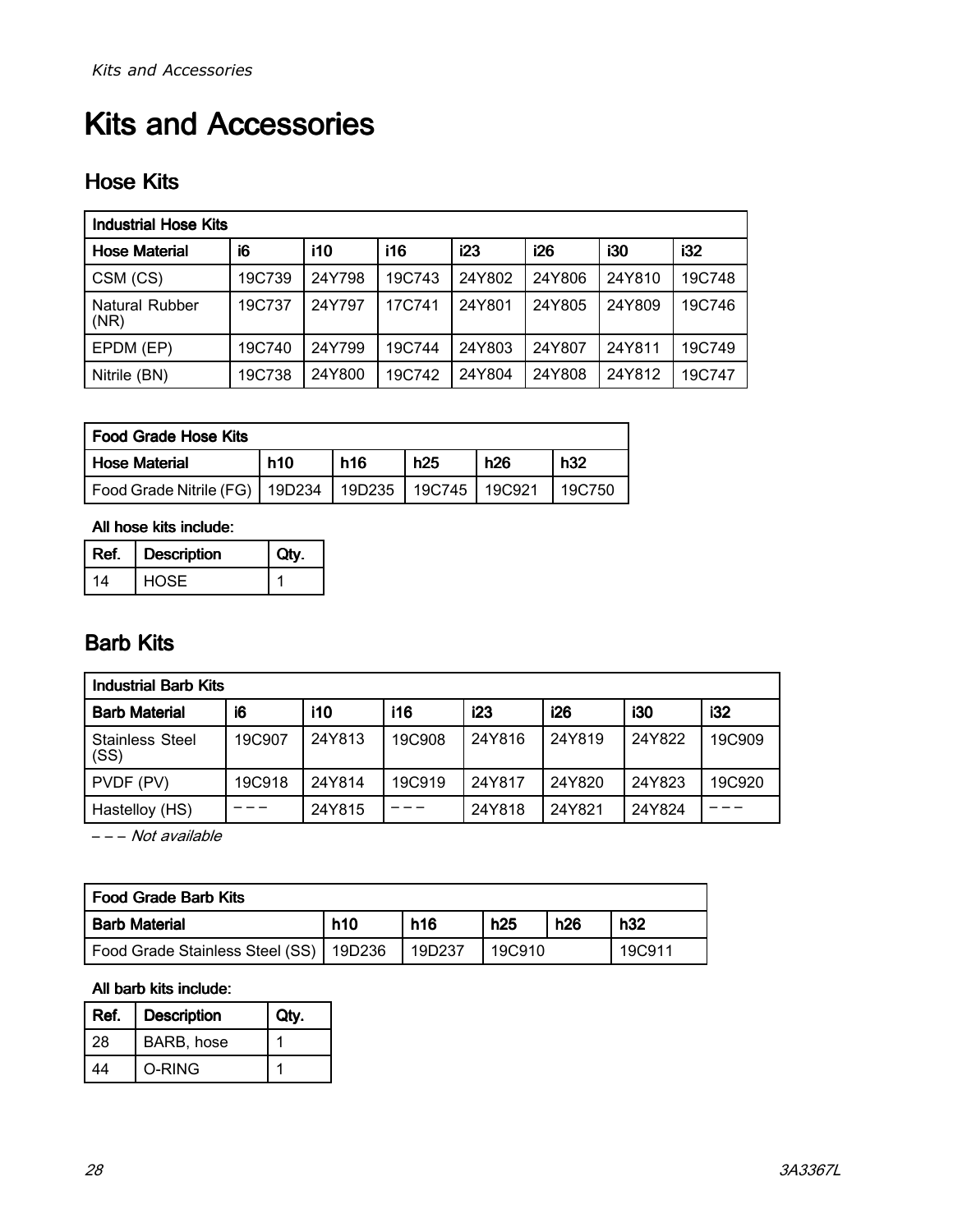## <span id="page-28-0"></span>Hose Clamp Kits

| i/h10,<br>i/h16 | i/h23  | i/h26  | i/h30  |
|-----------------|--------|--------|--------|
| 24Y825          | 24Y826 | 24Y827 | 24Y828 |

### All hose clamp kits include:

| Ref. | <b>Description</b> |  |
|------|--------------------|--|
| 24   | CLAMP, hose        |  |

## Hose Lubricant Kits

| <b>Glycerin Hose Lubricant</b> |                       |  |
|--------------------------------|-----------------------|--|
| 24K691                         | 1-quart (0.95 liter)  |  |
| 24Y920                         | 2-quart (1.89 liter)  |  |
| 24K693                         | 1-gallon (3.79 liter) |  |
| 24M435                         | 55-gallon (208 liter) |  |

| Silicone Hose Lubricant |                       |  |
|-------------------------|-----------------------|--|
| 24K686                  | 1-gallon (3.79 liter) |  |
| 24M434                  | 55-gallon (208 liter) |  |

## Gasket Kits

| <i>i</i> /h6, i/h10, | $i/h23$ , | i/h26  | i/h30, |
|----------------------|-----------|--------|--------|
| i/h16                | i/h25     |        | i/h32  |
| 24Y833               | 24Y834    | 24Y835 | 24Y836 |

### All gasket kits include:

| Ref. | <b>Description</b>  |  |
|------|---------------------|--|
| 15   | GASKET, front cover |  |
| 25   | GASKET, hose plate  |  |

## Front Cover Kits

| <b>Industrial Cover Kits</b> |        |        |                 |  |
|------------------------------|--------|--------|-----------------|--|
| i6, i10, i16                 | i23    | i26    | <b>i30. i32</b> |  |
| 24Y829                       | 24Y830 | 24Y831 | 24Y832          |  |

| <b>Food Grade Cover Kits</b> |        |        |        |  |
|------------------------------|--------|--------|--------|--|
| h10, h16                     | h25    | h26    | h32    |  |
| 19C942                       | 19C912 | 19C913 | 19C914 |  |

### Front cover kits include:

| Ref. | <b>Description</b>         | Qty. |
|------|----------------------------|------|
| 15   | GASKET, front cover        | 1    |
| 16   | COVER, front, assembly     | 1    |
| 17   | O-RING, handle             |      |
|      | i/h10, i/h16, i/h23        | 2    |
|      | i/h26, i/h30               | 3    |
| 18   | O-RING, sightglass seal    | 1    |
| 19   | HANDLE, cover              |      |
|      | i/h10, i/h16, i/h23        | 2    |
|      | i/h26, i/h30               | 3    |
| 20   | <b>SIGHTGLASS</b>          | 1    |
| 22   | SCREW, handle              |      |
|      | i/h10, i/h16, i/h23        | 8    |
|      | i/h26, i/h30               | 12   |
| 23   | SCREW, sightglass          | 6    |
| 29   | PLUG, hex                  |      |
|      | i/h10, i/h16, i/h23        | 1    |
|      | i/h26, i/h30               | 2    |
| 30   | VENT, breather, muffler    | 1    |
| 45   | SCREW, cover, flange head, |      |
|      | i/h10, i/h16, i/h23        | 8    |
|      | i/h26                      | 8    |
|      | i/h30                      | 10   |
| 52   | WASHER, lock, spring       |      |
|      | i/h10, i/h16, i/h23        | 0    |
|      | i/h26                      | 8    |
|      | i/h30                      | 10   |
| 53   | WASHER, flat               |      |
|      | i/h10, i/h16, i/h23        | 0    |
|      | i/h26                      | 8    |
|      | i/h30                      | 10   |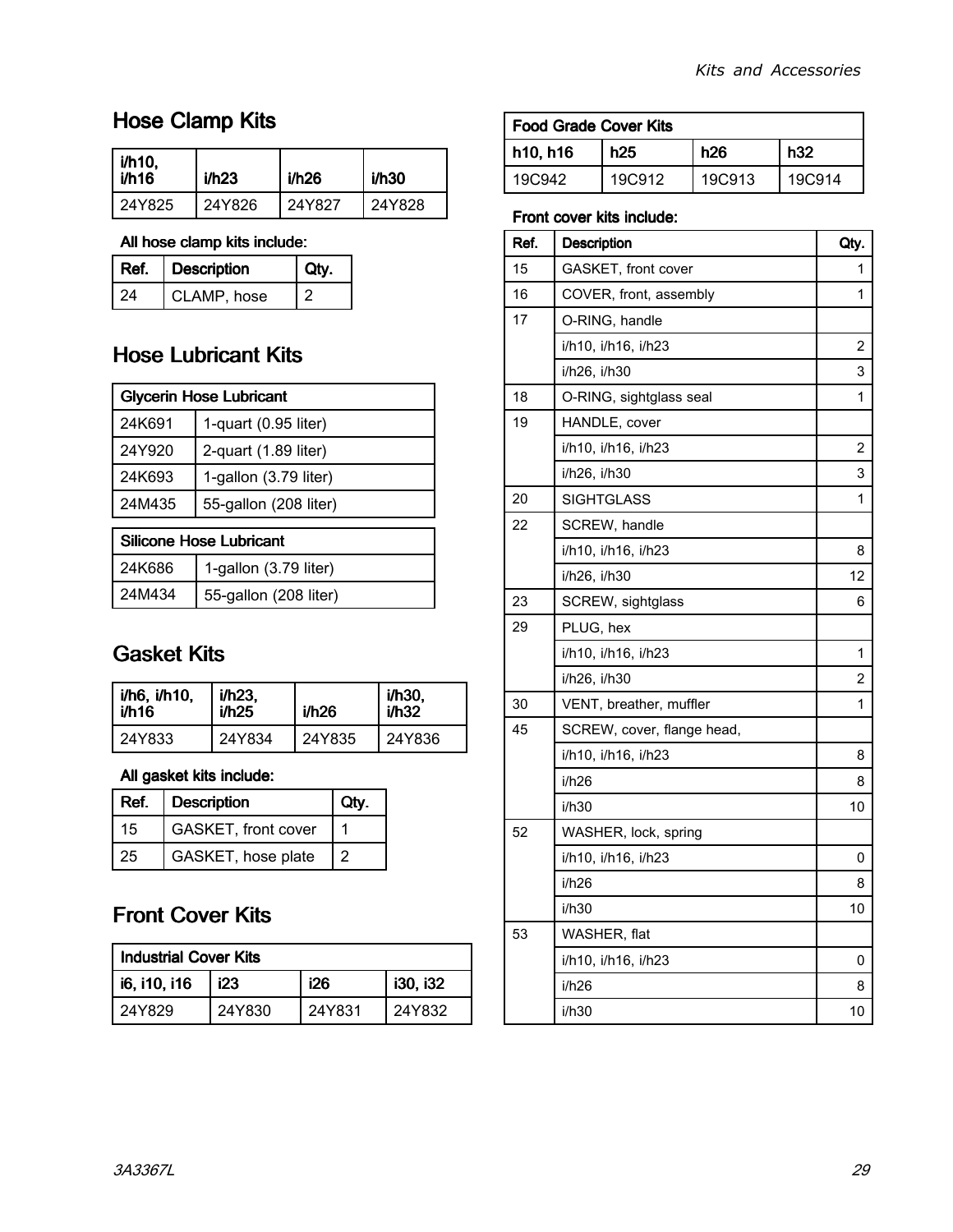## <span id="page-29-0"></span>**Gearbox Cover Kits**

| Kit    | Pump                           |            | <b>Nord Gearbox</b> |           |            |    |    |            |           |           |            |        |  |  |  |
|--------|--------------------------------|------------|---------------------|-----------|------------|----|----|------------|-----------|-----------|------------|--------|--|--|--|
| 25F093 | $i/h6$ ,<br>$i/h10$ ,<br>i/h16 | <b>HAC</b> | HC                  | <b>HN</b> | <b>LAC</b> | LC | LN | <b>MAC</b> | <b>MC</b> | <b>MN</b> | <b>MPM</b> | 75 mm  |  |  |  |
|        | i/h23,<br>i/h25                | <b>HAC</b> | HC                  | <b>HN</b> | <b>LAC</b> | LC | LN | <b>MAC</b> | <b>MC</b> | <b>MN</b> |            |        |  |  |  |
| 25F094 | i/h23,<br>i/h25                |            |                     |           |            |    |    |            |           |           | <b>MPM</b> | 115 mm |  |  |  |
|        | i/h26                          | <b>HAC</b> | HC                  |           | <b>LAC</b> | LC | LN | <b>MAC</b> | <b>MC</b> | <b>MN</b> | <b>MPM</b> |        |  |  |  |
| 25F095 | i/h30,                         |            |                     |           | <b>LAC</b> | LC | LN |            | <b>MC</b> | <b>MN</b> | <b>MPM</b> | 160 mm |  |  |  |
|        | i/h32                          | <b>HAC</b> | HC                  | <b>HN</b> |            |    |    | <b>MAC</b> |           |           |            |        |  |  |  |

– – – Not available

### Gearbox cover kits include:

| Ref. | <b>Description</b>      |  |
|------|-------------------------|--|
| 61   | <b>SCREW</b>            |  |
| 62   | WASHER, lock, not shown |  |
| 63   | WASHER, flat, not shown |  |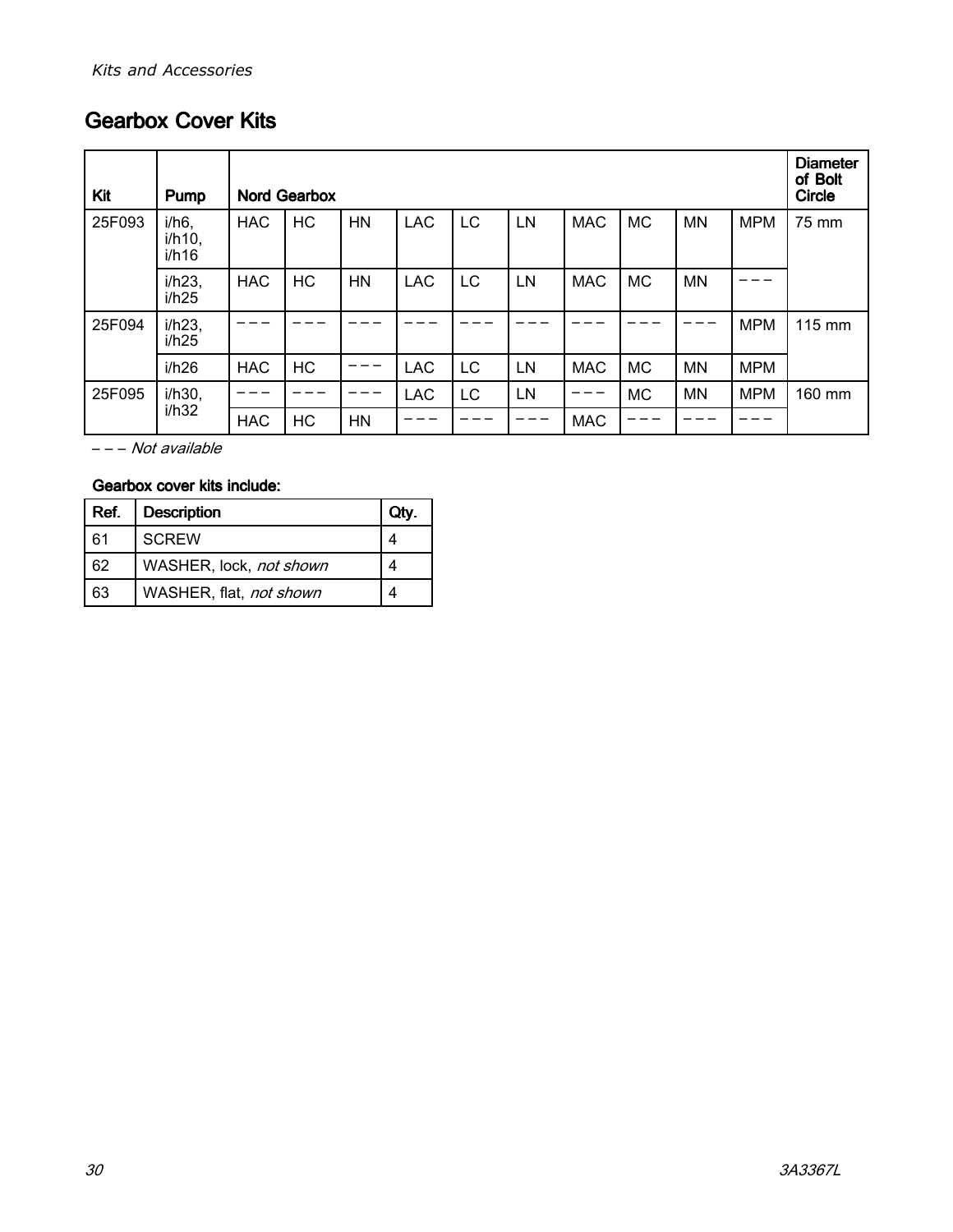## <span id="page-30-0"></span>Motor Kits

### Kits for AC and BLDC Motors

#### Leak Sensor Kit 24Y849

Upgrade kit, to add <sup>a</sup> leak sensor to an existing system. Includes leak sensor and housing. NOTE: Also purchase <sup>a</sup> cable from the following selections. For systems with BLDC motors that use a Graco Motor Control, order an extension cable from the first section. For systems with AC motors that use <sup>a</sup> VFD, order <sup>a</sup> field-wireable cable from the second section.

#### Leak Sensor/PLC Extension Cables (For BLDC Motors)

M8, 4–pin

| Part   | <b>Description</b> |
|--------|--------------------|
| 121683 | $9.8$ ft; 3.0 m    |
| 17H349 | 24.6 ft; 7.5 m     |
| 17H352 | 52.5 ft; 16 m      |

#### Leak Sensor Cables; Field Wireable (for VFDs) M8, 4–pin

| Part   | <b>Description</b> |
|--------|--------------------|
| 17H389 | 9.8 ft; 3.0 m      |
| 17H390 | 24.6 ft; 7.5 m     |
| 17H391 | 52.5 ft; 16 m      |

### Controller-to-Motor Controller-to-Motor Cables

Preassembled cable to wire the motor controller to the motor. Includes cable, strain reliefs, and terminals.

| <b>Part</b> | <b>Description</b>      |
|-------------|-------------------------|
| 17L368      | 1.0 ft; $0.3 \text{ m}$ |
| 17S306      | $9.8$ ft; $3.0$ m       |

### Kits for BLDC Motors

### Graco Motor Control Kit 24Y445

Replacement kit includes Graco Motor Control with necessary software.

#### Software Upgrade Kit 17H103

Upgrade kit includes software token and instructions. NOTE: Also purchase Programming Cable Kit 24Y788.

#### **Motor Feedback Cables**

M12, 8–pin

| Part   | <b>Description</b> |
|--------|--------------------|
| 17F709 | 1.0 ft; 0.3 m      |
| 15Y051 | 9.8 ft; 3.0 m      |
| 16X521 | 24.6 ft; 7.5 m     |
| 16P791 | 52.5 ft; 16 m      |

### PLC Control Cable

M8, 4–pin

| Part   | <b>Description</b> |
|--------|--------------------|
| 17H365 | $9.8$ ft; 3.0 m    |
| 17H366 | 24.6 ft; 7.5 m     |
| 17H367 | 52.5 ft; 16 m      |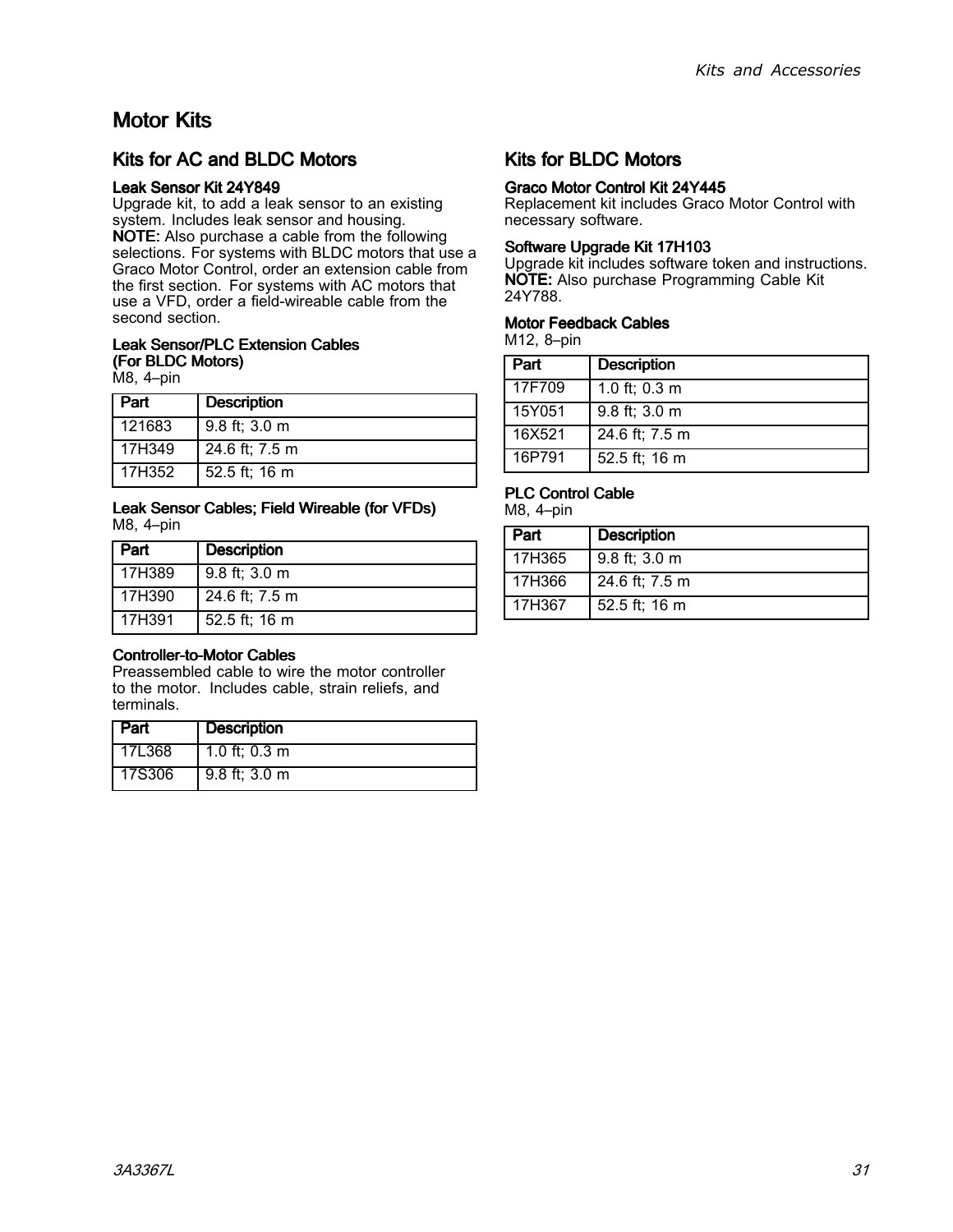# <span id="page-31-0"></span>**Technical Data**

| <b>SoloTech Peristaltic Pumps</b>                                                        |               |                                                |
|------------------------------------------------------------------------------------------|---------------|------------------------------------------------|
|                                                                                          | <b>U.S.</b>   | <b>Metric</b>                                  |
| Maximum Fluid Working Pressure                                                           | 125 psi       | 0.9 MPa, 9 bar                                 |
| Motor Horsepower/Gear Ratio                                                              |               | See the identification tag on your gear motor. |
| Maximum Pump Speed, using a Graco BLDC motor                                             |               | <b>90 RPM</b>                                  |
| <b>Environmental Temperature Range</b><br>(Do not allow material to freeze in the pump.) | 14°F to 104°F | $-10^{\circ}$ C to $40^{\circ}$ C              |
| <b>Maximum Flow</b>                                                                      |               |                                                |
| i/h6                                                                                     | $0.25$ gpm    | 0.95 lpm                                       |
| i/h10                                                                                    | 0.67 gpm      | $2.5$ lpm                                      |
| i/h16                                                                                    | $1.4$ gpm     | 5.3 lpm                                        |
| i/h23                                                                                    | 4.5 gpm       | 17.0 lpm                                       |
| h25                                                                                      | 5.2 gpm       | 19.6 lpm                                       |
| i26                                                                                      | 9.8 gpm       | 37.1 lpm                                       |
| h26                                                                                      | 9.3 gpm       | 35.1 lpm                                       |
| i/h30                                                                                    | 15.8 gpm      | 59.8 lpm                                       |
| i/h32                                                                                    | 17.7 gpm      | 67.0 lpm                                       |
| <b>Fluid Capacity per Revolution</b>                                                     |               |                                                |
| i/h6                                                                                     | $0.003$ gal.  | 0.01L                                          |
| i/h10                                                                                    | $0.007$ gal.  | 0.03L                                          |
| i/h16                                                                                    | 0.015 gal.    | 0.06L                                          |
| i/h23                                                                                    | 0.054 gal.    | 0.20 L                                         |
| h25                                                                                      | 0.058 gal.    | 0.218 L                                        |
| i26                                                                                      | $0.11$ gal.   | 0.42 L                                         |
| h26                                                                                      | 0.10 gal.     | 0.39L                                          |
| i/h30                                                                                    | $0.18$ gal.   | $0.68$ L                                       |
| i/h32                                                                                    | 0.20 gal.     | 0.74L                                          |
| <b>Flange Dimensions</b>                                                                 |               |                                                |
| i/h6, i/h10, i/h16                                                                       |               |                                                |
| Outer Diameter                                                                           | 3.54 in.      | 90 mm                                          |
| <b>Bolt Circle</b>                                                                       | 2.30-2.56 in. | 58-65 mm                                       |
| <b>Bolt Size</b>                                                                         |               | $1/2$ in.                                      |
| i/h23, h25, and i/h26                                                                    |               |                                                |
| Outer Diameter                                                                           | 4.25 in.      | 108 mm                                         |
| <b>Bolt Circle</b>                                                                       | 2.95-3.13 in. | 75-80 mm                                       |
| <b>Bolt Size</b>                                                                         |               | $1/2$ in.                                      |
| i/h30 and i/h32                                                                          |               |                                                |
| Outer Diameter                                                                           | 4.92 in.      | 125 mm                                         |
| <b>Bolt Circle</b>                                                                       | 3.35-3.54 in. | 85-90 mm                                       |
| <b>Bolt Size</b>                                                                         |               | $1/2$ in.                                      |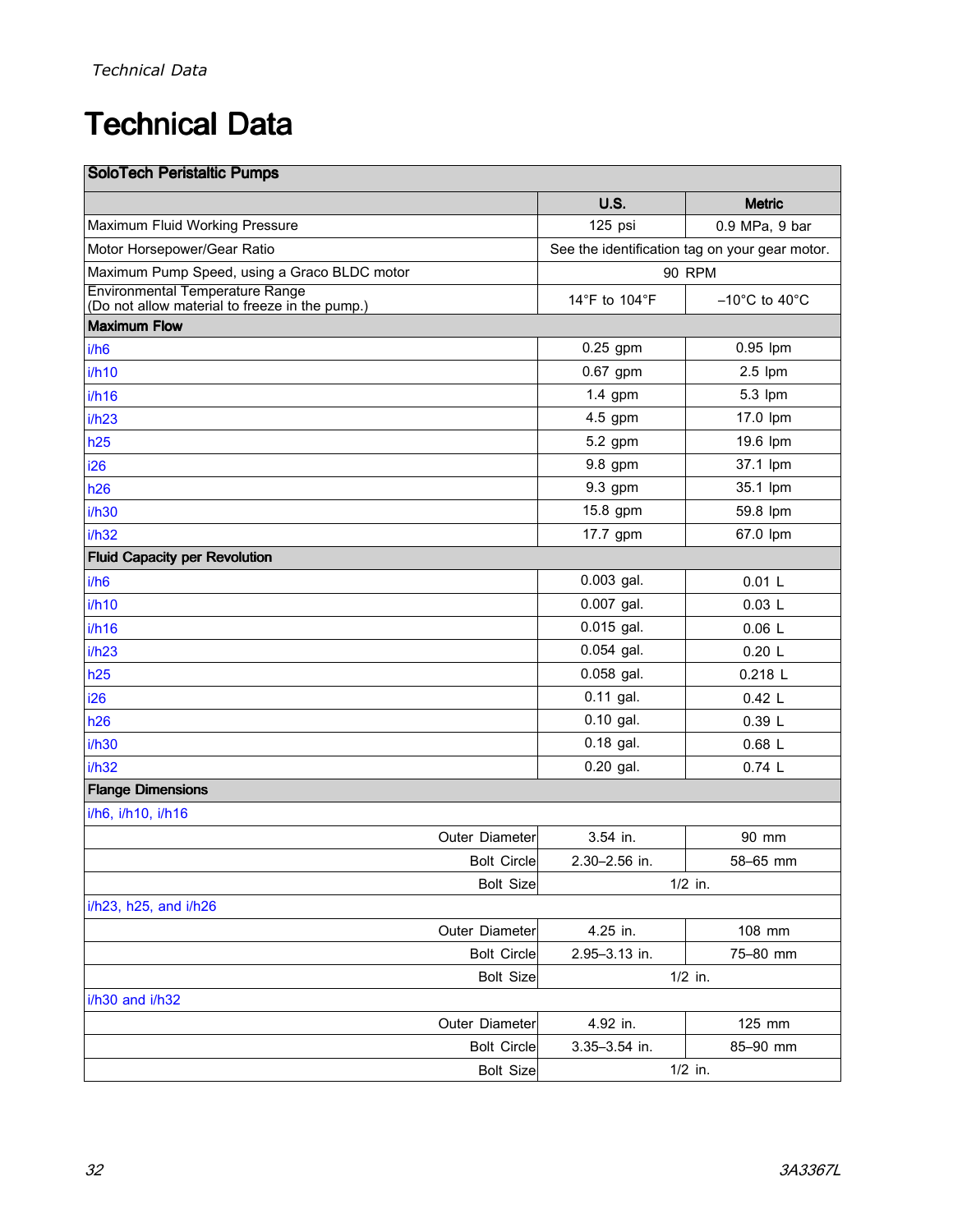| <b>SoloTech Peristaltic Pumps</b> |                                  |                      |  |  |
|-----------------------------------|----------------------------------|----------------------|--|--|
|                                   | <b>U.S.</b>                      | <b>Metric</b>        |  |  |
| <b>Hose Inner Diameter</b>        |                                  |                      |  |  |
| i/h6                              | $0.24$ in.                       | 6 mm                 |  |  |
| i/h10                             | 0.39 in.                         | $10 \text{ mm}$      |  |  |
| i/h16                             | $0.63$ in.                       | $16$ mm              |  |  |
| i/h23                             | 0.91 in.                         | $23$ mm              |  |  |
| h25                               | 0.98 in.                         | 25 mm                |  |  |
| i/h26                             | $1.02$ in.                       | 26 mm                |  |  |
| h26                               | $0.98$ in.                       | $25 \text{ mm}$      |  |  |
| i/h30                             | 1.18 in.                         | 30 mm                |  |  |
| i/h32                             | 1.26 in.                         | 32 mm                |  |  |
| Weight                            |                                  |                      |  |  |
| i/h6, i/h10, i/h16                | 55-65 lbs                        | 25-29 kg             |  |  |
| i/h23 and h25                     | 100-120 lbs.                     | 45-54 kg             |  |  |
| i/h26                             | 190-215 lbs.                     | 86-98 kg             |  |  |
| i/h30 and i/h32                   | 235-285 lbs                      | 107-129 kg           |  |  |
| <b>Noise</b>                      |                                  |                      |  |  |
| Sound Pressure                    |                                  | Less than $70$ dB(A) |  |  |
| <b>Wetted Parts</b>               |                                  |                      |  |  |
| Hose options                      | Natural Rubber, CSM, EPDM, NBR   |                      |  |  |
| <b>Barbed fitting options</b>     | Stainless steel, PVDF, Hastelloy |                      |  |  |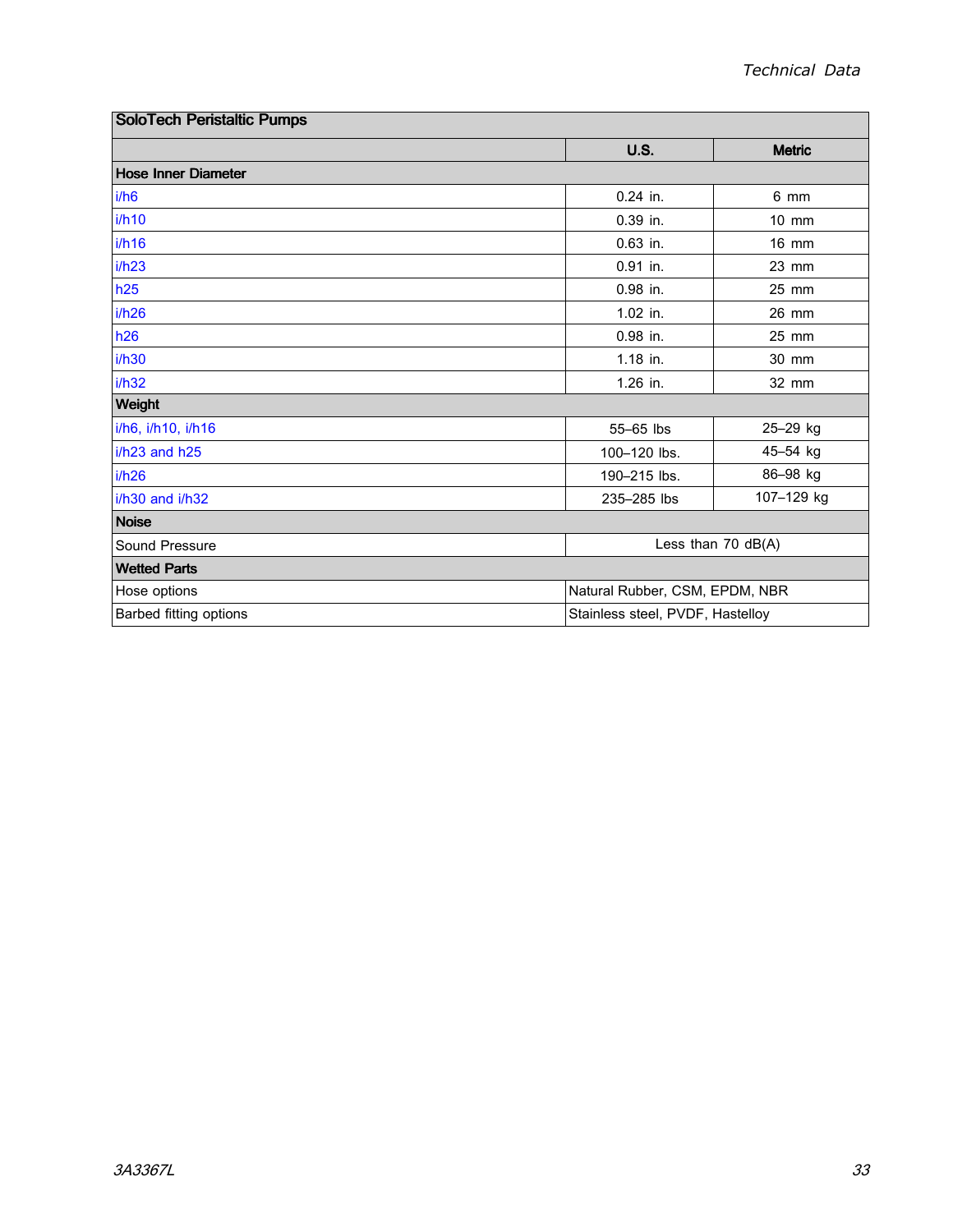| <b>Graco Motor Control for SoloTech Peristaltic Pumps</b>                                                                                                                                                                                    |                                                                                               |                                 |  |  |  |  |
|----------------------------------------------------------------------------------------------------------------------------------------------------------------------------------------------------------------------------------------------|-----------------------------------------------------------------------------------------------|---------------------------------|--|--|--|--|
| (All installations and wiring must comply with NEC and local electrical codes.)                                                                                                                                                              |                                                                                               |                                 |  |  |  |  |
| DC Power Supply                                                                                                                                                                                                                              | Class 2 Power Supply only                                                                     |                                 |  |  |  |  |
| Approvals                                                                                                                                                                                                                                    | <b>UL508C</b>                                                                                 |                                 |  |  |  |  |
| Conformity                                                                                                                                                                                                                                   | CE-Low Voltage (2006/95/EC), EMC<br>(2004/108/EC), and RoHS (2011/65/EU)<br><b>Directives</b> |                                 |  |  |  |  |
| <b>Ambient Temperature</b>                                                                                                                                                                                                                   | $-40^{\circ}F - 104^{\circ}F$                                                                 | $-40^{\circ}$ C $-40^{\circ}$ C |  |  |  |  |
| <b>Environment Rating</b>                                                                                                                                                                                                                    | Type 4X, IP 66                                                                                |                                 |  |  |  |  |
| Overtemperature Sensing Specifications (The drive is provided with a<br>means to accept and act upon a signal from a thermal sensor in the<br>motor. Motor overtemperature sensing is required to provide the motor<br>overload protection.) |                                                                                               | 0-3.3 VDC, 1mA maximum          |  |  |  |  |
| Weight                                                                                                                                                                                                                                       | $10.5$ lb.                                                                                    | $4.8$ kg                        |  |  |  |  |
| <b>Input Specifications</b>                                                                                                                                                                                                                  |                                                                                               |                                 |  |  |  |  |
| Input Line Voltage                                                                                                                                                                                                                           | 120/240 VAC. line-to-line                                                                     |                                 |  |  |  |  |
| Input Line Phasing                                                                                                                                                                                                                           | Single Phase                                                                                  |                                 |  |  |  |  |
| Input Line Frequency                                                                                                                                                                                                                         | 50/60 Hz                                                                                      |                                 |  |  |  |  |
| Input Current per Phase                                                                                                                                                                                                                      | 16A                                                                                           |                                 |  |  |  |  |
| Maximum Branch Circuit Protection Rating                                                                                                                                                                                                     | 20A, Inverse Time Circuit Breaker                                                             |                                 |  |  |  |  |
| <b>Short Circuit Current Rating</b>                                                                                                                                                                                                          | 5 kA                                                                                          |                                 |  |  |  |  |
| <b>Output Specifications</b>                                                                                                                                                                                                                 |                                                                                               |                                 |  |  |  |  |
| Output Line Voltage                                                                                                                                                                                                                          | 0-264 VAC                                                                                     |                                 |  |  |  |  |
| <b>Output Line Phasing</b>                                                                                                                                                                                                                   | Three Phase                                                                                   |                                 |  |  |  |  |
| Output Current (Current limit, set via the software, is provided as a<br>secondary protection from motor overload.)                                                                                                                          | $0-12A$                                                                                       |                                 |  |  |  |  |
| <b>Output Power</b>                                                                                                                                                                                                                          | 1.92 KW / 2.6 hp                                                                              |                                 |  |  |  |  |
| Output Overload                                                                                                                                                                                                                              | 200% for 0.2 seconds                                                                          |                                 |  |  |  |  |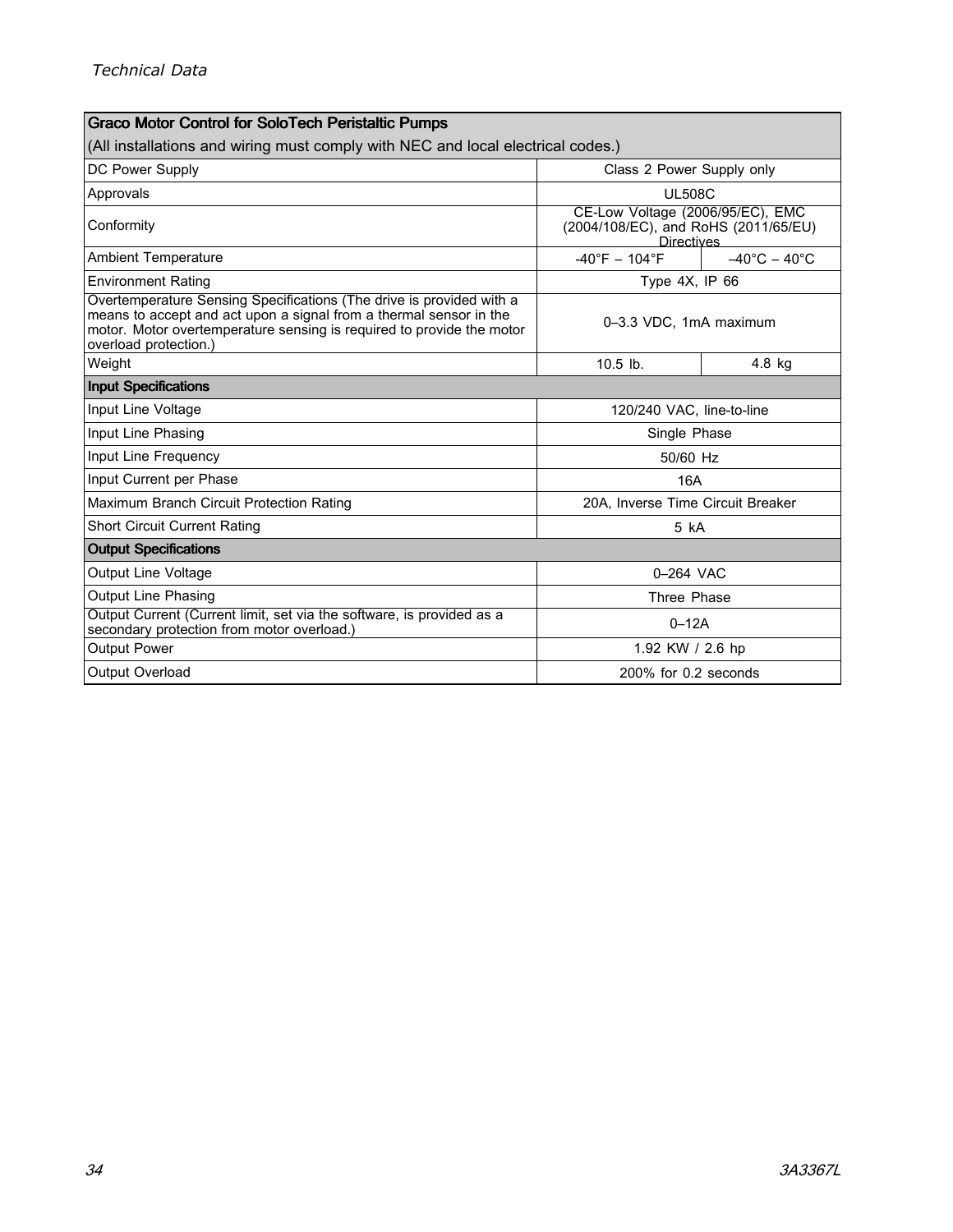|                                |                            | <b>Electric Motor for SoloTech Peristaltic Pumps</b> |               |                                   |                       |                                                 |                                  |                                 |                                     |                                                        |                  |                             |              |                              |                              |                                     |                                                   |
|--------------------------------|----------------------------|------------------------------------------------------|---------------|-----------------------------------|-----------------------|-------------------------------------------------|----------------------------------|---------------------------------|-------------------------------------|--------------------------------------------------------|------------------|-----------------------------|--------------|------------------------------|------------------------------|-------------------------------------|---------------------------------------------------|
| <b>Motor</b>                   | Config-<br>uration<br>Code | Pump<br>Size                                         | Gear<br>Ratio | Pump<br>Shaft Di-Flange<br>ameter | Gearmotor<br>Diameter | Maxi-<br>mum<br>Torque<br>$(in - ib)$<br>(N•m)) | Power                            | <b>Output</b><br>Speed<br>(RPM) | <b>Maximum</b><br>Amperage Load     | <b>Voltage and</b><br>Frequency                        | IP               | IIE<br><b>Rating Rating</b> | <b>Poles</b> | Mou-<br>nting<br>Fla-<br>nge | Con-<br>stant<br>Tor-<br>que | Nom-<br>linal<br>at 50<br><b>Hz</b> | Nom-<br>inal<br>Speed Speed<br>at 60<br><b>Hz</b> |
| <b>AC</b><br>Gear-             | <b>HAC</b>                 | i/h6, i/h10, 20<br>i/h16                             |               | 20 mm                             | $120 \text{ mm}$      | 434 (49) 0.75 HP                                | $(0.56 \text{ kW})$              | $15 - 90$                       | 2.70/1.35<br>(230 V/460 V)          | 230/460 VAC,<br>3-phase, 50/60 Hz                      | IP66             | IE <sub>1</sub>             | 4-Pole       |                              |                              |                                     |                                                   |
| motors                         |                            | i/h23. h25 20                                        |               | $20 \text{ mm}$                   | $120 \text{ mm}$      | 573 (65)                                        | $1.0$ HP<br>$(0.75 \text{ kW})$  | $15 - 90$                       | 3.14/1.57<br>(230 V/460 V)          | 230/460 VAC,<br>3-phase, 50/60 Hz                      | IP66             | IE <sub>3</sub>             | 4-Pole       |                              |                              |                                     |                                                   |
|                                |                            | i/h26                                                | 19.52         | 30 mm                             | 160 mm                | 1380<br>(156)                                   | $2.0$ HP<br>$(1.5 \text{ kW})$   | $15 - 92$                       | 5.60/2.80<br>(230 V/460 V)          | 230/460 VAC,                                           | IP <sub>66</sub> | TIE <sub>3</sub>            | 4-Pole       |                              |                              |                                     |                                                   |
|                                |                            | i/h30,<br>i/h32                                      | 24.88         | $35 \text{ mm}$                   | 200 mm                | 1950<br>(220)                                   | 3.0HP<br>$(2.2$ kW)              | $12 - 72$                       | 7.68/3.84<br>(230 V/460 V)          | 3-phase, 50/60 Hz<br>230/460 VAC,<br>3-phase, 50/60 Hz | IP66             | IE <sub>3</sub>             | 4-Pole       |                              |                              |                                     |                                                   |
|                                | <b>MAC</b>                 | i/h6, i/h10, 48<br>i/h16                             |               | $20 \text{ mm}$                   | 120 mm                | 660(75)                                         | $0.5$ HP<br>$(0.37 \text{ kW})$  | 6–38                            | 1.90/0.95<br>(230 V/460 V)          | 230/460 VAC<br>3-phase, 50/60 Hz                       | <b>IP66</b>      | IE <sub>1</sub>             | 4-Pole       |                              |                              |                                     |                                                   |
|                                |                            | i/h23, h25 48                                        |               | $20 \text{ mm}$                   | 120 mm                | 996<br>(113)                                    | $0.75$ HP<br>$(0.56 \text{ kW})$ | $6 - 38$                        | 2.70/1.35<br>(230 V/460 V)          | 230/460 VAC,<br>3-phase, 50/60 Hz                      | IP <sub>66</sub> | IE <sub>1</sub>             | 4-Pole       |                              |                              |                                     |                                                   |
|                                |                            | i/h26                                                | 44.19         | 30 mm                             | 160 mm                | 1610<br>(182)                                   | $1.0$ HP<br>$(0.75 \text{ kW})$  | $7 - 41$                        | 3.14/1.57<br>(230 V/460 V)          | 230/460 VAC,<br>3-phase, 50/60 Hz                      | IP <sub>66</sub> | IE3                         | 4-Pole       |                              |                              |                                     |                                                   |
|                                |                            | i/h30.<br>i/h32                                      | 48.56         | $35 \text{ mm}$                   | 200 mm                | 2638<br>(298)                                   | $1.5$ HP<br>$(1.1$ kW)           | $6 - 37$                        | 4.20/2.10<br>(230 V/460 V)          | 230/460 VAC.<br>3-phase, 50/60 Hz                      | IP <sub>66</sub> | IE3                         | 4-Pole       |                              |                              |                                     |                                                   |
|                                | <b>LAC</b>                 | i/h6, i/h10, 120<br>i/h16,<br>i/h23, h25             |               | $20 \text{ mm}$                   | 120 mm                | 647 (73)                                        | $0.25$ HP<br>$(0.19 \text{ kW})$ | $3 - 15$                        | 1.12/0.56<br>(230 V/460 V)          | 230/460 VAC,<br>3-phase, 50/60 Hz                      | IP <sub>66</sub> | IE <sub>1</sub>             | 4-Pole       |                              |                              |                                     |                                                   |
|                                |                            | i/h26                                                | 159.09        | $30 \text{ mm}$                   | 160 mm                | 1918<br>(217)                                   | 0.33 HP<br>$(0.25 \text{ kW})$   | $2 - 11$                        | 1.56/0.78 (230<br>V/460 V           | 230/460 VAC,<br>3-phase, 50/60 Hz                      | IP66             | IE <sub>1</sub>             | 4-Pole       |                              |                              |                                     |                                                   |
|                                |                            | i/h30,<br>i/h32                                      | 159.09        | $35 \text{ mm}$                   | 200 mm                | 2906<br>(328)                                   | 0.5HP<br>$(0.37 \text{ kW})$     | $2 - 11$                        | 1.90/0.95<br>(230 V/460 V)          | 230/460 VAC.<br>3-phase, 50/60 Hz                      | IP66             | IE <sub>1</sub>             | 4-Pole       |                              |                              |                                     |                                                   |
| <b>BLDC</b><br>Gear-<br>motors | <b>MPM</b>                 | i/h6, i/h10, 36.75<br>i/h16,<br>i/h23, h25           |               |                                   | $=$ $-$               |                                                 | 1.0HP<br>$(0.75 \text{ kW})$     | $2 - 90$                        | 2.6<br>(120/240 V,<br>single-phase) | 320 VDC                                                | IP <sub>56</sub> |                             | <u>.</u>     | <b>NEMA</b><br>56C           |                              |                                     |                                                   |
|                                |                            | i/h26                                                | 38.67         |                                   |                       |                                                 | 2.2HP<br>$(1.6 \text{ kW})$      | $2 - 90$                        | 5.2<br>(120/240 V,<br>single-phase) | 320 VDC                                                | <b>IP56</b>      |                             |              | <b>NEMA</b><br>56C           |                              |                                     |                                                   |
|                                |                            | i/h30,<br>i/h32                                      | 38.67         |                                   |                       |                                                 | 2.2HP<br>$(1.6$ kW)              | $2 - 90$                        | 5.2<br>(120/240 V,<br>single-phase) | 320 VDC                                                | <b>IP56</b>      |                             |              | <b>NEMA</b><br>56C           |                              |                                     |                                                   |
| Gear-<br>boxes                 | HC                         | i/h6, i/h10, 19.56<br>i/h16                          |               | 20 mm                             | 120 mm                | 770 (87)                                        |                                  |                                 |                                     |                                                        |                  |                             |              | IEC 71                       |                              |                                     |                                                   |
|                                |                            | i/h23, h25                                           | 19.56         | $20 \text{ mm}$                   | 120 mm                | 770 (87)                                        |                                  |                                 |                                     |                                                        |                  |                             |              | IEC 80                       |                              |                                     |                                                   |
|                                |                            | i/h26                                                | 18.75         | $30 \text{ mm}$                   | 160 mm                | 2151<br>(243)                                   | ==                               |                                 |                                     |                                                        |                  |                             |              | IEC 90                       |                              |                                     |                                                   |
|                                |                            | i/h30,<br>i/h32                                      | 24.88         | $35 \text{ mm}$                   | 200 mm                | 3213<br>(363)                                   |                                  |                                 |                                     |                                                        |                  |                             |              | IEC<br>100                   |                              |                                     |                                                   |
|                                | H <sub>N</sub>             | i/h6, i/h10, 19.56<br>i/h16                          |               | $20 \text{ mm}$                   | 120 mm                | 770 (87)                                        |                                  |                                 |                                     |                                                        |                  |                             |              | <b>NEMA</b><br>56C           |                              |                                     |                                                   |
|                                |                            | i/h23, h25 19.56                                     |               | $20 \text{ mm}$                   | 120 mm                | 770 (87)                                        |                                  |                                 |                                     |                                                        |                  |                             |              | <b>NEMA</b><br>140TC         |                              |                                     |                                                   |
|                                |                            | i/h30,<br>i/h32                                      | 24.88         | $35 \text{ mm}$                   | 200 mm                | 3213<br>(363)                                   |                                  |                                 |                                     |                                                        |                  |                             |              | <b>NEMA</b><br>180TC         |                              |                                     |                                                   |
|                                | <b>MC</b>                  | i/h6, i/h10, 59.83<br>i/h16,<br>i/h23, h25           |               | $20 \text{ mm}$                   | $120 \text{ mm}$      | 885<br>(100)                                    |                                  |                                 |                                     |                                                        |                  |                             |              | $EC$ 71                      |                              |                                     |                                                   |
|                                |                            | i/h26                                                | 44.4          | $30 \text{ mm}$                   | 160 mm                | 2151<br>(243)                                   |                                  |                                 |                                     |                                                        |                  |                             |              | EC 80                        |                              |                                     |                                                   |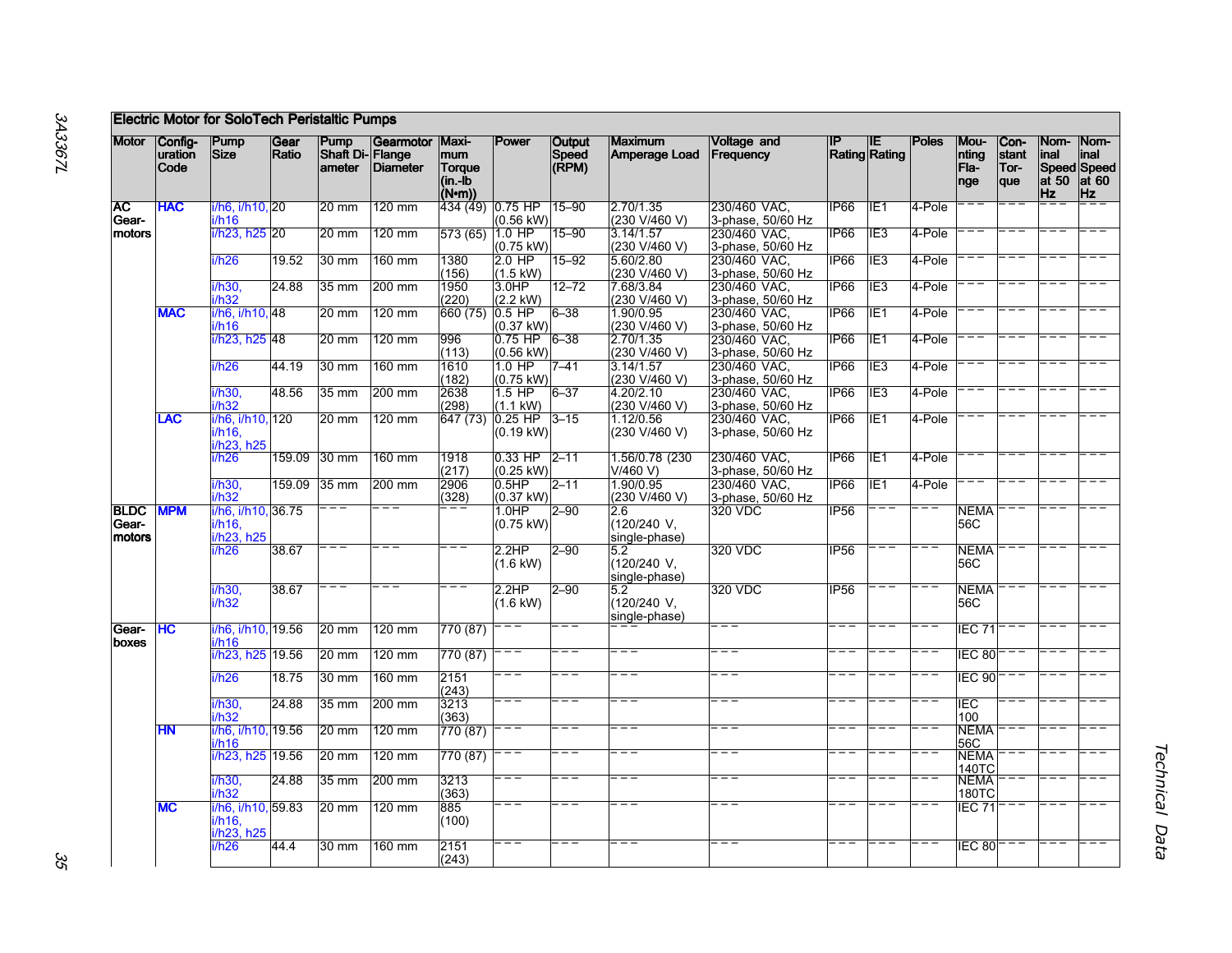|                         |                             | <b>Electric Motor for SoloTech Peristaltic Pumps</b> |               |                                            |                       |                                                     |                                |                                 |                            |                                       |      |                            |              |                                  |                              |                                    |                                                        |
|-------------------------|-----------------------------|------------------------------------------------------|---------------|--------------------------------------------|-----------------------|-----------------------------------------------------|--------------------------------|---------------------------------|----------------------------|---------------------------------------|------|----------------------------|--------------|----------------------------------|------------------------------|------------------------------------|--------------------------------------------------------|
| <b>Motor</b>            | Config-<br>luration<br>Code | Pump<br>Size <sup>1</sup>                            | Gear<br>Ratio | Pump<br><b>Shaft Di- Flange</b><br>lameter | Gearmotor<br>Diameter | <b>Maxi-</b><br>mum<br>Torque<br>(in -ib<br>$(N-m)$ | Power                          | <b>Output</b><br>Speed<br>(RPM) | Maximum<br>Amperage Load   | <b>Voltage and</b><br>Frequency       |      | <b>IP</b><br>Rating Rating | <b>Poles</b> | Mou-<br>nting<br>Fla-<br>nge     | Con-<br>stant<br>Tor-<br>que | Nom-<br>inal<br>at 50<br><b>Hz</b> | Nom-<br>linal<br>Speed Speed<br>$ $ at 60<br><b>Hz</b> |
|                         |                             | i/h30,<br>i/h32                                      | 44.4          | $35 \text{ mm}$                            | 200 mm                | 2982<br>(337)                                       |                                |                                 |                            |                                       |      |                            |              | IEC 80                           |                              |                                    |                                                        |
|                         | <b>MN</b>                   | i/h6, i/h10, 59.83<br>i/h16.<br>i/h23, h25           |               | $20 \text{ mm}$                            | 120 mm                | 885<br>(100)                                        |                                |                                 |                            |                                       |      |                            |              | <b>NEMA</b><br>56C               |                              |                                    |                                                        |
|                         |                             | i/h26                                                | 44.4          | $30 \text{ mm}$                            | 160 mm                | 2151<br>(243)                                       |                                |                                 |                            |                                       |      |                            |              | <b>NEMA</b><br>140TC             |                              |                                    |                                                        |
|                         |                             | i/h30,<br>i/h32                                      | 44.4          | $35 \text{ mm}$                            | 200 mm                | 2982<br>(337)                                       |                                |                                 |                            |                                       |      |                            |              | <b>NEMA</b><br>140TC             |                              |                                    |                                                        |
|                         | LC                          | i/h6, i/h10, 128.7<br>i/h16.<br>i/h23, h25           |               | $20 \text{ mm}$                            | 120 mm                | 938<br>(106)                                        | .<br>.<br>.                    | $=$ $-$                         | .                          |                                       | $ -$ |                            |              | IEC <sub>71</sub>                |                              |                                    |                                                        |
|                         |                             | i/h26                                                |               | 158.12 30 mm                               | 160 mm                | 3275<br>(370)                                       | .                              |                                 | ——<br>———                  |                                       |      |                            |              | IEC <sub>71</sub>                |                              |                                    |                                                        |
|                         |                             | i/h30,<br>i/h32                                      |               | 158.12 35 mm                               | 200 mm                | 3275<br>(370)                                       |                                |                                 |                            |                                       |      |                            |              | IEC 71                           |                              |                                    |                                                        |
|                         | LΝ                          | i/h6. i/h10. 128.7<br>i/h16.<br>i/h23, h25           |               | $20 \text{ mm}$                            | $120$ mm              | 938<br>(106)                                        | i<br>1<br>1                    |                                 |                            |                                       |      |                            |              | <b>NEMA</b><br>56C               |                              |                                    |                                                        |
|                         |                             | i/h26                                                | 158.12        | $30 \text{ mm}$                            | 160 mm                | 3275<br>(370)                                       | $=$ $-$                        |                                 |                            |                                       |      |                            |              | <b>NEMA</b><br>56C               |                              |                                    |                                                        |
|                         |                             | i/h30,<br>i/h32                                      |               | 158.12 35 mm                               | 200 mm                | 3275<br>(370)                                       | $=$ $=$                        | --                              |                            |                                       |      |                            |              | <b>NEMA</b><br>56C               |                              |                                    |                                                        |
| <b>AC Mo-</b><br>tors,  | ---                         | i/h6, i/h10,<br>i/h16                                |               | ---                                        | ___                   |                                                     | $0.5$ HP<br>$(0.37$ kW)        | ———<br>———                      | 1.84/1.06<br>(240 V/415 V) | 240/415 V, 3-phase, IP55<br>50/60 Hz  |      | IIE <sub>1</sub>           | 4-Pole       | <b>IEC 715:1</b>                 |                              | 1500                               | 1800                                                   |
| <b>ATEX</b>             |                             | i/h23. h25                                           |               |                                            |                       |                                                     | $1.0$ HP<br>(0.75 kW)          |                                 | 3.46/2.00<br>(240 V/415 V) | 240/415 V, 3-phase, IP55<br>50/60 Hz  |      | IE <sub>1</sub>            | 4-Pole       | IEC 80 10:1                      |                              | 1500                               | 1800                                                   |
|                         |                             | i/h26                                                |               |                                            |                       |                                                     | $2.0$ HP<br>(1.5 kW)           |                                 | 5.89/3.40<br>(240 V/415 V) | 240/415 V, 3-phase, IP55<br>50/60 Hz  |      | IIE <sub>1</sub>           | 4-Pole       | IEC 90 10:1                      |                              | 1500                               | 1800                                                   |
|                         |                             | i/h30,<br>i/h32                                      |               |                                            |                       |                                                     | 3.0 HP<br>$(2.2$ kW)           |                                 | 8.66/5.00<br>(240 V/415 V) | 240/415 V, 3-phase, IIP55<br>50/60 Hz |      | IIE <sub>1</sub>           | 4-Pole       | <b>IEC</b><br>100                | 10:1                         | 1500                               | 1800                                                   |
| <b>AC Mo-</b><br>tors,  |                             | i/h6. i/h10.<br>i/h16,<br>i/h23, h25                 |               |                                            |                       |                                                     | $0.5$ HP<br>$(0.37$ kW)        |                                 | 1.94/0.97<br>(230 V/460 V) | 230/460 V, 3-phase, IIP55<br>50/60 Hz |      | IE <sub>1</sub>            | 4-Pole       | <b>NEMA 5:1</b><br>56C           |                              | 1500                               | 1800                                                   |
| Explo-<br>sion<br>proof |                             | i/h26                                                |               |                                            |                       |                                                     | 1.0 HP<br>$(0.75 \text{ kW})$  |                                 | 3.88/1.94<br>(230 V/460 V) | 230/460 V, 3-phase, IIP55<br>50/60 Hz |      | IE <sub>3</sub>            | 4-Pole       | <b>NEMA 10:1</b><br>143TC        |                              | 1500                               | 1800                                                   |
|                         |                             | i/h30,<br>i/h32                                      |               |                                            |                       |                                                     | $3.0$ HP<br>$(2.2 \text{ kW})$ |                                 | 8.60/4.30<br>(230 V/460 V) | 230/460 V, 3-phase, IP55<br>50/60 Hz  |      | IE <sub>3</sub>            | 4-Pole       | <b>NEMA 10:1</b><br><b>182TC</b> |                              | 1500                               | 1800                                                   |

– – – Not available.

36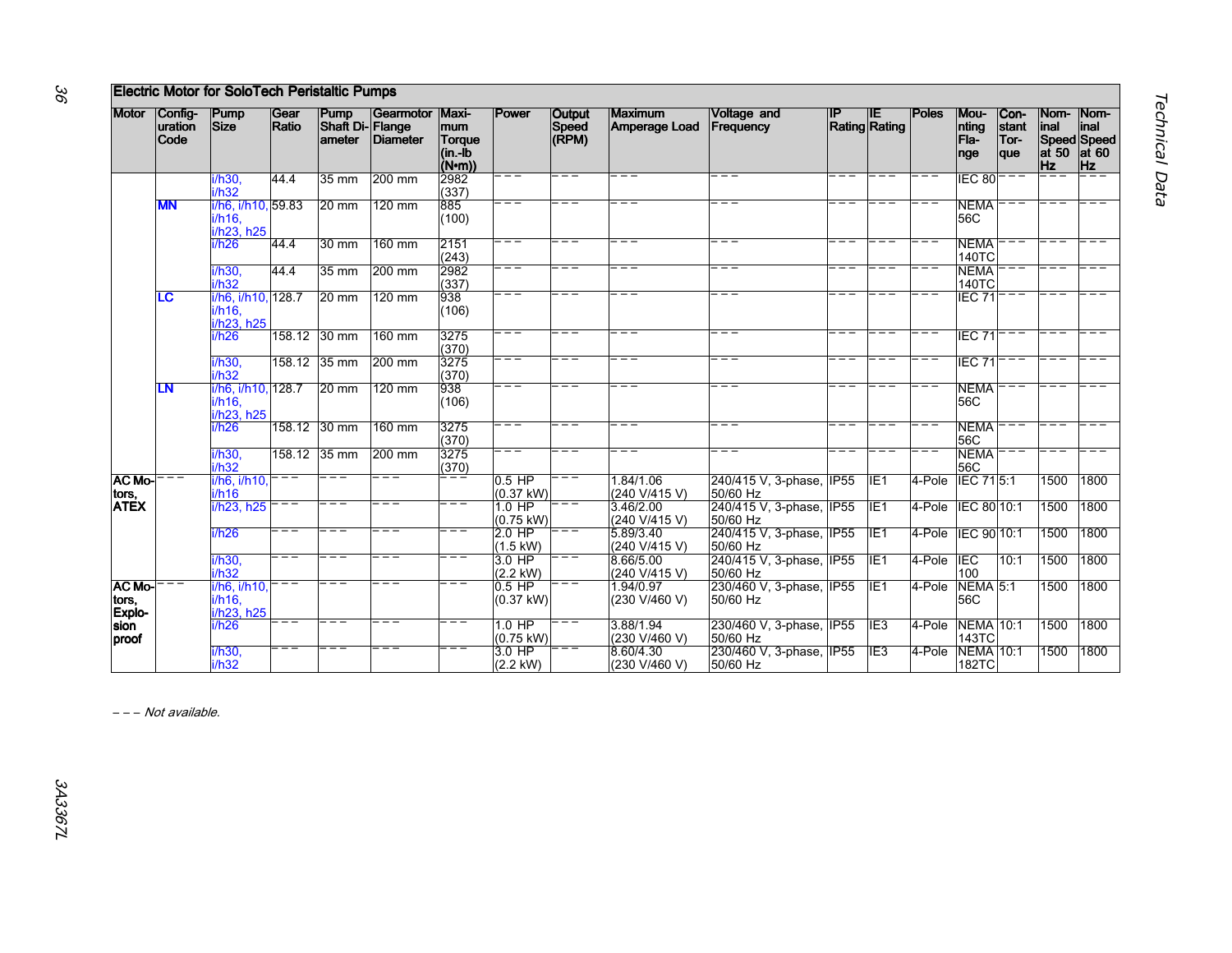<span id="page-36-0"></span>

| <b>Optional Leak Sensor</b> |                                                                                                                                                                                                                                                                               |  |
|-----------------------------|-------------------------------------------------------------------------------------------------------------------------------------------------------------------------------------------------------------------------------------------------------------------------------|--|
| <b>Contact Ratings:</b>     |                                                                                                                                                                                                                                                                               |  |
| <b>State</b>                | Normally open                                                                                                                                                                                                                                                                 |  |
| Voltage                     | 200 VAC/VDC max.                                                                                                                                                                                                                                                              |  |
| Current                     | 1.25 A DC or peak AC                                                                                                                                                                                                                                                          |  |
| Power                       | 10 W max                                                                                                                                                                                                                                                                      |  |
| <b>Ambient Temperature</b>  | $-5^{\circ}$ C to 80 $^{\circ}$ C (23 $^{\circ}$ F to 176 $^{\circ}$ F)                                                                                                                                                                                                       |  |
| Ex Ratings:                 |                                                                                                                                                                                                                                                                               |  |
| Classification              | "simple apparatus" in accordance with UL/EN/IEC 60079-11, clause 5.7<br>Class I, Div 1, Group A, B, C, D T4<br>$-5^{\circ}$ C $\leq$ T <sub>a</sub> $\leq$ 80 $^{\circ}$ C<br><b>II 1 G</b><br>Ex ia IIC T4 Ga<br>$-5^{\circ}$ C $\leq$ T <sub>a</sub> $\leq$ 80 $^{\circ}$ C |  |
| Parameters                  | $U_i = 24 V$<br>$I_i = 280$ mA<br>$P_i = 1.0 W$<br>$C_i = 2.8$ pF<br>$L_i = 0.8 \mu H$                                                                                                                                                                                        |  |

### Maximum Fluid Temperature

Temperature limits are based on mechanical stress only. Certain chemicals will further limit the fluid temperature range. Stay within the temperature range of the most-restricted wetted component. Operating at <sup>a</sup> fluid temperature that is too high or too low for the components of your pump may cause equipment damage.

**NOTICE** 

| Hose                                 | <b>Fahrenheit</b><br>(max) | <b>Celsius</b><br>(max) |
|--------------------------------------|----------------------------|-------------------------|
| <b>Natural Rubber</b>                | $160^{\circ}$ F            | $71^{\circ}$ C          |
| <b>CSM</b>                           | $250^{\circ}$ F            | $121^{\circ}$ C         |
| EPDM                                 | $220^{\circ}$ F            | $104^{\circ}$ C         |
| Nitrile (NBR) and Food Grade Nitrile | $250^{\circ}$ F            | $121^{\circ}$ C         |

# California Proposition 65

### **CALIFORNIA RESIDENTS**

M WARNING: Cancer and reproductive harm — www.P65warnings.ca.gov.